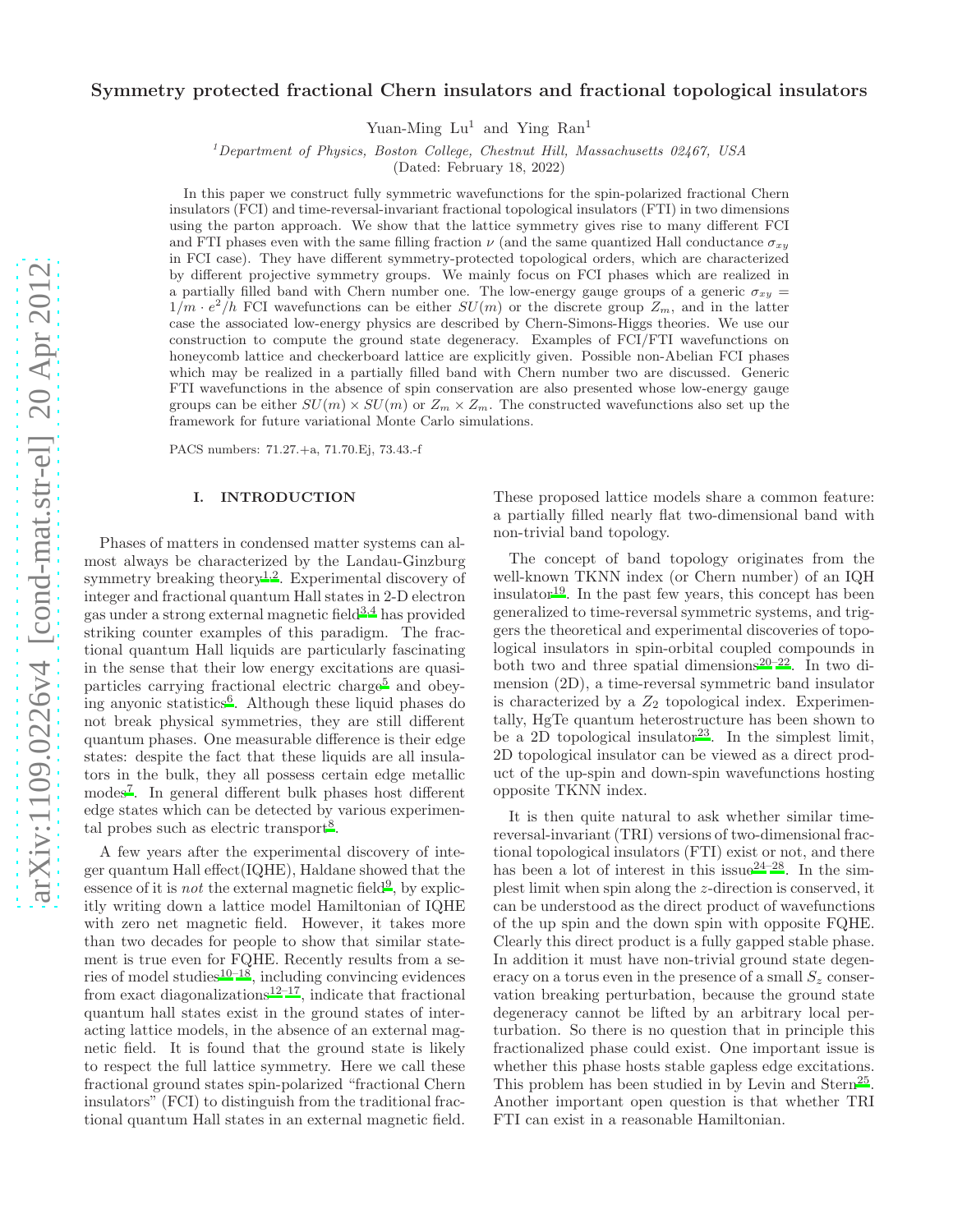In order to realize the FCI or FTI phases in experiments, one should find a compound with a nearly flat topological non-trivial band so that correlation effect is strong. Naively this is unnatural because usually a flat band is realized by spatially localized orbitals which do not support topological non-trivial hopping terms. How-ever, a very recent theoretical investigation<sup>[17](#page-22-12)</sup> on transition metal oxide heterostructures indicates that a nearly flat topological non-trivial band can be naturally realized in the  $e_q$  orbital double-layer perovskite grown along the [111] direction. Exact diagonalization in the same work shows that fractional quantum hall state can be realized in principle when the nearly flat band is partially filled. Because the temperature scale of the FCI/FTI physics in this system is controlled by short-range Coulomb interaction, it can be a high-temperature effect.

Fractional quantum Hall states, especially the non-Abelian ones, have been shown to be very useful building blocks of quantum computers. If high temperature FCI/FTI physics can be realized experimentally, it will certainly have deep impact in condensed matter physics, including the efforts on topological quantum  $computation<sup>29</sup>$  $computation<sup>29</sup>$  $computation<sup>29</sup>$ .

Motivated by the recent progresses on FCI/FTI physics, in this paper we try to address several important issues: what are the many-particle wavefunctions of 2-D FCIs/FTIs? Can there be more than one FCI/FTI phases with the same filling fraction? If the answer is positive, can we classify these quantum phases (or ground state wavefunctions)?

Historically, Laughlin's wavefunctions of FQH states in a magnetic field<sup>[5](#page-22-4)</sup> have been shown to be one of the most important theoretical progresses in many-particle physics. It allows people to understand a lot of properties of FQH liquids in a compact fashion, including the frac-tionalized quasi-particle excitations<sup>[6](#page-22-5)</sup>, topological ground state degeneracies<sup>[30](#page-22-21)[,31](#page-22-22)</sup>, as well as constructing the low en-ergy effective theories<sup>[32](#page-22-23)[–34](#page-22-24)</sup>. Here in the case of  $FCI/FTI$ systems, analytical understanding of the ground state wavefunctions will help us extract various measurable information in a similar way.

Recently there was an interesting work to construct FCI wavefunctions by proposing a one-to-one mapping between the lattice problem and the magnetic field problem[35](#page-22-25). We would like to emphasize that the wavefunction problem for FCI is related to that for the magnetic field case, yet they are very different from each other. This is because the lattice symmetry of FCI is fundamentally different from the continuum case of the 2-D electron gas. In fact, the recently discovered FCI states preserve all the lattice point group symmetry as well as translational symmetry.[53](#page-22-26) Here in this paper, we point out that as a consequence of the lattice symmetry, there exist many different quantum FCI phases, all respecting the full lattice symmetry, even at the same filling fraction with the same quantum Hall conductance. These different FCI phases are distinct in the bulk in a more subtle way. One hand-waving statement is that the bulk quasiparticle excitations of these phases carry different lattice quantum numbers. These distinct FCI phases cannot be adiabatically connected with each other without a phase transition while the lattice symmetry is respected. Similar phenomena of distinct topologically ordered phases protected by symmetry is known in the context of quan $tum$  spin liquids<sup>[36](#page-22-27)</sup> and other low dimensional topological phases<sup>[37](#page-22-28)</sup>.

Now we outline the content of this paper. We start with the spin-polarized FCI at filling  $\nu = \frac{1}{m}$  (*m* is an odd number). In section [II](#page-2-0) the  $SU(m)$  parton construction of the fractional quantum Hall states (or spin-polarized FCI states) is introduced on a lattice, which is a natural generalization of the continuum case  $5,38$  $5,38$ . We argue that a general FCI wavefunction could break the  $SU(m)$  gauge group down to  $Z_m$ , and consequently the low-energy dynamics is described by Chern-Simons-Higgs theories. We explicitly write down the form of the electronic FCI wavefunctions which will be useful for future variational Monte Carlo study. We construct quasiparticle excitations of such FCI states. To demonstrate how lattice symmetry restricts the structure of the wavefunctions, we introduce the concept of projective symmetry group  $(PSG)^{36}$  $(PSG)^{36}$  $(PSG)^{36}$  which serves as the mathematical language to classify different symmetry protected FCI phases.

With these theoretical preparations, in section [III](#page-6-0) we discuss one particular example, i.e. the checkerboard lat-tice model<sup>[11](#page-22-30)[,12](#page-22-11)</sup> and write down two  $SU(m)$  FCI wavefunctions and two  $Z_m$  FCI wavefunctions in distinct universality classes for  $\nu = 1/3$ . These wavefunctions support the same  $\sigma_{xy} = \frac{1}{3} \frac{e^2}{h}$  $\frac{e^2}{h}$  quantized Hall conductance and similar topological properties. They are characterized by different PSGs in the bulk. These states can all serve as candidate states for the FCI state found in nu-merical simulations<sup>[12](#page-22-11)[,13](#page-22-31)[,15](#page-22-32)</sup>. Which state is realized in the simulated model<sup>[12](#page-22-11)[,13](#page-22-31)[,15](#page-22-32)</sup> would be determined by energetics. Because our proposed wavefunctions has the form of a Slater determinant and can be effectively implemented by variational Monte Carlo approach, the energetics of the proposed states can be studied by future numerical investigation. In Appendix [G](#page-19-0) we present another four examples of distinct FCI phases in the honeycomb lattice model<sup>[9](#page-22-8)</sup>: two are  $SU(m)$  states and the other two are  $Z_m$ states. We also propose spin-polarized FCI states with non-Abelian quasiparticles, which might be realized in nearly flat bands with Chern number  $C > 1$ . Such non-Abelian FCIs might be used to build a universal quantum  $\text{computer}^{29,39}.$  $\text{computer}^{29,39}.$  $\text{computer}^{29,39}.$  $\text{computer}^{29,39}.$ 

In section [IV](#page-9-0) we demonstrate that our parton construction can be used to compute the topological ground state degeneracy. This is particularly important for the  $Z_m$ states, which belong to a new class of FQH wavefunctions.

In section [V](#page-11-0) we generalize our efforts to construct ground state wavefunctions of TRI FTIs. When the mixing between the up and down spins is weak in the electronic hamiltonian, it is natural to generalize our spin polarized results to this case. For filling fraction  $\nu = \frac{2}{m}$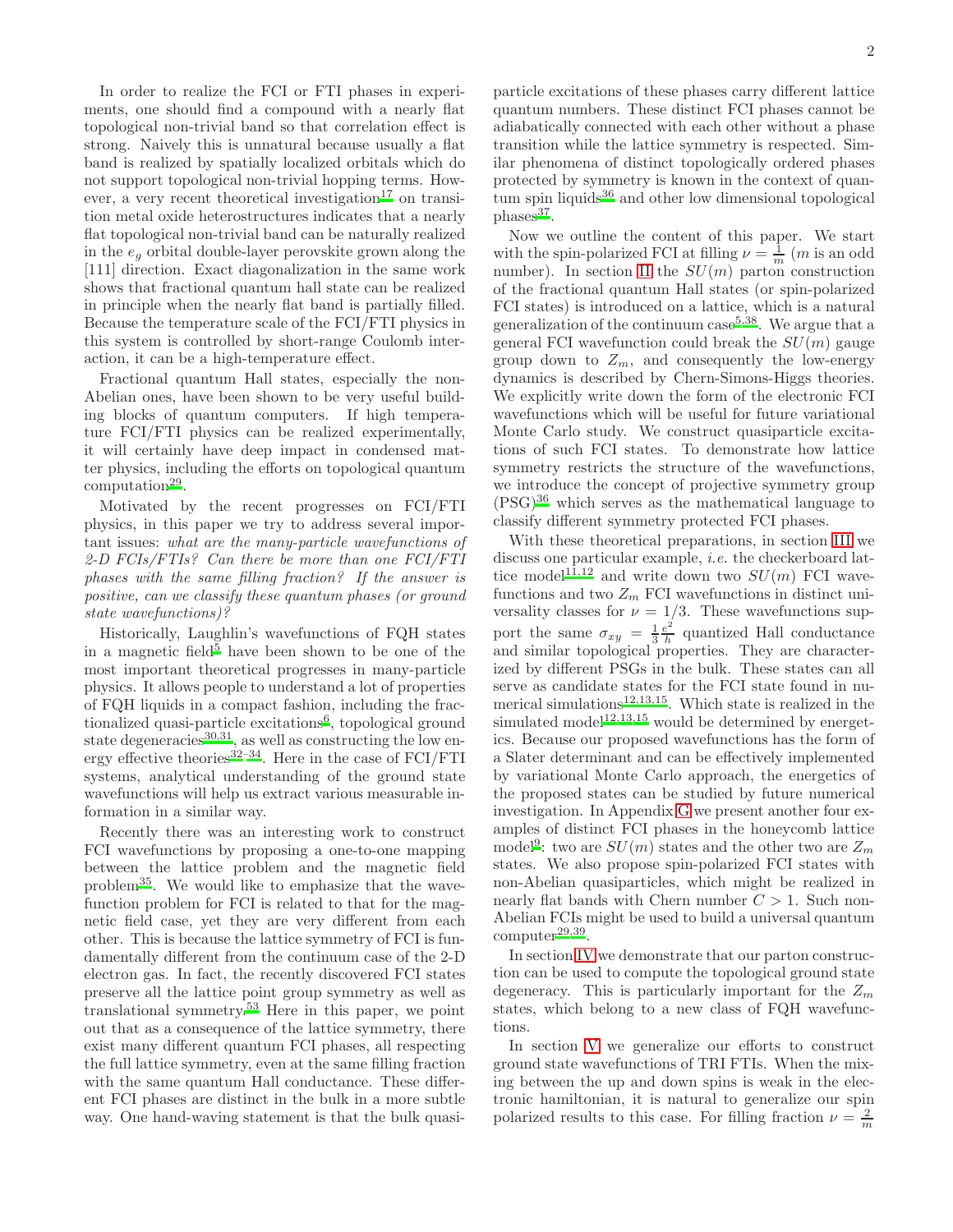(on average  $\nu = \frac{1}{m}$  for each spin), we present classes of  $SU(m)^{\uparrow} \times SU(m)^{\downarrow}$  and  $Z_m^{\uparrow} \times Z_m^{\downarrow}$  wavefunctions and discuss their properties including quasi-particle statistics and ground state degeneracies. We also propose a new parton construction formalism which allows one to write down generic electron wavefunctions for TRI FTI states in the absence of spin conservation. We can deform such a generic TRI FTI wavefunction in the absence of spin conservation into a  $S^z$ -conserved TRI FTI wavefunction (where spin-↑ and spin-↓ decouple) by continuously tuning a parameter. Stability of such a state against perturbations are briefly discussed.

#### <span id="page-2-0"></span>II. SU(m) PARTON CONSTRUCTION OF SPIN-POLARIZED FRACTIONAL CHERN INSULATOR STATES

# A. A brief review of Laughlin's FQH state from  $SU(m)$  parton construction

Soon after the experimental discovery of fractional quantum Hall (FQH) effects<sup>[4](#page-22-3)</sup>, Laughlin proposed a se-ries of variational wavefunctions<sup>[5](#page-22-4)</sup> which were shown<sup>[40](#page-22-34)</sup> numerically to be a very good description of FQH states at odd-denominator filling fraction  $\nu = 1/m$ . Later this idea of constructing trial wavefunctions was generalized to other filling fractions<sup>[41](#page-22-35)[–43](#page-22-36)</sup>. An important lesson we can learn from Laughlin's wavefunction is as follows. With a fixed filling fraction (or a fixed number of flux quanta through the sample), the many-body wavefunction tends to vanish as fast as possible when two electrons approach each other so that the repulsive Coulomb energy between electrons could be minimized. As an example, Laughlin's state at  $\nu = 1/3$  is nothing but the cube of the wavefunction for a filled lowest Landau level. We can construct this wavefunction by splitting an electron into three fermionic partons:

<span id="page-2-1"></span>
$$
c(\mathbf{r}) = f_1(\mathbf{r}) f_2(\mathbf{r}) f_3(\mathbf{r}). \tag{1}
$$

Naturally from [\(1\)](#page-2-1) we can see each parton carries  $U(1)$ electric charge  $e_0 = e/3$  where e stands for the electron charge. The electron wavefunction is obtained through the following projection

<span id="page-2-2"></span>
$$
\Phi_e(\{\mathbf{r}_i\}) = \langle 0|\prod_{i=1}^N f_1(\mathbf{r}_i)f_2(\mathbf{r}_i)f_3(\mathbf{r}_i)|MF\rangle \tag{2}
$$

where  $|0\rangle$  represents the parton vacuum and  $|MF\rangle$  can be any mean-field state of the three partons  $f_{1,2,3}$ . When each of the three partons occupy the lowest Landau level (LLL) one immediately obtains the Laughlin's state  $\Phi_{\nu=1/3}(\{\mathbf{r}_i\}) = [\Phi_{\nu=1}'(\{\mathbf{r}_i\})]^3 = \prod_{i < j} (z_i (z_j)^3 \exp[-\sum_{i=1}^N |z_i|^2/(4l_B^2)]$ . We have chosen the disc geometry and the symmetric gauge.  $z_i = x_i + iy_i$  are complex coordinates,  $l_B = \sqrt{\hbar/|eB|} = l'_B/\sqrt{3}$  is the electron magnetic length and  $l'_B$  is the parton magnetic length.

Since each kind of parton occupies a LLL, the electromagnetic response of the FQH state  $\Phi_{\nu=1/3}(\{\mathbf{r}_i\})$  =  $[\Phi_{\nu=1}'({\bf r}_i)]^3$  is characterized by Hall conductivity  $\sigma_{xy} = 3 \cdot (\frac{e}{3})^2/h = \frac{1}{3} \frac{e^2}{h}$  $\frac{e^2}{h}$ . This reproduces the correct filling fraction and the many-body Chern number. Note that electron operator  $c(\mathbf{r})$  in [\(1\)](#page-2-1) is invariant under any local SU(3) transformation on the three partons  $(f_1, f_2, f_3)^T$ . The mean-field Hamiltonian density describing the Laughlin state is  $44$ 

$$
\mathcal{H}_{MF} = \frac{1}{2m^*} \sum_{\alpha=1}^{3} f_{\alpha}^{\dagger}(\mathbf{r}) \big( -\mathrm{i} \nabla - e_0 \mathbf{A}(\mathbf{r}) \big)^2 f_{\alpha}(\mathbf{r}) \qquad (3)
$$

where  $m^*$  is the effective mass of each parton. This mean-field Hamiltonian preserves the  $SU(3)$  gauge symmetry and partons will also couple to a  $SU(3)$  internal gauge field. Its effective theory is the  $SU(3)_1$  Chern-Simons gauge theory, which explains the 3-fold topologi-cal ground state degeneracy on a torus<sup>[45](#page-22-38)</sup>. These  $f^{\dagger}$  partons are nothing but charge  $e/3$  quasiparticle excitations<sup>[5](#page-22-4)</sup> of Laughlin state. Indeed after projection [\(2\)](#page-2-2) the three species of partons  $f_{1,2,3}$  becomes indistinguishable thanks to the internal  $SU(3)$  symmetry: each f parton creates a charge  $-e/3$  quasihole upon acting on the ground state  $|MF\rangle$ . It is straightforward to verify that the following wavefunction

$$
\Phi_e({\mathbf{r}_i} | \mathbf{w}_{1,2,3}) = (4)
$$
  

$$
\langle 0 | f_1(\mathbf{w}_1) f_2(\mathbf{w}_2) f_3(\mathbf{w}_3) \prod_{i=1}^{N-1} f_1(\mathbf{r}_i) f_2(\mathbf{r}_i) f_3(\mathbf{r}_i) | MF \rangle
$$

reproduces the Laughlin wavefunction with three quasiholes at  $\mathbf{w}_{1,2,3}$  up to a constant factor. Hence these partons are indeed charge  $e/3$  anyons obeying fractional statistics with statistical angle  $\theta_{1/3} = \frac{\pi}{3}$ .

#### B.  $Z_m$  FCI state and its quasiparticles from  $SU(m)$ parton construction

Since the three seemingly-different partons  $f_{1,2,3}$  are essentially the same quasihole excitations with the same quantum numbers, physically it is attempting to include the tunneling terms  $f_{\alpha}^{\dagger} f_{\beta}, \ \alpha \neq \beta$  in the mean-field Hamiltonian. By mixing different partons, these terms will break the internal  $SU(3)$  gauge symmetry down to a a subgroup of  $SU(3)$ , which is  $Z_3$ , the center of the  $SU(3)$ group, in the most generic case where  $f^{\dagger}_{\alpha} f_{\beta}$ ,  $\forall \alpha \neq \beta$ terms are present. In general the projected  $Z_3$  wavefunction  $(2)$  is different from its parent projected  $SU(3)$  wavefunction. For a 2-D electron gas in a magnetic field, however, people usually focus on the LLL within which the many-body wavefunction is an analytic function  $(e.g.$  in the symmetric gauge on a disc). It is straightforward to show that as long as the mixing terms act inside the Hilbert space of LLL, the corresponding electron wave-function [\(2\)](#page-2-2) for a  $Z_3$  state remains the same as that of its parent  $SU(3)$  state. This is because the parton wavefunction describes a state with LLL fully filled. Mixing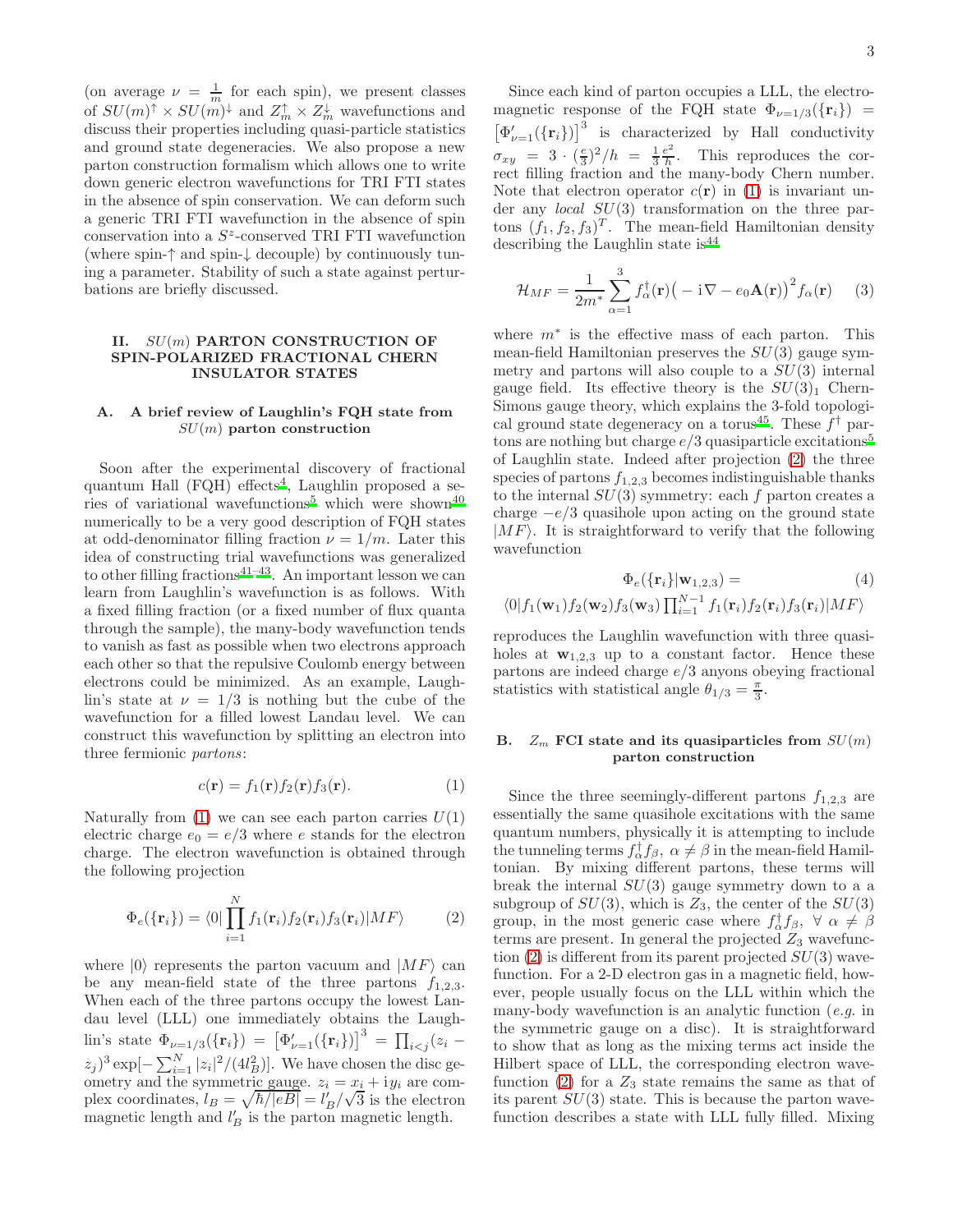between different partons within the LLL Hilbert space only gives a unitary transformation of basis and does not modify the parton wavefunction. For a lattice model, it is natural to consider mixing terms acting between all bands (rather than within the filled bands), and the corresponding electron wavefunction of a  $Z_3$  state will be a different wavefunction from that of its parent  $SU(3)$ state. For a filling fraction  $\nu = 1/m$ , our discussion straightforwardly generalizes to the corresponding  $Z_m$ (the center of the  $SU(m)$  group) state and its parent  $SU(m)$  state.

To our knowledge, the  $Z_m$  parton states of FQHE have not been proposed before. For this new class of wavefunctions, several natural questions need to be answered. What are the quasi-particles in the  $Z_m$  state? What is the low-energy effective theory of the  $Z_m$  state? Will it preserves the topological properties, such as ground state degeneracy? We answer these questions in this paper and find the topological properties of the  $Z_m$  states are identical to the  $SU(m)$  states. Their difference lies in the projective symmetry group, which is protected by lattice symmetry. In general,  $Z_m$  states and  $SU(m)$  states both serve as candidate ground states for the FCI states of a  $\nu = 1/m$  filled band with Chern number one.

To begin with, let us consider the quasiparticle excitations in a  $Z_m$  state. The physical quasiparticle excitations in a  $Z_m$  state are constructed by inserting fluxes in the mean-field ansatz of  $f_{\alpha}^{\dagger} f_{\alpha}$  terms and simultaneously creating vortices (or defects) in the Higgs condensates  $\langle f_{\alpha}^{\dagger} f_{\beta} \rangle$ ,  $\alpha \neq \beta$ . In 2-D, because  $\pi_1(SU(m)/Z_m) = Z_m$ , these defects are the point-like vortices carrying  $Z_m$ gauge fluxes. Because the  $Z_m$  flux can be considered to be localized in a single plaquette, one can effectively interpret it as a overall  $U(1)$  gauge flux of all the fpartons. Namely when a f-parton winds around a fundamental vortex, it experiences a  $2\pi/m$  flux. Due to the Chern numbers of the filled parton bands, this vortex also binds with a single f-parton gauge charge and thus carries electric charge  $e/m$ . Because this object carries both flux and gauge charge, the fractional statistical angle  $\theta = \pi/m$  results. These are exactly the same electric charge and statistics that a quasiparticle carries in the  $SU(m)$  state. We conclude that the topological properties of quasiparticles are the same in both the  $Z_m$  and its  $SU(m)$  parent state.

Following the above discussions, we can write down the wavefunctions with low-energy anyonic excitations in a  $Z_m$  state. At filling fraction  $\nu = 1/m$ , in order to create one quasiparticle  $Q_1$  at  $\mathbf{w}_1$  and its antiparticle  $Q_2$  at  $\mathbf{w}_2$ , we need to insert  $2\pi k/m$  flux in a plaquette  $P_{\mathbf{w}_1}$  at position  $\mathbf{w}_1$  and  $-2\pi k/m$  flux in a plaquette  $P_{\mathbf{w}_2}$  at position  $\mathbf{w}_2$  with  $k = 1, \dots, m$ .  $Q_1$  carries  $2\pi k/m$  flux and  $ek/m$ charge while  $Q_2$  carries  $-2\pi k/m$  flux and  $-e^k/m$  charge. Both  $Q_1$  and  $Q_2$  have statistical angle  $\theta = k^2 \pi / m$  and their mutual statistical angle is  $\theta' = -k^2 \pi/m$ . They are realized by creating  $e^{i2\pi k/m}$  phase shift for all mean-field amplitudes on the string connecting two plaquettes  $P_{\mathbf{w}_1}$ and  $P_{\mathbf{w}_2}$ , on top of the mean-field ansatz for the ground



<span id="page-3-0"></span>FIG. 1: (color online) A pair of anyonic quasiparticle and its antiparticle in a  $Z_m$  state on the honeycomb lattice. The dashed line denotes the string of  $e^{i2\pi k/m}$  phase shift connecting the two plaquettes where quasiparticle  $Q_1$  and its antiparticle  $Q_2$  are located. On top of the ground state mean-field ansatz, any mean-field bond crossing the string should pick up a phase shift  $e^{i2\pi k/m}$ . Here we only demonstrate the phase shift of nearest-neighbor (NN) mean-field amplitudes by triple arrows in the figure.

state. An example of such a pair of quasiparticle and its antiparticle in a  $Z_m$  state on honeycomb lattice is schematically shown in FIG. [1.](#page-3-0) The corresponding electron wavefunction is obtained by the projection of this new mean-field ansatz to the electronic degrees of freedom. When  $m = 3$ , this projection is given by Eq.[\(2\)](#page-2-2).

The ground state degeneracy of a  $Z_m$  FCI state at  $\nu = 1/m$  on a torus can also be understood once we know its quasiparticle statistics<sup>[31](#page-22-22)[,46](#page-22-39)</sup>. Consider the following tunneling process  $\mathcal{T}_1$ : a pair of quasiparticle (with flux  $2\pi/m$  and charge  $e/m$ ) and its antiparticle (with flux  $-2\pi/m$  and charge  $-e/m$ ) are created and the quasiparticle is dragged around the non-contractible loop  $X_1$ along  $x_1$  direction on the torus before it is finally annihilated with it anti-particle. This tunneling process will leave a string of  $e^{i2\pi/m}$  phase shift (as shown in FIG. [1\)](#page-3-0) along this loop  $X_1$ , therefore has the same physical effects as adiabatically inserting a  $2\pi/m$  flux in the non-contractible loop  $X_2$  along  $x_2$  direction on the torus. Note that when the quasiparticle-anti-quasiparticle pair carries flux  $\pm 2\pi k/m$  and charge  $\pm ke/m$  the corresponding tunneling process is realized by  $\mathcal{T}_1^k$ . Similarly we can define a tunneling process  $\mathcal{T}_2$  by dragging the fundamental quasiparticle around non-contractible loop  $X_2$  once, which is physically equivalent to inserting  $2\pi/m$  flux in non-contractible loop  $X_1$ . In the thermodynamic limit, the Hilbert space of degenerate ground states should be expanded by these tunneling processes  $46$ . The two tunneling operators satisfy the following "magnetic algebra":

$$
\mathcal{T}_1 \mathcal{T}_2 = \mathcal{T}_2 \mathcal{T}_1 e^{2\pi/m} \tag{5}
$$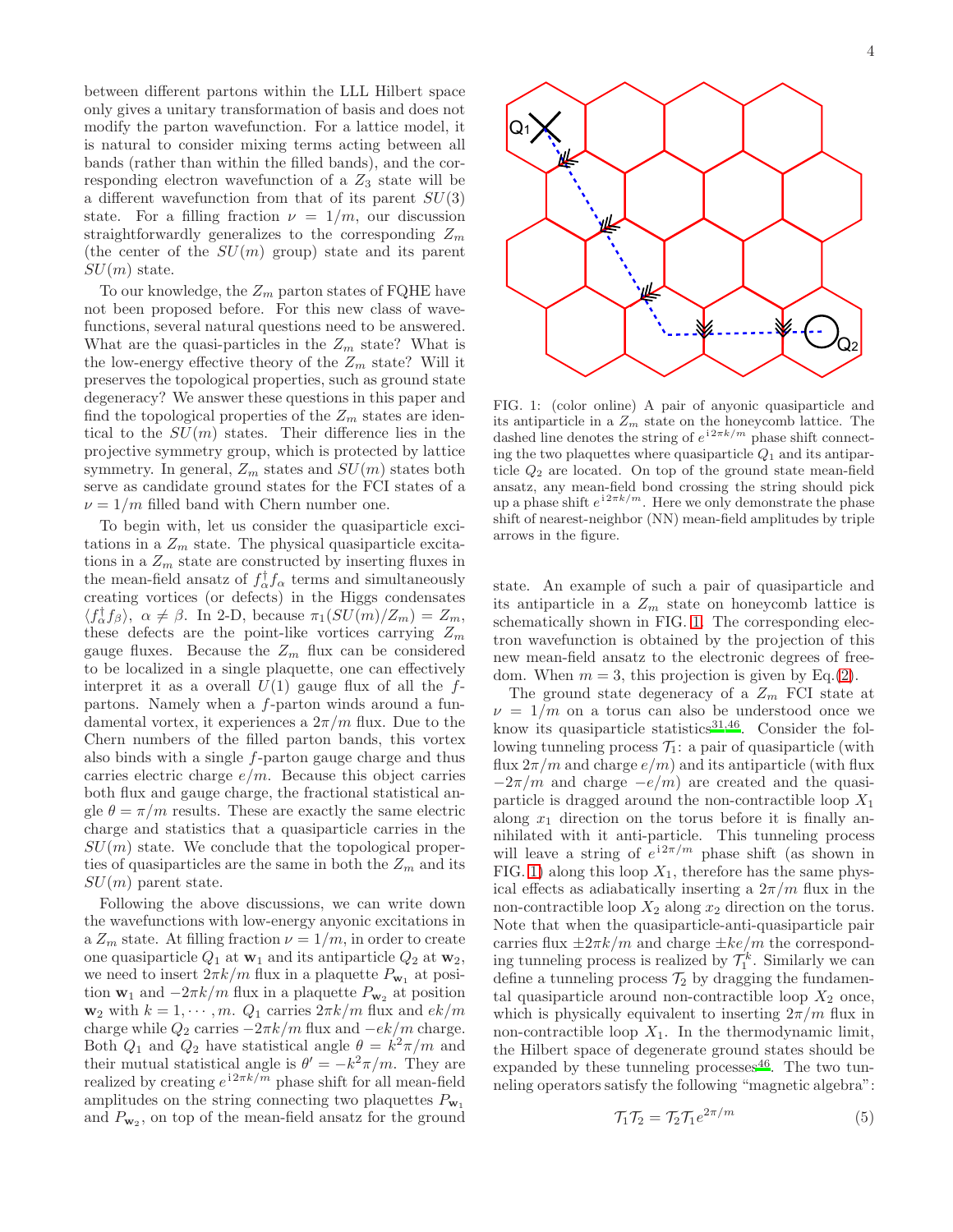This is straightforward to understand from the point of view of Aharonov-Bohm effect. Another way to understand it is because the tunneling process  $\mathcal{T}_1^{-1}\mathcal{T}_2^{-1}\mathcal{T}_1\mathcal{T}_2$ can de continuously deformed into two linked loops<sup>[31](#page-22-22)</sup> and corresponds to a phase of  $2\theta_{1/m}$ , where  $\theta_{1/m} = \pi/m$  is the statistical angle of the fundamental quasiparticle. All degenerate ground states can be labeled by e.g. eigenvalues of unitary operators  $\mathcal{T}_1$  and  $\mathcal{T}_2^m$  (since they commute with each other). In this basis  $\mathcal{T}_2$  acts like a ladder operator and changes the eigenvalue of  $\mathcal{T}_1$  by a phase  $e^{i2\pi/m}$ . In this way one can see the ground state degeneracy of a  $Z_m$  state on torus is m-fold. We can easily generalize this discussion to a genius- $g$  Riemann surface with  $g$  pairs of non-contractible loops and the corresponding ground state degeneracy is  $m<sup>g</sup>$ -fold. This is consistent with the ground state degeneracy calculated from the low-energy effective theory as will be shown in section [IV](#page-9-0) in a formal way.

Because the discussion on low-energy effective theory of the  $Z_m$  state involves more technical details, we postpone it to Section [IV,](#page-9-0) where we compute its ground state degeneracy. We'll show that the ground state degeneracy of a  $Z_m$  state is the same as that of a  $SU(m)$  state:  $m<sup>g</sup>$ -fold on a genus-g Riemann surface.

#### C. Regarding lattice symmetries

In the numerical simulations of FCI phases $12,13$  $12,13$ , only the m-fold topological degeneracy of  $\nu = 1/m$  FCI is observed on torus. This indicates that the FCI wavefunctions respect the full lattice symmetry, since otherwise there should be extra degeneracies due to lattice symmetry breaking. This motivates us to write down the fully symmetric FCI wavefunctions.

In the following we outline the general strategy to construct fully symmetric FCI states on a lattice in the parton approach. Here we focus on spin-polarized FCI states with filling fraction  $\nu = 1/m$  through the  $SU(m)$  parton construction. The electron operator is given by

<span id="page-4-1"></span>
$$
c(\mathbf{r}) = \prod_{\alpha=1}^{m} f_{\alpha}(\mathbf{r})
$$
 (6)

where **r** is the coordinate of a lattice site. For simplicity we assume there is only one orbital per lattice site. As mentioned earlier, this parton construction has a local  $SU(m)$  symmetry since the electron operator  $c(\mathbf{r})$  is invariant under any local transformation  $f_{\alpha}(\mathbf{r}) \rightarrow \sum_{\beta} G_{\alpha\beta}(\mathbf{r}) f_{\beta}(\mathbf{r})$  where  $G(\mathbf{r}) \in SU(m)$ . A generic parton mean-field ansatz is written as

<span id="page-4-0"></span>
$$
H^{MF} = \sum_{\mathbf{r}, \mathbf{r}'} \sum_{\alpha \beta} f_{\alpha}^{\dagger}(\mathbf{r}) M_{\alpha \beta}(\mathbf{r}|\mathbf{r}') f_{\beta}(\mathbf{r}')
$$
(7)

where  $M(\mathbf{r}|\mathbf{r}') = M^{\dagger}(\mathbf{r}'|\mathbf{r})$  is a  $m \times m$  matrix assuming there are one electron orbital per site. Under a local  $SU(m)$  gauge transformation  $\{G(\mathbf{r})\}$  it transforms as

 $M(\mathbf{r}|\mathbf{r}') \to G(\mathbf{r})M(\mathbf{r}|\mathbf{r}')G^{\dagger}(\mathbf{r}')$ . Again once we obtain a mean-field state  $|MF\rangle$  with the right filling number from [\(7\)](#page-4-0), the corresponding electron wavefunction is obtained through

<span id="page-4-2"></span>
$$
\Phi_e(\{\mathbf{r}_i\}) = \langle 0|\prod_{i=1}^N c(\mathbf{r}_i)|MF\rangle = \langle 0|\prod_{i=1}^N \prod_{\alpha=1}^m f_\alpha(\mathbf{r}_i)|MF\rangle, (8)
$$

whose explicit form is a Slater determinant as given later in [\(10\)](#page-5-0).

Not all parton mean-field ansatzs correspond to  $\nu =$  $1/m$  FCI states. Let's start from a  $SU(m)$  meanfield state with  $M_{\alpha\beta}(\mathbf{r}|\mathbf{r}') = \delta_{\alpha,\beta}T(\mathbf{r}|\mathbf{r}')$ :  $H_{\alpha}^{MF}$ field state with  $M_{\alpha\beta}(\mathbf{r}|\mathbf{r}') = \delta_{\alpha,\beta} T(\mathbf{r}|\mathbf{r}'): H_{\alpha}^{MF} = \sum_{\mathbf{r},\mathbf{r}'} f_{\alpha}^{\dagger}(\mathbf{r}) T_{\alpha,\beta}(\mathbf{r}|\mathbf{r}') f_{\alpha}(\mathbf{r}')$  where each flavor of the parton has the same filling number as the electron. For  $\nu = 1/m$  FCI states in topological flat bands, the filling fraction is such that on average there is one electron (hence one parton with each flavor) per m unit cells. If the mean-field ansatz [\(7\)](#page-4-0) has explicit lattice translation symmetry, however, the corresponding state with  $\nu = 1/m$  filling would most likely be a gapless metallic state<sup>[54](#page-22-40)</sup> since only a fraction  $(1/m)$  of the lowest band is filled. How to construct a gapped mean-field ansatz of FCI with filling fraction  $1/m$ ?

The answer lies in the  $SU(m)$  gauge structure of the parton construction [\(6\)](#page-4-1). This gauge structure allows the physical (lattice) symmetry to be realized projectively in the parton mean-field ansatz, which gives rise to a symmetric electron wavefunction after projection. Briefly speaking, the mean-field state itself can explicitly break lattice symmetries (such as lattice translations) while the electron wavefunction after projection [\(8\)](#page-4-2) remains fully symmetric.

By inserting e.g.  $2\pi/m$  flux in each original unit cell, one can enlarge the unit cell by m times. Therefore the corresponding mean-field state with filling  $\nu = 1/m$  is a state filling the lowest  $m$  bands of mean-field ansatz  $(7)$ . If each of the m lowest bands have a Chern number  $+1$ , the mean-field state filling these m bands would have total Chern number  $+m$ , and the corresponding Hall conductivity is

$$
\sigma_{xy} = m \cdot (\frac{1}{m})^2 \cdot \frac{e^2}{h} = \frac{1}{m} \frac{e^2}{h},\tag{9}
$$

because each parton carries  $U(1)$  electric charge  $e/m$ . This gives the correct electromagnetic response of a  $\nu =$  $1/m$  spin-polarized FCI state.

Here the mean-field Hamiltonian [\(7\)](#page-4-0) explicitly breaks lattice translation symmetry due to the unit cell enlargement, but as long as the translated mean-field ansatz can be transformed to the original ansatz by a local  $SU(m)$ gauge rotation, the corresponding electron wavefunction [\(8\)](#page-4-2) still respect the translation symmetry. This is because any two mean-field ansatzs differ by a local  $SU(m)$  gauge rotation give exactly the same electron wavefunction after projection. Similarly, even the mean-field Hamiltonian breaks other lattice symmetries such as the point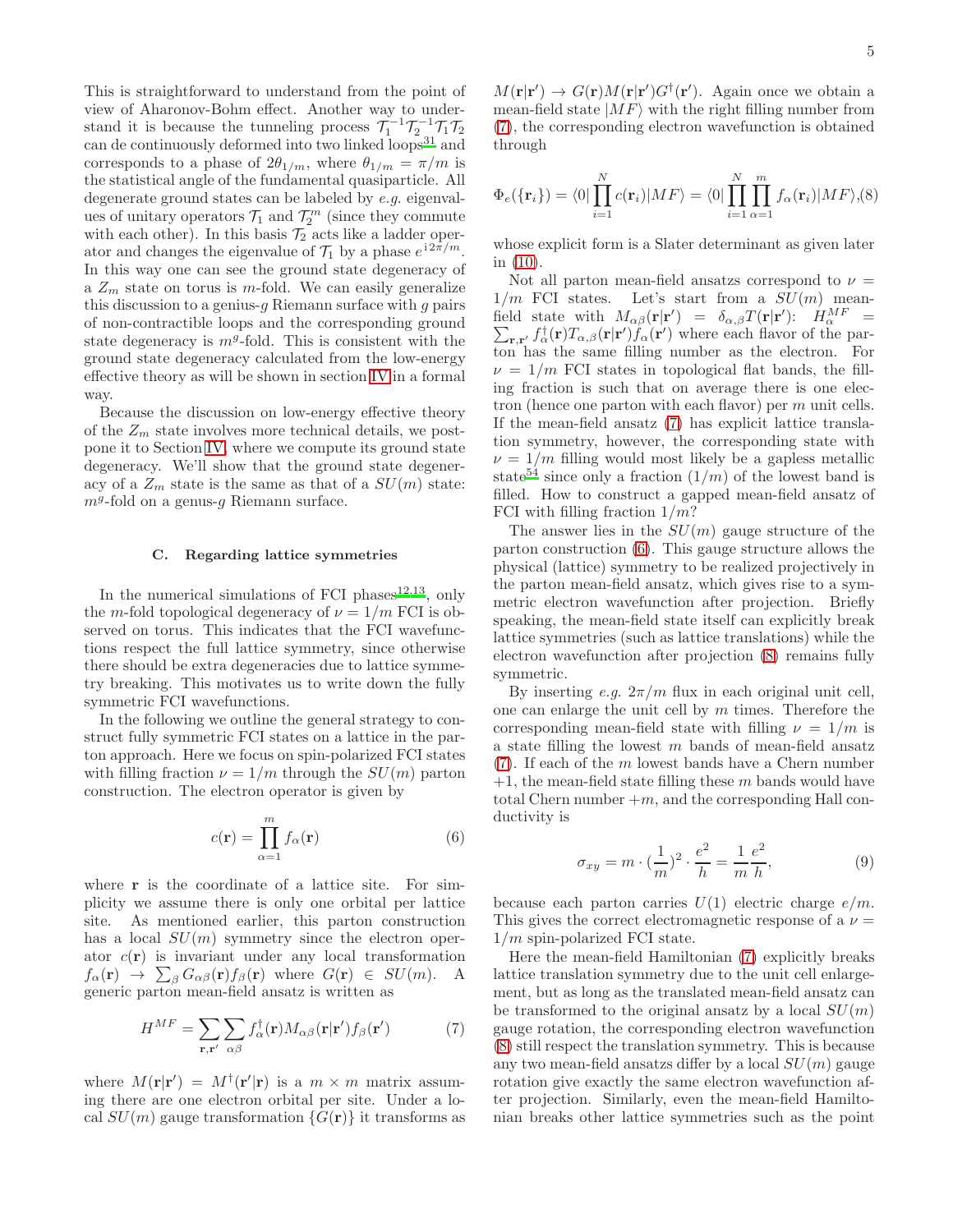group symmetry, the electron wavefunction after projection still can be fully symmetric. The mean-field ansatz simply forms a projective representation of the symmetry group. The mathematical framework of constructing fully symmetric electron wavefunctions based on parton mean-field ansatzs is the projective symmetry group (PSG), which will be introduced shortly. The technique of enlarging the unit cell by  $m$  times without physically breaking any lattice symmetry will be generalized to the case of time-reversal-invariant FTI states with filling fraction  $\nu = 2/m$  in section [V.](#page-11-0)

Following this strategy, we always require that the parton mean-field ansatz of  $\nu = 1/m$  FCI state breaks lattice translation symmetry explicitly and enlarges the unit cell by  $m$  times, so that the resultant mean-field state is an insulator. The partons will fill the lowest  $m$  bands of the mean-field spectrum and the corresponding electron state after projection would still be gapped. Now that the number of momentum points of each band in the (reduced) 1st Brillouin zone equals the electron number  $N$ , we can see the electron wavefunction [\(8\)](#page-4-2) is nothing but a Slater determinant

$$
\Phi_e({\mathbf{r}_i})_{Z_m} = \det \mathcal{W}_{mN \times mN},
$$
\n
$$
\mathcal{W}_{(\alpha-1)N+i,(n-1)N+j} = \phi_{\mathbf{k}_j^n}(\mathbf{r}_i^{\alpha}),
$$
\n
$$
\alpha, n = 1, \cdots, m; \quad i, j = 1, \cdots, N.
$$
\n(10)

where  $\phi_{\mathbf{k}_{j}^{n}}(\mathbf{r}_{i}^{\alpha})$  represents the eigenvector of mean-field Hamiltonian [\(7\)](#page-4-0). To be specific,  $\phi_{\mathbf{k}_j^n}(\mathbf{r}_i^{\alpha})$  corresponds to the  $f_{\alpha}$  parton component in momentum- $\mathbf{k}_i$  singleparticle eigenvector of the bottom-up  $n$ -th band. Here  $\alpha, n = 1, \cdots, m$  and  $i, j = 1, \cdots, N$  where N is the total electron number at filling fraction  $\nu = 1/m$ . Note that for a  $SU(m)$  mean-field ansatz [\(25\)](#page-9-1) in the absence of mixing terms, the lowest  $m$  bands are all degenerate and we have  $\phi_{\mathbf{k}^n}(\mathbf{r}^{\alpha}) = \phi_{\mathbf{k}}(\mathbf{r})\delta_{n,\alpha}$ . The corresponding electron wavefunction  $(10)$  reduces to the product of m copies of a Slater determinant:

<span id="page-5-1"></span>
$$
\Phi_e(\{\mathbf{r}_i\})_{SU(m)} = \left\{ \det \begin{bmatrix} \phi_{\mathbf{k}_1}(\mathbf{r}_1) \cdots \phi_{\mathbf{k}_N}(\mathbf{r}_1) \\ \phi_{\mathbf{k}_1}(\mathbf{r}_2) \cdots \phi_{\mathbf{k}_N}(\mathbf{r}_2) \\ \vdots \\ \phi_{\mathbf{k}_1}(\mathbf{r}_N) \cdots \phi_{\mathbf{k}_N}(\mathbf{r}_N) \end{bmatrix} \right\}^m (11)
$$

where  $\phi_{\mathbf{k}_j}(\mathbf{r}_i)$  is the momentum- $\mathbf{k}_j$  single-particle eigenvector of parton mean-field Hamiltonian  $H_{\alpha}^{MF}$ vector of parton mean-field Hamiltonian  $H_{\alpha}^{MF} = \sum_{\mathbf{r}, \mathbf{r}'} f_{\alpha}^{\dagger}(\mathbf{r}) T(\mathbf{r}|\mathbf{r}') f_{\alpha}(\mathbf{r}')$  with  $\forall \alpha = 1, \cdots, m$ . This is a lattice version of Laughlin's state in free space<sup>[5](#page-22-4)</sup>. However once we add lattice-symmetry-preserving parton mixing terms which breaks gauge symmetry from  $SU(m)$  to  $Z_m$ , the electron wavefunction [\(10\)](#page-5-0) of a  $Z_m$  FCI state, as well as its projective symmetry group which will be introduced shortly, will immediately become different from its parent  $SU(m)$  state [\(11\)](#page-5-1). We emphasize again that only when the unit cell is enlarged by  $m$  times, we will have the same number of momentum points  $\mathbf{k}_i$  as the electron number  $N$ . The mean-field amplitudes can be determined by variational Monte Carlo study of the energetics of electronic wavefunctions [\(10\)](#page-5-0).

Considering flux insertion in order to enlarge the unit cell in the mean-field ansatz [\(7\)](#page-4-0), another question arises: can there be more than one way of inserting fluxes into plaquettes without breaking physical lattice symmetries? If yes, how to classify different mean-field ansatzs [\(7\)](#page-4-0)? The answer of the 1st question is positive and to answer the 2nd question, we need to introduce a mathematical structure: projective symmetry group  $(PSG)^{36}$  $(PSG)^{36}$  $(PSG)^{36}$  in order to characterize different "universality classes" of symmetric FCI states. PSG classifies different mean-field ansatz which forms a projective representation of the physical symmetry group. In the following we give a brief introduction of PSG.

Note that there is a many-to-one correspondence between parton mean-field states and physical electron states due to the above projection operation: any two parton mean-field states related to each other by a  $SU(m)$  gauge transformation  $\{G(\mathbf{r})\}$  correspond to the same electron state. As a result, although the physical electron state preserves all lattice symmetry, its parton mean-field ansatz may or may not explicitly preserve these lattice symmetries. The physical lattice symmetries are realized projectively in the mean-field ansatz. More precisely, in a generic case the parton mean-field ansatz [\(7\)](#page-4-0) should be invariant under a combination of lattice symmetry operation  $U$  and a corresponding gauge transformation  $\{G_U(\mathbf{r})\in SU(m)\}$ :

<span id="page-5-3"></span><span id="page-5-0"></span>
$$
M(U(\mathbf{r})|U(\mathbf{r}')) = G_U(U(\mathbf{r}))M(\mathbf{r}|\mathbf{r}')G_U^{\dagger}(U(\mathbf{r}')) \quad (12)
$$

Different universality classes of parton mean-field ansatzs are characterized by different  $PSGs^{36}$  $PSGs^{36}$  $PSGs^{36}$ , *i.e.* different  $SU(m)$  gauge transformations  ${G_U}$  associated with symmetry operations U:

$$
PSG = \{G_U(\mathbf{r}) \mid U \in \text{ symmetry group}\} \tag{13}
$$

The low-energy gauge fluctuation of a mean-field ansatz is controlled by its invariant gauge group<sup>[36](#page-22-27)</sup> (IGG)

$$
IGG = \{ G_{\mathbf{e}} \in SU(m) | G_{\mathbf{e}}M(\mathbf{r}|\mathbf{r}')G_{\mathbf{e}}^{\dagger} = M(\mathbf{r}|\mathbf{r}'), \forall \mathbf{r}, \mathbf{r}' \}
$$

where e represents the identity operator of the (lattice) symmetry group (SG). In other words, IGG is a subgroup of the internal gauge group (which is  $SU(m)$  here) that keeps the mean-field ansatz [\(7\)](#page-4-0) invariant. Hereafter we would call a parton mean-field state with e.g.  $IGG =$  $SU(m)$  state a  $SU(m)$  state. We can see that the IGG of mean-field ansatz [\(7\)](#page-4-0) always contains the following  $Z_m$ group as a subgroup:

<span id="page-5-2"></span>
$$
Z_m = \{e^{i\frac{2\pi a}{m}} \cdot I_{m \times m} | a = 1, 2, \cdots, m\}
$$
 (14)

where  $I_{m \times m}$  is the  $m \times m$  identity matrix. This  $Z_m$  group is the center of the  $SU(m)$  group. A mean-field ansatz  ${M(\mathbf{r}|\mathbf{r}')}$  with  $IGG = Z_m$  is called a  $Z_m$  state<sup>[55](#page-22-41)</sup>. The low-energy theory of this  $Z_m$  state will be described by fermionic partons  $f_{\alpha}$  interacting with  $Z_m$  gauge fields.

The classification of PSGs with  $IGG = SU(m)$  (which we call  $SU(m)$  PSGs in this paper) are easy to carry out.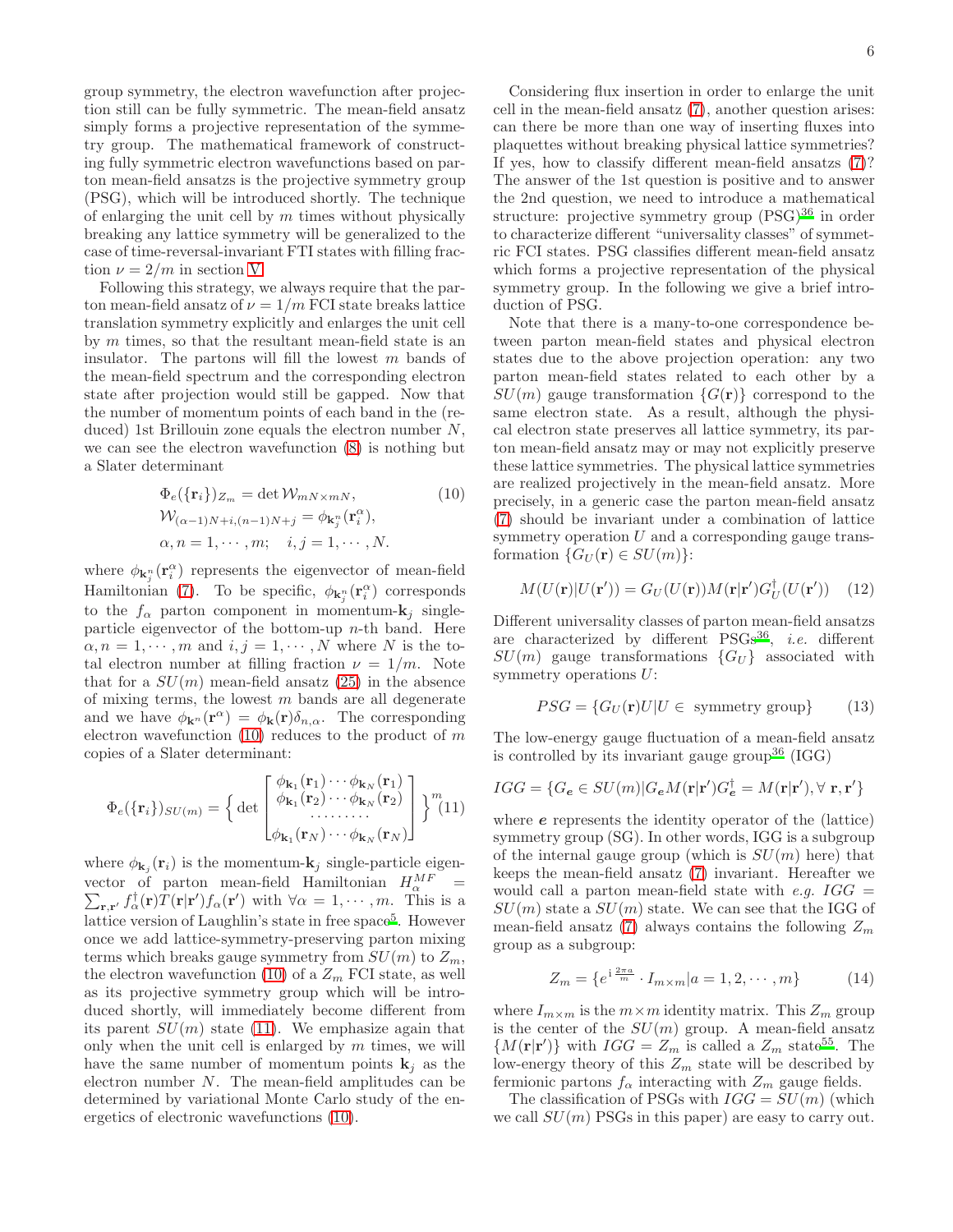

<span id="page-6-1"></span>FIG. 2: (color online) The lattice structure and symmetry group generators of (a) honeycomb lattice and (b) checkerboard lattice.  $\vec{a}_1$  and  $\vec{a}_2$  are primitive lattice vectors. Each site is labeled by coordinate  $(x, y, s)$ :  $\vec{r} = x\vec{a}_1 + y\vec{a}_2$  corresponds to the position vector of its unit cell and  $s = 0/1$  are the sublattice indices for  $A/B$  sublattices.  $C_6$  represents  $\pi/3$ rotations along  $\hat{z}$ -axis around the honeycomb plaquette center.  $\sigma$  and  $P_x$ ,  $P_y$ ,  $P_{xy}$  are  $\pi$  rotations along the axis plotted in the figure.

The only gauge invariant quantities of a  $SU(m)$  ansatz is the gauge-invariant flux through each plaquette, which must belong to the center of the  $SU(m)$  gauge group, namely the  $Z_m$  group in Eq[.14,](#page-5-2) because otherwise the  $SU(m)$  gauge group would be broken and IGG cannot be  $SU(m)$ . Two  $SU(m)$  states have the same PSG if and only if they have the same  $Z_m$  gauge flux in each given plaquette. Therefore distinct  $SU(m)$  PSGs have different  $Z_m$  gauge flux pattern and vice versa.

The classification of PSGs with  $IGG = Z_m$  (which we call  $Z_m$  PSGs in this paper) involves more technical details and we leave this analysis for the honeycomb lattice model<sup>[9](#page-22-8)</sup> and the checkerboard lattice model<sup>[11](#page-22-30)[,12](#page-22-11)</sup> in Appendix [B](#page-15-0) and [D.](#page-16-0)

#### <span id="page-6-0"></span>III. EXAMPLES

The first part of this section shows four concrete examples of mean-field ansatzs corresponding to spin-polarized FCI states with filling fraction  $\nu = 1/3$  in the checker-board lattice model<sup>[11](#page-22-30)[,12](#page-22-11)</sup>. These include two  $Z_3$  ansatzs and their two  $SU(3)$  parent states. As discussed in the previous section and proved in Appendix [A-](#page-14-0)[D,](#page-16-0) although the mean-field ansatz explicitly breaks lattice translation symmetry by tripling the unit cell, the physical electron state after projection [\(8\)](#page-4-2) preserves all lattice symmetry. Four examples for the honeycomb lattice model with filling fraction  $\nu = 1/3$  are displayed in Appendix [G.](#page-19-0) We show the Hall conductance of all these states are  $\sigma_{xy} = e^2/(3h).$ 

In the second part of this section, we present a scenario which might realize non-Abelian FCI with  $IGG =$  $SU(m)$  by partially filling nearly flat bands with Chern number  $C > 1$ , and two examples of such states in the  $SU(3)$  parton construction are presented in Appendix [H.](#page-21-0)



<span id="page-6-2"></span>FIG. 3: (color online) The 1st Brillouin zone of (a) honeycomb lattice and (b) checkerboard lattice.  $\vec{b}_1$  and  $\vec{b}_2$  denoted by arrows are reciprocal lattice vectors satisfying  $\vec{b}_i \cdot \vec{a}_j = \delta_{i,j}$ where  $\vec{a}_{1,2}$  are primitive vectors shown in FIG. [2.](#page-6-1) The solid line (red) denotes the original 1st Brillouin zone (BZ) of the two lattices while bold dashed line (blue) denotes the reduced 1st BZ when  $\pm 2\pi/3$  fluxes are inserted in each unit cell. The area of the reduced BZ is only one third of the original BZ. (a) For the honeycomb lattice, the three circles have momenta Γ :  $(k_1, k_2) = (0, 0), K$  :  $(k_1, k_2) = (7\pi/6, \pi/3)$ and  $M: (k_1, k_2) = (\pi, 0)$ , where  $\mathbf{k} = k_1 \vec{b}_1 + k_2 \vec{b}_2$ . (b) In the case of checkerboard lattice, the three circles have momenta  $\Gamma$  :  $(k_1, k_2) = (0, 0), K$  :  $(k_1, k_2) = (\pi/3, \pi)$  and  $M: (k_1, k_2) = (0, \pi)$ , where  $\mathbf{k} = k_1 \vec{b}_1 + k_2 \vec{b}_2$ .

# A. Four examples of spin-polarized FCI states with  $\nu = 1/3$  in the checkerboard lattice model

The checkerboard lattice model<sup>[11](#page-22-30)[,12](#page-22-11)</sup> has been shown to support nearly flat bands with non-zero Chern numbers. Its symmetry group is shown in Appendix [C](#page-16-1) and FIG. [2.](#page-6-1) Each lattice site is labeled by coordinate  $(x, y, s)$ as shown in Appendix [C.](#page-16-1) Recently there are numerical evidence<sup>[12](#page-22-11)[,13](#page-22-31)[,15](#page-22-32)</sup> of FCI states with filling fraction  $\nu = 1/3$ and  $\nu = 1/5$  in this model. By  $SU(m)$  parton construction, we use PSG to classify different  $Z_m$  mean-field ansatz (m is an odd integer) as shown in Appendix [D.](#page-16-0) In the following we show two  $Z_m$  mean-field states that belong to different universality classes. They correspond to two gauge-inequivalent solutions of  $(D13)$  when  $m = 3$ . We show mean-field amplitudes up to the next next nearest neighbor. Their two parent  $SU(3)$  states also have different PSGs because they have different patterns of the  $SU(3)$  gauge invariant fluxes. All four states are candidates of the FCI state found in the exact diagonalizations of checkerboard lattice model<sup>[12](#page-22-11)[,13](#page-22-31)[,15](#page-22-32)</sup>.

#### 1. The  $Z_3$  FCI state CB1 with  $\sigma_{xy} = 1/3$  and its parent  $SU(3)$  state

In the  $Z_3$  FCI state CB1 the gauge transformations  $G_U(x, y, s)$  associated with lattice symmetries U are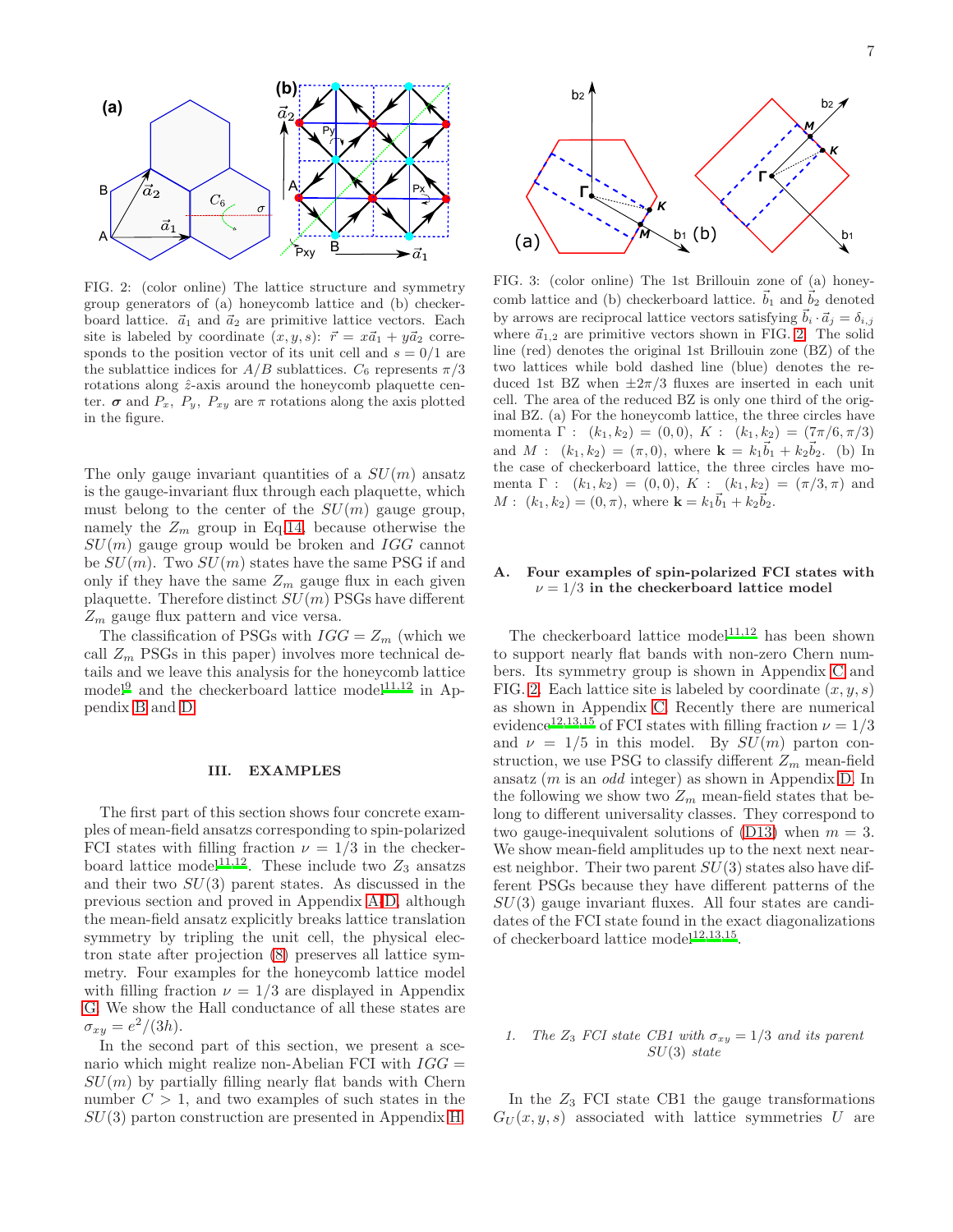

FIG. 4: (color online) Mean-field ansatz of the parent  $SU(3)$ parton states associated with FCI state CB1 on checkerboard lattice. The solid lines on NN bonds represent complex hopping amplitude  $\alpha$  along the direction of the arrow. Solid lines on NNN bonds represents real hopping amplitude  $\beta_x$ . The dashed lines on NNN bonds represent complex hopping amplitude  $e^{i\pi/3}\beta_y$  along the direction of the arrow. The triple arrow means the original hopping amplitude along its direction should be multiplied by a phase factor  $\eta_{12}$ . We only show up to NNN terms and all NNNN terms can be obtained from [\(12\)](#page-5-3). Note that in the mean-field ansatz the lattice translation along  $\vec{a}_1$  direction is explicitly broken by flux insertion and the unit cell is tripled. However the lattice translation symmetry is preserved in the corresponding electron states after projection [\(8\)](#page-4-2).



<span id="page-7-0"></span>FIG. 5: (color online) The parton band structure of the parent  $SU(3)$  ansatz  $(25)$  of CB1 state. Each band is 3-fold degenerate, corresponding to 3 parton flavors  $f_{1,2,3}$ . We plot the dispersion along  $\Gamma \to K \to M \to \Gamma$  as shown in FIG. [3\(](#page-6-2)b). Hopping parameters are chosen as  $\alpha = e^{i\pi/12}$  for NN,  $\beta_x = -0.2 = \beta_y$  for NNN and  $\gamma = 0.1$  for NNNN. The Chern numbers of the 6 bands are  $\{1, -2, -2, 4, -2, 1\}$  in a bottom-up order.

listed below:

$$
G_{T_2}(x, y, s) = I_{3 \times 3}, \quad G_{T_1}(x, y, s) = \eta_{12}^y I_{3 \times 3}, \quad (15)
$$

$$
G_{P_x}(x, y, s) = \eta_{12}^{sz} I_{3 \times 3},
$$

$$
G_{P_y}(x, y, s) = I_{3 \times 3}, \quad G_{P_{xy}}(x, y, s) = \eta_{12}^{xy} I_{3 \times 3}.
$$

where  $\eta_{12} = \exp(-i2\pi/3)$ .  $T_{1,2}$  are lattice translation operations and  $P_{x,y,xy}$  are reflections. They are schematically shown in Fig[.2\(](#page-6-1)b) and defined mathematically in Appendix [C.](#page-16-1) As shown in Appendix [D](#page-16-0) the symmetry allowed mean-field amplitudes are:

(I) For nearest neighbor (NN) amplitude  $u_{\alpha} \equiv$  $M(0, 0, 1|0, 0, 0)$ 

$$
u_{\alpha} = u_{\alpha}^T \tag{16}
$$

*i.e.*  $u_{\alpha}$  can be any complex symmetric  $3 \times 3$  matrix. All other NN amplitudes can be generated from  $u_{\alpha}$  by symmetry operations through [\(12\)](#page-5-3).

There are two independent NNN amplitudes:

(IIa) For next nearest neighbor (NNN) amplitude  $u_{\beta x} \equiv M(1, 0, 0|0, 0, 0)$ 

$$
u_{\beta x} = u_{\beta x}^T = u_{\beta x}^* \tag{17}
$$

*i.e.*  $u_{\beta x}$  can be any real symmetric  $3 \times 3$  matrix. Half of NNN mean-field amplitudes can be generated from  $u_{\beta x}$ by symmetry operations through [\(12\)](#page-5-3).

(IIb) For next nearest neighbor (NNN) amplitude  $u_{\beta y} \equiv M(0, 1, 0|0, 0, 0)$ 

$$
u_{\beta y} = e^{i\pi/3}\tilde{u}_{\beta y} \tag{18}
$$

where  $\tilde{u}_{\beta y}$  can be any real symmetric  $3 \times 3$  matrix. Half of NNN mean-field amplitudes can be generated from  $u_{\beta y}$ by symmetry operations through [\(12\)](#page-5-3).

(III) For next next nearest neighbor (NNNN) amplitude  $u_{\beta} \equiv M(1, 1, 0|0, 0, 0)$ 

$$
u_{\gamma} = u_{\gamma}^{\dagger} \tag{19}
$$

*i.e.*  $u_{\gamma}$  can be any Hermitian  $3 \times 3$  matrix. All other NNNN mean-field amplitudes can be generated from  $u_{\gamma}$ by symmetry operations through [\(12\)](#page-5-3).

These mean-field amplitudes of  $u_{\alpha}$ ,  $u_{\beta x}$ ,  $u_{\beta y}$  and  $u_{\gamma}$ should be treated as variational parameters. Their optimal values which minimize the variational energy of electron wavefunction [\(10\)](#page-5-0) can be determined in variational Monte Carlo simulations.

The corresponding parent  $SU(3)$  state has  $u_{\alpha}$  =  $\alpha I_{3\times 3}$ ,  $u_{\alpha x} = \beta_x I_{3\times 3}$ ,  $u_{\alpha y} = e^{i\pi/3} \beta_y I_{3\times 3}$  and  $u_{\gamma} =$  $\gamma I_{3\times 3}$ . Choosing parameters  $\alpha = e^{i\pi/12}$ ,  $\beta_x = -0.2 = \beta_y$ and  $\gamma = 0.1$  we have the Chern numbers of the 6 bands for each parton species as  $\{1, -2, -2, 4, -2, 1\}$  and the lowest band is well separated from other bands, as shown in FIG. [5.](#page-7-0) This qualitative band structure persists for a large parameter range. Each band of the  $SU(3)$  parton ansatz is 3-fold degenerate, corresponding to the 3 parton flavors  $f_{1,2,3}$ . By adding small parton mixing terms to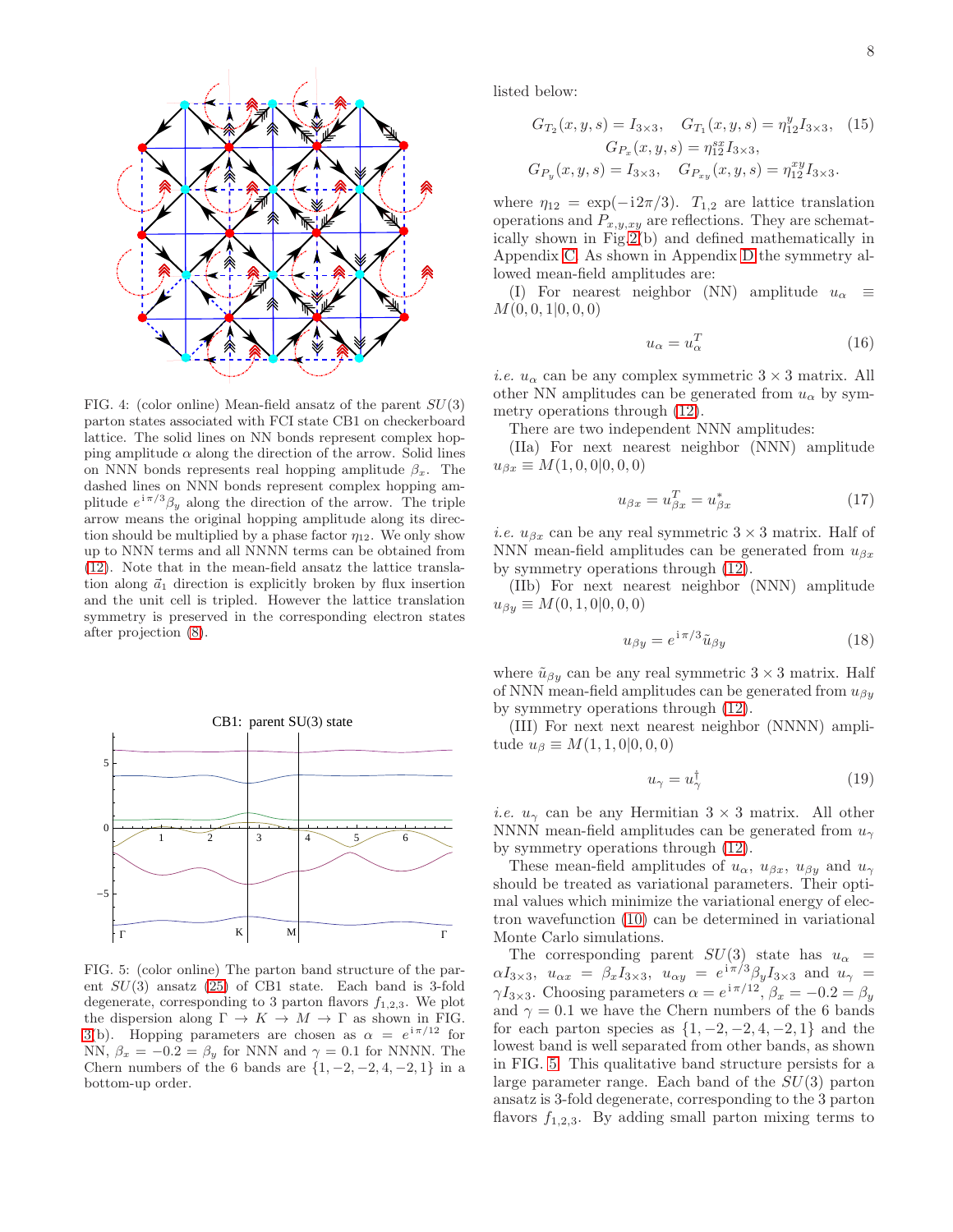

<span id="page-8-0"></span>FIG. 6: (color online) The parton band structure of a  $Z_3$ mean-field ansatz [\(7\)](#page-4-0): the CB1 state. We plot the dispersion along  $\Gamma \to K \to M \to \Gamma$  as shown in FIG. [3\(](#page-6-2)b). Note that each 3-fold degenerate band in its parent  $SU(3)$  ansatz (see FIG. [5\)](#page-7-0) now splits into 3 non-degenerate parton bands. All the 3 lowest bands have Chern number +1.

the  $SU(3)$  mean-field state, each 3-fold degenerate band splits into 3 non-degenerate parton bands in a  $Z_3$  meanfield state, as shown in FIG. [6.](#page-8-0) By filling the resulting 3 lowest bands (all with Chern number  $+1$ ) we obtain a  $Z_3$  FCI state whose Hall conductivity is  $\sigma_{xy} = 1/3$  in the unit of  $e^2/h$ .

# 2. The  $Z_3$  FCI state CB2 with  $\sigma_{xy} = 1/3$  and its parent  $SU(3)$  state

In the  $Z_3$  FCI state CB2 the gauge transformations  $G_U(x, y, s)$  associated with lattice symmetry U are listed below:

$$
G_{T_2}(x, y, s) = I_{3 \times 3}, \quad G_{T_1}(x, y, s) = \eta_{12}^y I_{3 \times 3}, \quad (20)
$$

$$
G_{P_x}(x, y, s) = \eta_{12}^{(s-1)x} I_{3 \times 3},
$$

$$
G_{P_y}(x, y, s) = \eta_{12}^y I_{3 \times 3}, \quad G_{P_{xy}}(x, y, s) = \eta_{12}^{xy} I_{3 \times 3}.
$$

where  $\eta_{12} = \exp(-i2\pi/3)$ . As shown in Appendix [D](#page-16-0) the symmetry allowed mean-field amplitudes are:

(I) For nearest neighbor (NN) amplitude  $u_{\alpha} \equiv$  $M(0, 0, 1|0, 0, 0)$ 

$$
u_{\alpha} = u_{\alpha}^T \tag{21}
$$

*i.e.*  $u_{\alpha}$  can be any complex symmetric  $3 \times 3$  matrix. All other NN amplitudes can be generated from  $u_{\alpha}$  by symmetry operations through [\(12\)](#page-5-3).

There are two independent NNN amplitudes:

(IIa) For next nearest neighbor (NNN) amplitude  $u_{\beta x} \equiv M(1, 0, 0|0, 0, 0)$ 

$$
u_{\beta x} = e^{\mathrm{i}\pi/3} \tilde{u}_{\beta x} \tag{22}
$$

where  $\tilde{u}_{\beta x}$  can be any real symmetric  $3 \times 3$  matrix. Half of NNN mean-field amplitudes can be generated from  $u_{\beta x}$ by symmetry operations through [\(12\)](#page-5-3).



<span id="page-8-1"></span>FIG. 7: (color online) Mean-field ansatz of the parent  $SU(3)$ parton states associated with FCI states CB2 and CB3 on checkerboard lattice. The solid lines on NN bonds represent complex hopping amplitude  $\alpha$  along the direction of the arrow. Dashed lines on NNN bonds represents real hopping amplitude  $\beta_y$ . Solid lines on NNN bonds represent complex hopping amplitude  $e^{i\pi/3}\beta_x$  along the direction of the arrow. The triple arrow means the original hopping amplitude along its direction should be multiplied by a phase factor  $\eta_{12}$ . We only show up to NNN terms and all NNNN terms can be obtained from [\(12\)](#page-5-3). Note that in the mean-field ansatz the lattice translation along  $\vec{a}_1$  direction is explicitly broken by flux insertion and the unit cell is tripled. However the lattice translation symmetry is preserved in the corresponding electron states after projection [\(8\)](#page-4-2).

(IIb) For next nearest neighbor (NNN) amplitude  $u_{\beta y} \equiv M(0, 1, 0|0, 0, 0)$ 

$$
u_{\beta y} = u_{\beta y}^T = u_{\beta y}^* \tag{23}
$$

*i.e.*  $u_{\beta y}$  can be any real symmetric  $3 \times 3$  matrix. Half of NNN mean-field amplitudes can be generated from  $u_{\beta y}$ by symmetry operations through [\(12\)](#page-5-3).

(III) For next next nearest neighbor (NNNN) amplitude  $u_{\beta} \equiv M(1, 1, 0|0, 0, 0)$ 

$$
u_{\gamma} = u_{\gamma}^{\dagger} \tag{24}
$$

*i.e.*  $u_{\gamma}$  can be any Hermitian  $3 \times 3$  matrix. All other NNNN mean-field amplitudes can be generated from  $u_{\gamma}$ by symmetry operations through [\(12\)](#page-5-3).

The corresponding parent  $SU(3)$  state has  $u_{\alpha}$  =  $\alpha I_{3\times 3}$ ,  $u_{\alpha x} = e^{i\pi/3} \beta_x I_{3\times 3}$ ,  $u_{\alpha y} = \beta_y I_{3\times 3}$  and  $u_{\gamma} =$  $\gamma I_{3\times 3}$ . From FIG. [7](#page-8-1) we can see that the pattern of fluxes in CB2 state is different from that in CB1 state. For example, in CB1 state  $-2\pi/3$  flux (shown by triple arrows) are inserted in one half of the NN square plaquettes (those enclosed by two horizontal blue sites and two vertical red sites) while in CB2 state  $-2\pi/3$  flux are inserted in the other half of the NN square plaquettes (those enclosed by two horizontal red sites and two vertical blue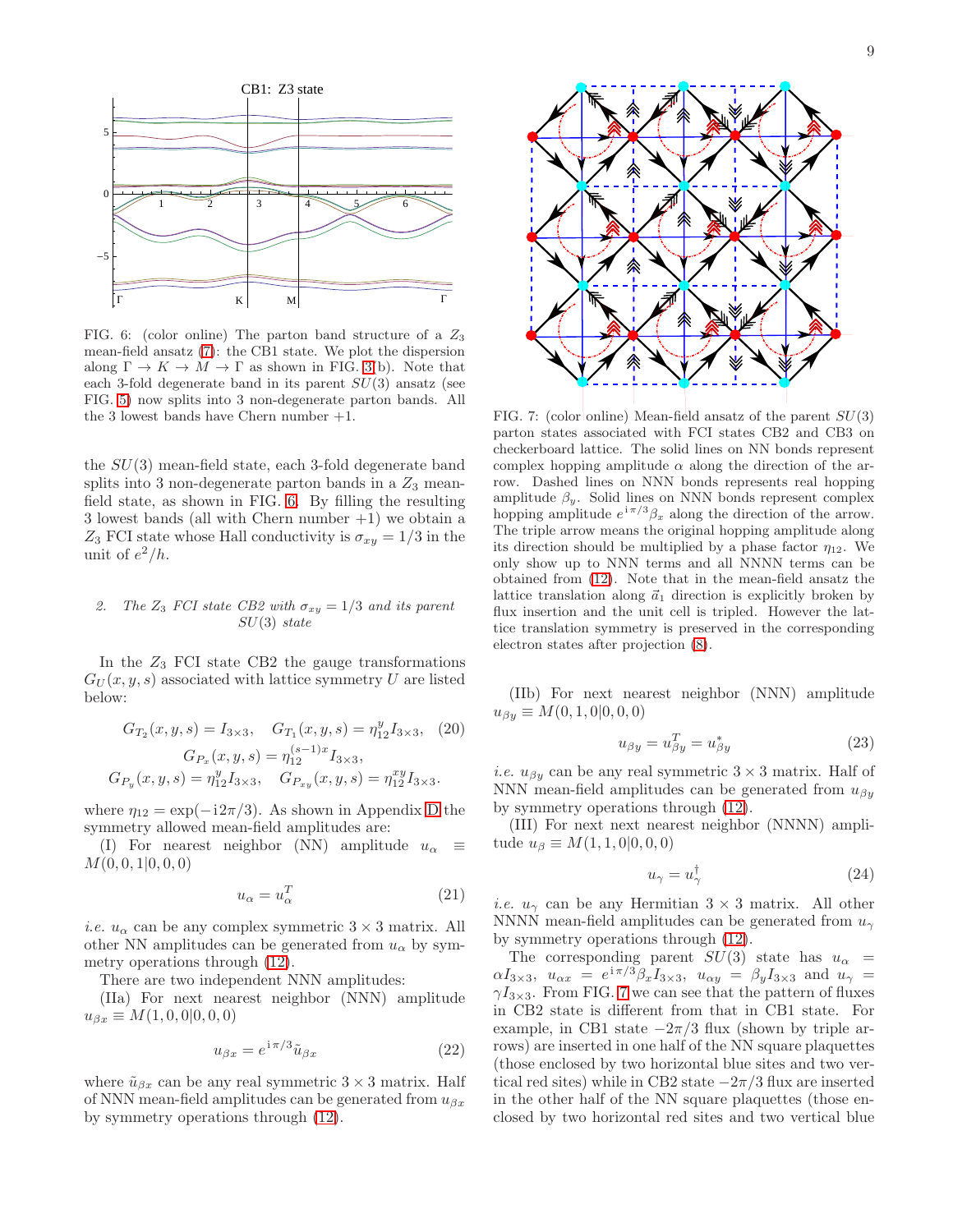

<span id="page-9-2"></span>FIG. 8: (color online) The parton band structure of the parent SU(3) ansatz [\(25\)](#page-9-1) of CB2 state. Each band is 3-fold degenerate, corresponding to 3 parton flavors  $f_{1,2,3}$ . We plot the dispersion along  $\Gamma \to K \to M \to \Gamma$  as shown in FIG. [3\(](#page-6-2)b). Hopping parameters are chosen as  $\alpha = e^{i\pi/12}$  for NN,  $\beta_x = 0.1 = \beta_y$  for NNN and  $\gamma = 0.09$  for NNNN. The Chern numbers of the 6 bands are  $\{1, 1, 1, -5, 1, 1\}$  in a bottom-up order.

sites). Notice that these two types of NN square plaquettes are inequivalent, not related to each other by any lattice symmetry (such as translation or mirror reflec-tion) in the checkerboard lattice model<sup>[11](#page-22-30)</sup>. Therefore CB1 and CB2 are different mean-field  $Z_3$  FCI states belonging to distinct universality classes. Choosing parameters  $\alpha = e^{i\pi/12}, \beta_x = 0.1 = \beta_y$  and  $\gamma = 0.09$  we have the Chern numbers of the 6 bands for each parton species as  $\{1, 1, 1, -5, 1, 1\}$ , and the lowest band is well separated from other bands, as illustrated in FIG. [8.](#page-9-2) This qualitative band structure persists for a large parameter range. Each band of a  $SU(3)$  parton ansatz is 3-fold degenerate, corresponding to the 3 parton flavors  $f_{1,2,3}$ . By adding small parton mixing terms to the  $SU(3)$  mean-field state, each 3-fold degenerate band splits into 3 non-degenerate parton bands in a  $Z_3$  mean-field state. By filling the resultant 3 lowest bands (all with Chern number  $+1$ ) we obtain a  $Z_3$  FCI state whose Hall conductivity is again  $\sigma_{xy} = 1/3$  in unit of  $e^2/h$ .

# B. Possible non-Abelian states by partially filling a nearly flat band with Chern number  $C > 1$

It has been shown<sup>[45](#page-22-38)[,47](#page-22-42)</sup> that in  $SU(m)$  parton construction, when each parton species fills  $n$  Landau levels, the effective theory of the corresponding electron state is the  $SU(m)_n$  Chern-Simons theory and the system has non-Abelian quasiparticle excitations when  $n > 1$ . Moreover, the non-Abelian quasiparticles of this state can be used as topologically-protected qubits in a universal quantum computer<sup>[29](#page-22-20)</sup> as long as  $m > 2$ . This motivates us to propose possible realization of non-Abelian FCI states realized in a partially-filled nearly flat band with Chern number  $C > 1$ . When this band is partially filled with a

filling fraction *e.g.*  $\nu = 1/m$ , the Hall conductance of the corresponding FCI state would be  $\sigma = \frac{C}{m} \frac{e^2}{h}$  $\frac{e^2}{h}$ . If the lowest m parton bands all have Chern number C instead of  $+1$ , the  $SU(m)$  FCI state obtained by filling m lowest parton bands indeed has Hall conductance  $\sigma = m \frac{Ce_0^2}{h} = \frac{C}{m} \frac{e^2}{h}$ bands mated has frain conductance  $0 - m h - m h$ <br>with  $e_0 = e/m$ . This  $SU(m)$  FCI state can be a promising candidate for  $\nu = 1/m$ -filled nearly flat band with  $C > 1$ .

We discuss the  $C = 2$  case as an example. In Ap-pendix [H](#page-21-0) using the  $SU(3)$  parton construction, we show two examples of  $SU(3)$  FCIs, one on the honeycomb lattice and the other on the checkerboard lattice, both have 3 lowest parton bands with Chern number +2. These two  $SU(3)$  FCIs with  $\nu = 1/3$  and  $\sigma = \frac{2}{3} \frac{e^2}{h}$  $\frac{e^2}{h}$  are non-Abelian FCIs. Their low-energy effective theory of these  $SU(3)$  states is  $SU(3)_2$  Chern-Simons theory<sup>[45](#page-22-38)</sup>, featured by 6-fold ground state degeneracy on the torus and non-Abelian quasiparticle excitations<sup>[48](#page-22-43)</sup>. These results indicate that once a nearly flat band with Chern number  $C > 1$  is found, by partially filling it one may realize non-Abelian FCIs, which have the potential to build a universal quantum computer<sup>[29](#page-22-20)[,39](#page-22-33)</sup>.

# <span id="page-9-0"></span>IV. EFFECTIVE THEORY AND GROUND STATE DEGENERACY OF SPIN-POLARIZED  $Z_m$ FCI STATES

As mentioned earlier, the partons in our construction not only couples to the external electromagnetic gauge field, but also couples to a dynamical internal gauge field, which is a  $SU(m)$   $(Z_m)$  gauge field for a  $SU(m)(Z_m)$ state. The low energy effective theories of the partons coupled with the internal gauge fields control all the topological properties of the systems. The topological properties of a  $SU(m)$  state has been studied before<sup>[44](#page-22-37)[,45](#page-22-38)</sup>. In this section we will analyze the low-energy effective theory of spin-polarized  $Z_m$  FCI state [\(7\)](#page-4-0) from the  $SU(m)$ parton construction. To our knowledge, the  $Z_m$  FQH states have not been proposed and studied before. We'll try to answer the following questions: what is the ground state degeneracy of the  $Z_m$  FCI state? Is it the same as or different from that of a  $SU(m)$  FCI state?

We start from a  $SU(m)$  mean-field state which has been shown<sup>[45](#page-22-38)</sup> to describe the  $\nu = 1/m$  Laughlin state in the continuum limit. Its mean-field ansatz is

<span id="page-9-1"></span>
$$
M_{\alpha,\beta}(\mathbf{r}|\mathbf{r}') = \delta_{\alpha,\beta} T(\mathbf{r}|\mathbf{r}')
$$
 (25)

In other words, there is no hopping between partons of different species and the m species of partons have exactly the same band structure. As shown in [\(11\)](#page-5-1) its electron wavefunction is a lattice version of Laughlin stat[e](#page-22-4)<sup>5</sup>. Apparently this mean-field state doesn't break the  $SU(m)$  gauge symmetry which leaves the electron operator [\(6\)](#page-4-1) invariant. Since here the partons couple to both the  $U(1)$  electromagnetic field and the  $SU(m)$  gauge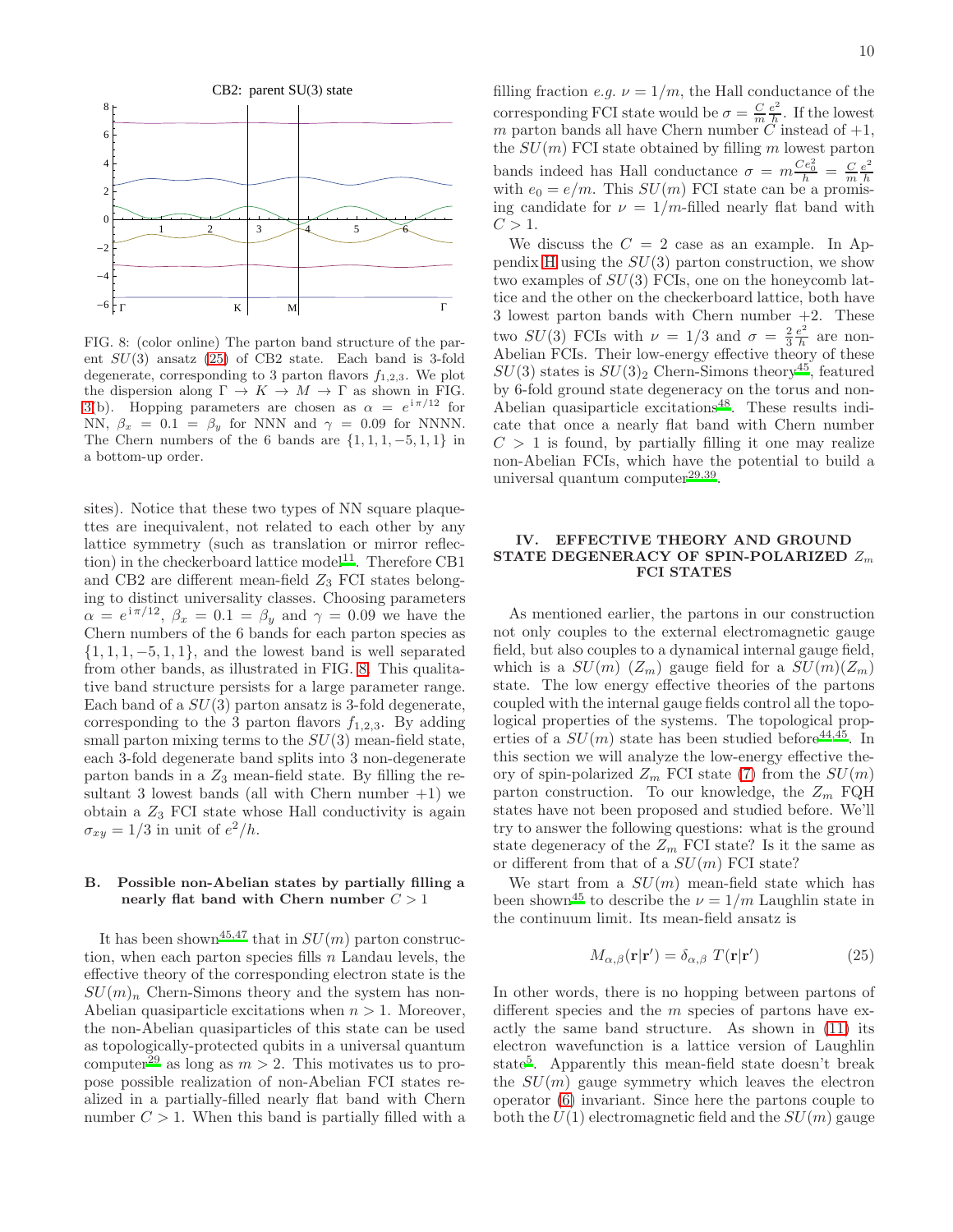field, the Lagrangian writes

$$
L_{SU(m)} = (26)
$$

$$
\int dt \Big\{ \sum_{\alpha} \sum_{\mathbf{r}} i f_{\alpha}^{\dagger}(\mathbf{r}, t) \partial_{t} f_{\alpha}(\mathbf{r}, t) - \sum_{\alpha, \mathbf{r}, \mathbf{r}'} f_{\alpha}^{\dagger}(\mathbf{r}, t) T(\mathbf{r}|\mathbf{r}')
$$

$$
\cdot e^{-ie_{0} \int_{\mathbf{r}}^{\mathbf{r}'} \vec{A}(\mathbf{x}, t) \cdot d\mathbf{x}} \mathcal{P} \Big[ e^{-i \int_{\mathbf{r}}^{\mathbf{r}'} \vec{a}(\mathbf{x}, t) \cdot d\mathbf{x}} \Big] f_{\alpha}(\mathbf{r}', t) \Big\},
$$
(26)

where  $P$  means path-ordered integral.  $A_{\mu}$  and  $a_{\mu}$  are the  $U(1)$  and the  $SU(m)$  gauge fields respectively. Strictly speaking they are both defined on the link of a lattice here. To linear order the above action can be written as

$$
L_{SU(m)} = \t(27)
$$

$$
\int dt \Big\{ \sum_{\alpha} \sum_{\mathbf{r}} f_{\alpha}^{\dagger}(\mathbf{r}, t) \Big[ i \partial_{t} f_{\alpha}(\mathbf{r}, t) - \sum_{\mathbf{r}'} T(\mathbf{r}|\mathbf{r}') f_{\alpha}(\mathbf{r}', t) \Big] - e_{0} \sum_{\mathbf{r}} J_{\mu}^{U(1)}(\mathbf{r}, t) A^{\mu}(\mathbf{r}, t) - \sum_{\mathbf{r}} \left( J_{\mu}^{SU(m)} \right)_{\alpha, \beta}(\mathbf{r}, t) d_{\alpha, \beta}^{\mu}(\mathbf{r}, t) \Big\}
$$

where  $A^{\mu}(\mathbf{r})$  stands for electromagnetic  $U(1)$  gauge field while  $a^{\mu}(\mathbf{r})$  represents the internal  $SU(m)$  gauge field.  $e_0 = e/m$  is the electric charge of each parton. Here  $J^{U(1)}(\mathbf{r})$  and  $J^{SU(m)}_{\mu}(\mathbf{r})$  are conserved  $U(1)$  and  $SU(m)$ parton currents respectively. To be precise,  $J_0^{U(1)}$  =  $\sum_{\alpha} f_{\alpha}^{\dagger} f_{\alpha}$  and  $(J_0^{SU(m)})_{\alpha\beta} = f_{\alpha}^{\dagger} f_{\beta} - \delta_{\alpha,\beta} \sum_{\gamma} f_{\gamma}^{\dagger} f_{\gamma}/m$ . In the long-wavelength limit the spatial components of the parton currents in momentum space (with momentum q) writes:

$$
\overrightarrow{J_{\mu,\mathbf{q}}^{U(1)}} = \sum_{\mathbf{k}} \vec{\nabla}_{\mathbf{k}} T_{\mathbf{k}} \sum_{\alpha} f_{\alpha,\mathbf{k}-\mathbf{q}/2}^{\dagger} f_{\alpha,\mathbf{k}+\mathbf{q}/2},
$$
\n
$$
\overrightarrow{J_{\mu,\mathbf{q}}^{SU(m)}}_{\alpha,\beta} = \sum_{\mathbf{k}} \vec{\nabla}_{\mathbf{k}} T_{\mathbf{k}} f_{\alpha,\mathbf{k}-\mathbf{q}/2}^{\dagger} f_{\beta,\mathbf{k}+\mathbf{q}/2} - \delta_{\alpha,\beta} \overrightarrow{\frac{J_{\mu,\mathbf{q}}^{U(1)}}{m}}.
$$

Since the partons form a band insulator, the band gap allows us to safely integrate out the partons and obtain an effective action  $L[A, a]$  for the gauge fields. Let's assume all the filled  $m$  lowest parton bands have Chern number +1. Upon integrating out partons  $\{f_{\alpha}, f_{\alpha}^{\dagger}\}\,$ , the effective Lagrangian density writes

$$
\mathcal{L}_{SU(m)}[A,a] = \frac{me_0^2}{4\pi} \epsilon_{\mu\nu\lambda} A_\mu \partial_\nu A_\lambda \qquad (28)
$$

$$
+ \frac{1}{4\pi} \epsilon_{\mu\nu\lambda} \text{Tr} \left( a_\mu \partial_\nu a_\lambda + \frac{\mathrm{i}}{3} a_\mu a_\nu a_\lambda \right)
$$

the first term corresponds to the quantized Hall conductance  $\sigma_{xy} = me_0^2/h$ , while the second term, *i.e.* a  $SU(m)_1$  Chern-Simons term describes the low-energy gauge fluctuations. As shown in Appendix [E,](#page-17-1) the Chern-Simons theory of  $SU(m)$  gauge field  $a_{\mu}$  can be reduced to Chern-Simons theory of  $U(1)$  gauge fields  $a_{\mu}^{I}$ ,  $I =$  $1, \dots, m-1$ . The gauge field configuration is given by  $(a_{\mu})_{\alpha,\beta} = \sum_{I=1}^{m-1} a_{\mu}^I g_{\alpha,\beta}^I$  where  $g^I$  are  $m \times m$  matrices defined in [\(E2\)](#page-17-2). In the  $a_0 = 0$  gauge,  $a_1$  and  $a_2$  are conjugate variables since the Lagrangian density for internal gauge fields  $a_{\mu}$  writes

$$
\mathcal{L}_{SU(m)_1}[a] = \frac{1}{4\pi} \sum_{I=1}^{m-1} I(I+1) \Big( a_1^I \partial_t a_2^I - a_2^I \partial_t a_1^I \Big)
$$

According to uncertainty principle,  $a_1^I$  and  $a_2^I$  cannot be determined simultaneously and we choose to fix the configuration of  $a_2^I$ . Aside from these  $U(1)$  gauge symmetries, there are also discrete symmetries associated with essentially all permutations between partons (for details see Appendix [E\)](#page-17-1). Taking all these into account we can obtain the ground state degeneracy as the number of gauge-inequivalent configurations of  $\{a^I_\mu\}$ . As shown in Appendix [E,](#page-17-1) the m-fold degenerate ground states correspond to the following gauge field configurations:

<span id="page-10-0"></span>
$$
a_2^I = 0, (I = 1, 2, \cdots, m - 2);
$$
  
\n
$$
a_2^{m-1} = \frac{2\pi}{L_2} \frac{k}{m}, \quad k = 1, \cdots, m.
$$
\n(29)

Physically this means once we insert  $2\pi k/m$  flux in the hole along  $x_1$  direction of the torus for each parton, the original ground state is transformed into a different degenerate ground state. This is a "small" gauge transformation for the partons since they transform as

$$
f_{\alpha} \to \exp\left[i \sum_{i=1,2} x_2 \sum_{I=1}^{m-1} a_2^I g_{\alpha\beta}^I\right] f_{\beta} \tag{30}
$$

Now we add Higgs terms  $M_{\alpha,\beta}(\mathbf{r}|\mathbf{r}')$  which break the original  $SU(m)$  gauge symmetry down to  $Z_m$ . Does the corresponding  $Z_m$  state have the same ground state degeneracy as a  $SU(m)$  state? The answer is positive. In the long-wavelength limit we introduce the Higgs fields  $\phi_{\alpha\beta}$  which carry no electric  $U(1)$  charge but carry the internal gauge charge. As an example, the  $f_1^{\dagger}(\mathbf{r})M_{1,m}(\mathbf{r}|\mathbf{r}')f_m(\mathbf{r}')$  terms in the lattice model will introduce Higgs field  $\phi_{1,m}(x_1, x_2)$  in the long-wavelength limit. The Higgs field  $\phi_{1,m}$  carries  $a^I$  charge  $+1$  for  $I = 1, \dots, m-2$  and  $a^{m-1}$  charge  $+m$ . Likewise, for example,  $\phi_{2,m}$  carries  $a^1$  charge  $-1$ ,  $a^I$  charge  $+1$  for  $I = 2, \dots, m-2$  and  $a^{m-1}$  charge  $+m$ . In general for a Higgs field  $\phi_{\alpha,\beta} = \phi_{\beta,\alpha}^*$ ,  $\alpha < \beta$  associated with mixing term  $f_{\alpha}^{\dagger} f_{\beta}$  has  $a_{\mu}^{I}$  charge  $Q_{\alpha,\beta}^{I}$  where

$$
Q_{\alpha,\beta}^{I} = \begin{cases} 0, & I \leq \alpha - 2 \text{ or } I \geq \beta \\ \alpha - 1, & I = \alpha - 1 \\ +1, & \alpha \leq I \leq \beta - 2 \\ \beta, & I = \beta - 1 \end{cases} (31)
$$

In the end one can see that the condensation of Higgs field can be viewed as adding a potential in the phase space of gauge field configurations to the  $SU(m)_1$  Chern-Simons action [\(29\)](#page-10-0). To be specific, once we integrate out partons with the presence of Higgs fields the effective Lagrangian density for internal gauge fields becomes

$$
\mathcal{L}_{eff}[a^I, \phi_{\alpha,\beta}] = \mathcal{L}_{SU(m)_1}[a]
$$

$$
+ \mathcal{L}_{Higgs} \left[ (\partial_{\mu} - i \sum_I Q^I_{\alpha,\beta} a^I_{\mu}) \phi_{\alpha,\beta} \right]
$$

Note that the above action is invariant under the following "large" gauge transformations

$$
(a_1^I, a_2^I) \rightarrow (a_1^I + \frac{2\pi p_1}{L_1}, a_2^I + \frac{2\pi p_2}{L_2}),
$$
  

$$
\phi_{\alpha,\beta} \rightarrow \phi_{\alpha,\beta} \exp\left[i2\pi \sum_I Q_{\alpha,\beta}^I \left(\frac{p_1 x_1}{L_1} + \frac{p_2 x_2}{L_2}\right)\right]
$$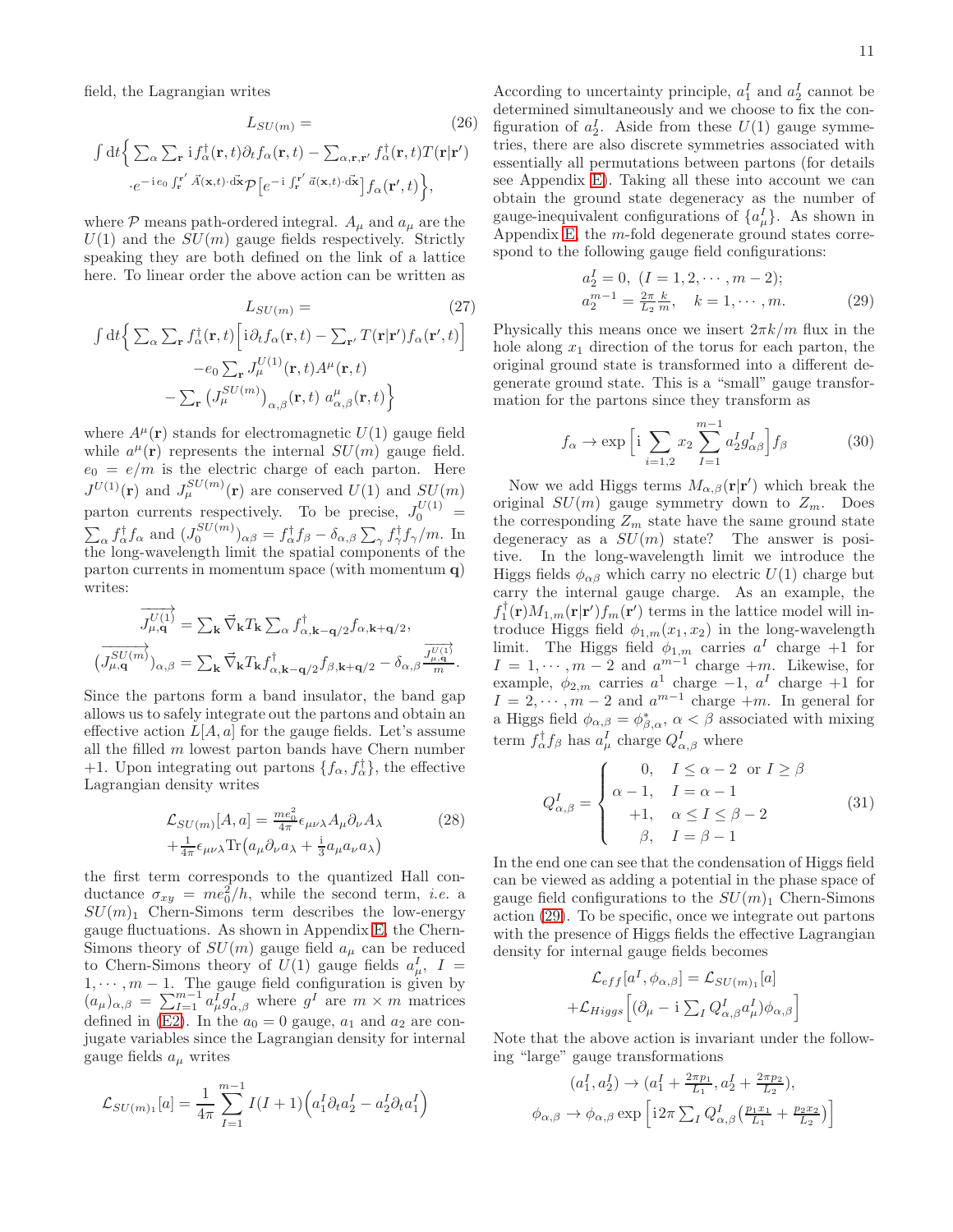where  $p_{1,2}$  are integers so that  $\phi_{\alpha,\beta}$  is a single-valued function on the torus. Besides there are other large gauge transformations as listed in [\(E8\)](#page-18-0). And all the discrete gauge transformations associated with permutations between partons are also present, such as  $P_{1,2}$ 

$$
f_1 \longleftrightarrow f_2, a^1_\mu \rightarrow -a^1_\mu, \phi_{1,2} \longleftrightarrow \phi_{2,1}.
$$

Upon integrating out the fluctuations of Higgs fields  $\delta\phi_{\alpha,\beta}$  around their mean-field values  $\bar{\phi}_{\alpha,\beta}$  in  $\mathcal{L}_{eff}[a^I, \phi_{\alpha,\beta}]$  we have

<span id="page-11-1"></span>
$$
\mathcal{L}_{Z_m}[a] = \mathcal{L}_{SU(m)_1}[a] - V[a_1^I, a_2^I]
$$
 (32)

The exact shape of potential  $V[a_1^I, a_2^I]$  depends on *e.g.* magnitudes of Higgs fields  $\phi_{\alpha,\beta}$ , but it has certain robust features determined by the gauge charges  $Q_{\alpha,\beta}^I$ of Higgs fields  $\phi_{\alpha,\beta}$  which condense<sup>[31](#page-22-22)</sup>. More precisely, this potential is periodic in  $a_{\mu}$  configuration space, with periodicity  $2\pi/L_1$  for  $a_1^I$ ,  $I \leq m-2$  and  $2\pi/L_2$  for  $a_{n-1}^I \leq m-2$ . It also has periodicity  $2\pi/(mL_1)$  for  $a_1^{\overline{m}-1}$  and  $2\pi/(mL_2)$  for  $a_2^{m-2}$ . The minima of this potential sits exactly on the configurations shown in [\(29\)](#page-10-0) of the m-fold degenerate ground states of  $SU(m)_1$  Chern-Simons theory. Besides these features associated with large gauge transformations, the potential  $V[a_1^I, a_2^I]$  are not invariant under the discrete symmetries associated with parton permutations such as  $P_{1,2}$ . This is essentially because the introduced mixing terms (or Higgs condensation) breaks the  $SU(m)$  gauge symmetry. The Lagrangian [\(32\)](#page-11-1) actually describes the motion of particles in a magnetic field<sup>[45](#page-22-38)[,49](#page-22-44)</sup> and a periodic potential: the  $I$ -th particle associated with  $a_{\mu}^{I}$  experiences a magnetic field of  $I(I+1)$  flux quanta piercing through the torus. Due to the periodicity of potential  $V[a_1^I, a_2^I]$ , the m-fold ground state degeneracy (as calculated in Appendix [E\)](#page-17-1) is still present when the gauge symmetry is broken from  $SU(m)$ down to  $Z_m$  by introducing mixing terms between different partons (or Higgs fields).

This can be understood physically: by threading a  $2\pi k/m$  flux of gauge field  $a_{\mu}^{m-1}$  in the hole along  $x_1$  direction on the torus, one creates a vortex (or  $2\pi$  phase winding) in the  $\phi_{I,m}$ ,  $I = 1, \dots, m-1$  condensates in the non-contractible loop along the  $x_1$  direction. This operation exactly corresponds to the tunneling process  $\mathcal{T}_2^k$ mentioned in section [II](#page-2-0) and will cost zero energy in the thermodynamic limit. Therefore the presence of Higgs fields will not lift the m-fold ground state degeneracy in the thermodynamic limit.

We've shown that the ground state degeneracy of a  $Z_m$  FCI state is m on a torus. The above analysis for the torus case can be easily generalized to study the ground state degeneracy on a genus-g Riemann surface. There are g pairs of non-contractible loops  $\{A_a, B_a | a =$  $1, \dots, g$  on a genus-g Riemann surface where each pair is just like the two non-contractible loops on a torus. Thus one can straightforwardly show that the ground state degeneracy of a  $Z_m$  FCI state is  $m^g$  on a genus-g Riemann surface.

# <span id="page-11-0"></span>V. PARTON CONSTRUCTION OF TIME-REVERSAL-INVARIANT FTI STATES

# A.  $SU(m)^{\uparrow} \times SU(m)^{\downarrow}$  parton construction of TRI FTI states

We have focused on spin-polarized FCI states. Taking into account spin degrees of freedom, nearly flat bands with time-reversal-invariant (TRI)  $\mathbb{Z}_2$  index<sup>[11](#page-22-30)</sup> can exist. When a pair of bands carrying  $\mathbb{Z}_2$  index are partially filled, can a fractionalized topological phase preserving both time reversal and lattice symmetries be realized? In principle the answer is yes. As a direct generalization of spin-polarized  $SU(m)$  and  $Z_m$  FCI states, when the pair of nearly flat  $\mathbb{Z}_2$  bands are filled partially with  $\nu = 2/m$ , by  $SU(m)^{\dagger} \times SU(m)^{\dagger}$  parton approach we can construct a TRI fractionalized phase which we term as  $SU(m)^{\uparrow} \times SU(m)^{\downarrow}$  and  $Z_{m}^{\uparrow} \times Z_{m}^{\downarrow}$  FTIs. In a simple way, a  $SU(m)^{\uparrow} \times SU(m)^{\downarrow}$   $(Z_m^{\uparrow} \times Z_m^{\downarrow})$  FTI wavefunction with  $\nu = 2/m$  is a direct product of a spinpolarized  $SU(m)$   $(Z_m)$  FCI state with  $\sigma_{xy} = e^2/(mh)$  for spin ↑ and its time-reversal counterpart: a spin-polarized  $SU(m)$  ( $Z_m$ ) FCI state with  $\sigma_{xy} = -e^2/(mh)$  for spin  $\downarrow$ . Consequently in these FTI wavefunctions, entanglement between electrons with opposite spins is absent. We term these wavefunctions as spin-conserved FTI wavefunctions, and will construct FTI wavefunctions involving entanglement with opposite spins in the next subsection. But as a fully gapped topological phase, this phase is stable at least when the mixing between spin ↑ and spin  $\downarrow$  is weak in the electronic Hamiltonian. As in the case of spin-polarized  $SU(m)$  and  $Z_m$  FCI states, we still use the technique of enlarging the unit cell by  $m$  times, to guarantee that the ground state with the correct filling fraction is an insulator with a band gap.

The mean-field ansatz of a generic spin-conserved FTI wavefunction is written as

<span id="page-11-2"></span>
$$
H_0^{MF} = \sum_{\mathbf{r}, \mathbf{r}'} \sum_{\sigma, \sigma'} f_{\alpha, \sigma}^{\dagger}(\mathbf{r}) \tilde{M}_{\alpha, \beta}(\mathbf{r}, \sigma | \mathbf{r}', \sigma') f_{\beta, \sigma'}(\mathbf{r}'),
$$

$$
\tilde{M}_{\alpha, \beta}(\mathbf{r}, \sigma | \mathbf{r}', \sigma') =
$$

$$
\delta_{\sigma, \sigma'} \left[ M_{\alpha, \beta}(\mathbf{r} | \mathbf{r}') \delta_{\sigma, \uparrow} + M_{\alpha, \beta}^*(\mathbf{r} | \mathbf{r}') \delta_{\sigma, \downarrow} \right]
$$
(33)

where  $\sigma, \sigma' = \uparrow, \downarrow$  are the spin indices.  $M_{\alpha,\beta}(\mathbf{r}|\mathbf{r}')$  can be any mean-field ansatz of a  $SU(m)$  (or  $Z_m$ ) FCI state constructed in section [II](#page-2-0) and demonstrated in section [III.](#page-6-0) And the corresponding FTI state is a  $SU(m)^{\uparrow} \times SU(m)^{\downarrow}$  $(Z_m^{\uparrow} \times Z_m^{\downarrow})$  FTI. Apparently [\(33\)](#page-11-2) is invariant under timereversal transformation while preserving all the lattice symmetries.

Again the N-electron wavefunction (with  $N/2$  electrons for each spin here in the  $S^z$ -conserved case) is obtained by projection on mean-field state  $|MF\rangle$  =  $|MF_{\uparrow}\rangle\otimes|MF_{\downarrow}\rangle$ 

<span id="page-11-3"></span>
$$
\Phi_e(\{\mathbf{r}_i^{\uparrow}\}; \{\mathbf{r}_j^{\downarrow}\}) = \langle 0 | \prod_{i=1}^{N/2} c_{\uparrow}(\mathbf{r}_i^{\uparrow}) \prod_{j=1}^{N/2} c_{\downarrow}(\mathbf{r}_j^{\downarrow}) |MF\rangle, \quad (34)
$$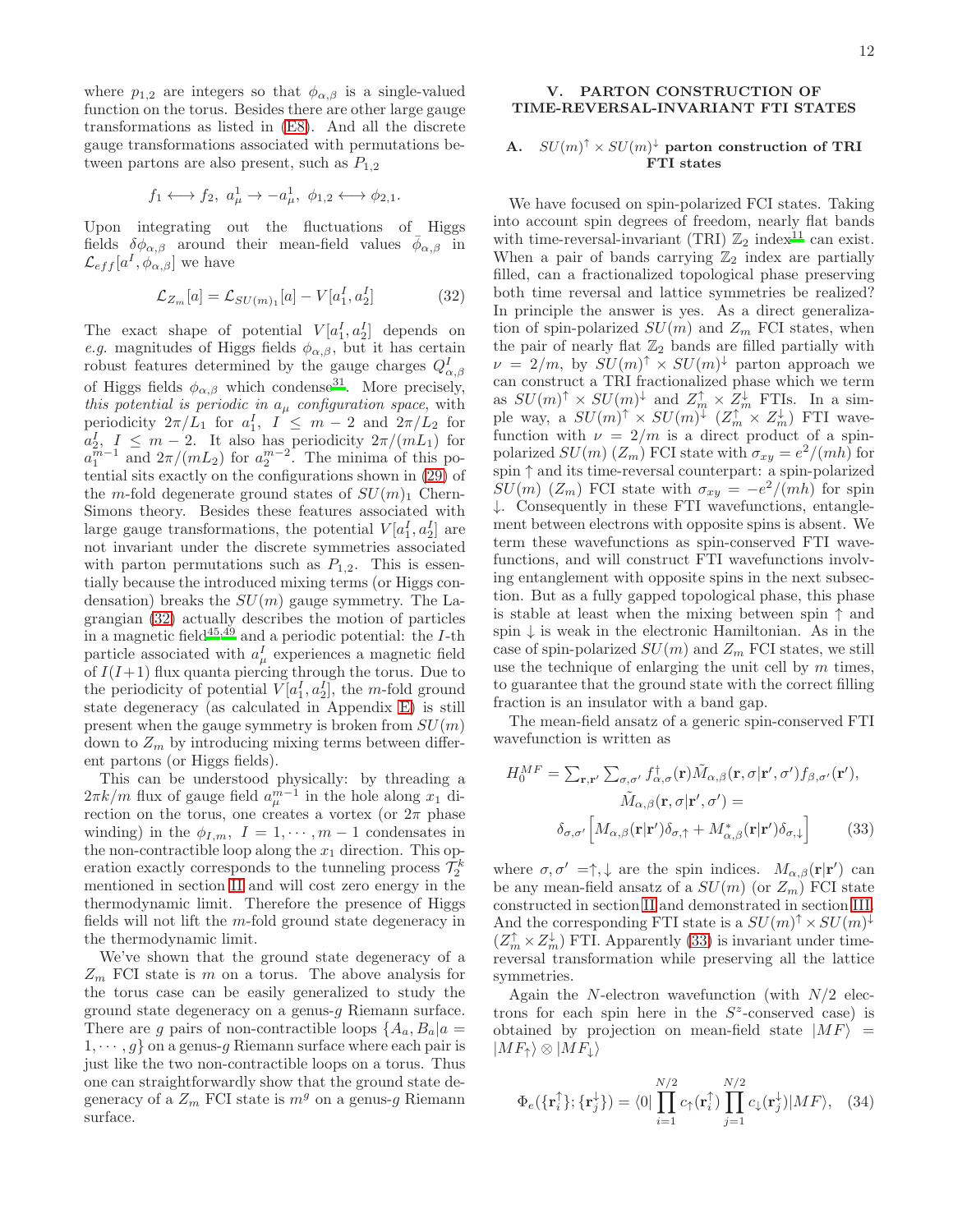which is simply a product of two Slater determinants [\(10\)](#page-5-0) for spin up and down partons. Following our discussion in section [IV,](#page-9-0) the ground state degeneracy of this  $SU(m)^{\uparrow} \times$  $SU(m)^{\downarrow}$   $(Z_m^{\uparrow} \times Z_m^{\downarrow})$  FTI is  $m^2$  on a torus and there are quasiparticle excitations (with both spin) with electric charge  $\pm e/m$ .

The  $SU(m)^{\uparrow} \times SU(m)^{\downarrow}$  (or  $Z_m^{\uparrow} \times Z_m^{\downarrow}$ ) FTI wavefunctions constructed above explicitly conserve the both the ↑ and ↓ electrons. However, in a spin-orbit coupled system where the  $S_z$  conservation is not a symmetry, the true ground state wavefunction must involve mixings between the two spin species. Of course it is possible that this true ground state is in the same universality class as those spin-conserved FTI states, because they are gapped stable topological phases. Nevertheless it is still interesting to explicitly write down a FTI state without spinconservation.

There is a natural question that needs to be answered in the current formalism: when spin mixing terms  $f_{\alpha,\uparrow}^{\dagger} f_{\beta,\downarrow}$  are present in the parton mean-field Hamiltonian Eq[.33](#page-11-2) while preserving the time-reversal symmetry, is the corresponding electronic state Eq[.34](#page-11-3) a TRI FTI wavefunction without spin conservation? The answer is negative. Below we study the properties of this state in details.

The mean-field Hamiltonian including spin mixings between partons is

<span id="page-12-0"></span>
$$
H^{MF} = H_0^{MF} + \sum_{\alpha\beta} \left[ f_{\alpha,\uparrow}^{\dagger}(\mathbf{r}) \tilde{M}_{\alpha,\beta}(\mathbf{r}, \uparrow | \mathbf{r}', \downarrow) f_{\beta,\downarrow}(\mathbf{r}') + h.c. \right]
$$
(35)

Note that upon mixing partons with different spins, e.g. for a  $Z_m^{\uparrow} \times Z_m^{\downarrow}$  FTI the internal gauge symmetry is further broken from  $Z_m^{\uparrow} \times Z_m^{\downarrow}$  (one  $Z_m^{\uparrow}$  for spin- $\uparrow$  parton and another independent  $Z_m^{\downarrow}$  for spin- $\downarrow$  parton)

$$
f_{\alpha,\sigma}(\mathbf{r}) \to e^{i\frac{2\pi a_{\sigma}}{m}} f_{\alpha,\sigma}(\mathbf{r}), \quad a_{\uparrow}, a_{\downarrow} = 1, 2, \cdots, m. \quad (36)
$$

to a single  $Z_m$  symmetry (for partons with both spin  $\uparrow$ and  $\downarrow$ )<sup>[56](#page-22-45)</sup>:

$$
f_{\alpha,\sigma}(\mathbf{r}) \to e^{i\frac{2\pi a}{m}} f_{\alpha,\sigma}(\mathbf{r}), \quad a = 1, 2, \cdots, m.
$$
 (37)

In this paper, we define the FTI phase as the phase of matter which is in the same universality class as the direct product of two FCI states of opposite spins while preserving the time-reversal symmetry. Following this definition, the  $Z_m$  state defined in Eq[.35](#page-12-0) with spin mixings is not a FTI state.

One clear difference between the  $Z_m$  state Eq[.35](#page-12-0) and the  $Z_{\text{m}}^{\uparrow} \times Z_{\text{m}}^{\downarrow}$  FTI state is their quasiparticle statistics. In a  $Z_m^{\uparrow} \times Z_m^{\downarrow}$  FTI state, the  $Z_m^{\uparrow}$  fluxes and the  $Z_m^{\downarrow}$  fluxes bind with parton charges due to the Chern numbers of the parton bands, and are anyons with statistical angles  $\theta = \pm \frac{\pi}{m}$ . But in a  $Z_m$  state Eq[.35,](#page-12-0) the  $Z_m$  fluxes do not bind with parton charges, and are bosons. This indicates that the  $Z_m$  state Eq[.35,](#page-12-0) which is described by a regular  $Z_m$  lattice gauge dynamics with bosonic flux excitations,

must separate from the  $Z_m^{\uparrow} \times Z_m^{\downarrow}$  FTI state by a phase transition.

Another observation that we have is that, in the  $SU(m)^{\dagger} \times SU(m)^{\dagger}$  parton construction, the  $Z_m$  state Eq[.35](#page-12-0) cannot preserves both time-reversal symmetry and lattice translation symmetry simultaneously. Essentially the technique of enlarging unit cell  $m$  times by inserting fluxes fails to generate a translation symmetric wavefunction when partons with opposite spins are mixed. In a TRI  $Z_m^{\uparrow} \times Z_m^{\downarrow}$  FTI state, when  $2\pi/m$  fluxes are inserted in each unit cell for spin  $\uparrow$  partons, an opposite  $-2\pi/m$ fluxes are inserted in each unit cell for spin ↓ parton to preserve the time-reversal symmetry. After the partons with opposite spins are mixed, the gauge flux pattern of the partons no longer enjoys well-defined  $\pm 2\pi/m$  value per plaquette. As a result physical translation symmetry is broken. This simple argument dictates that, using  $SU(m)^{\uparrow} \times SU(m)^{\downarrow}$  parton construction, when partons with opposite spins are mixed, either time reversal symmetry or lattice translation symmetry must be broken to form a gapped state with filling fraction  $2/m$  ( $\nu = 1/m$ for each spin on average). In Appendix [F](#page-18-1) we prove this statement by a careful PSG analysis.

The analysis in this subsection seems to suggest that it is difficult to explicitly construct a FTI wavefunctions breaking the  $S_z$  conservation. In fact, this difficulty is due to the formalism of  $SU(m)^{\uparrow} \times SU(m)^{\downarrow}$  parton construction. In the next subsection, we propose another parton construction formalism which allows us to explicitly write down FTI wavefunctions with spin mixings.

#### B. Parton construction of generic TRI FTI states in the absence of spin conservation

In the following we demonstrate that in a new parton construction formalism, one can write down the electron wavefunctions for fully symmetric TRI FTI states breaking the  $S<sub>z</sub>$  conservation, and with mean-field terms mixing partons with different spins. We introduce the following parton construction (m being an odd integer and  $\theta$  is an arbitrary real number)

<span id="page-12-2"></span>
$$
c_{\uparrow}(\mathbf{r}) = \cos\theta \prod_{\alpha=1}^{m} f_{\alpha,\uparrow}(\mathbf{r}) + \sin\theta \prod_{\beta=1}^{m} g_{\beta,\uparrow}(\mathbf{r}),
$$
  

$$
c_{\downarrow}(\mathbf{r}) = -\sin\theta \prod_{\alpha=1}^{m} f_{\alpha,\downarrow}(\mathbf{r}) + \cos\theta \prod_{\beta=1}^{m} g_{\beta,\downarrow}(\mathbf{r}).
$$
(38)

where  $f_{\alpha,\sigma}$  and  $g_{\beta,\sigma}$  are all fermionic partons each of which carries electric charge  $e/m$ . It's straightforward to see that the electron constructed in this way is indeed a fermion with electric charge e. The N-electron wavefunction at filling fraction  $\nu = 2/m$  (with  $N_{\uparrow}$  spin- $\uparrow$ electrons and  $N_{\downarrow} = N - N_{\uparrow}$  spin- $\downarrow$  electrons) is obtained by projection

<span id="page-12-1"></span>
$$
\Phi_e(\{\mathbf{r}_i^{\uparrow}\}; \{\mathbf{r}_j^{\downarrow}\}) = \langle 0 | \prod_{i=1}^{N_{\uparrow}} c_{\sigma}(\mathbf{r}_i^{\uparrow}) \prod_{j=1}^{N-N_{\uparrow}} c_{\sigma}(\mathbf{r}_j^{\downarrow}) | MF \rangle \tag{39}
$$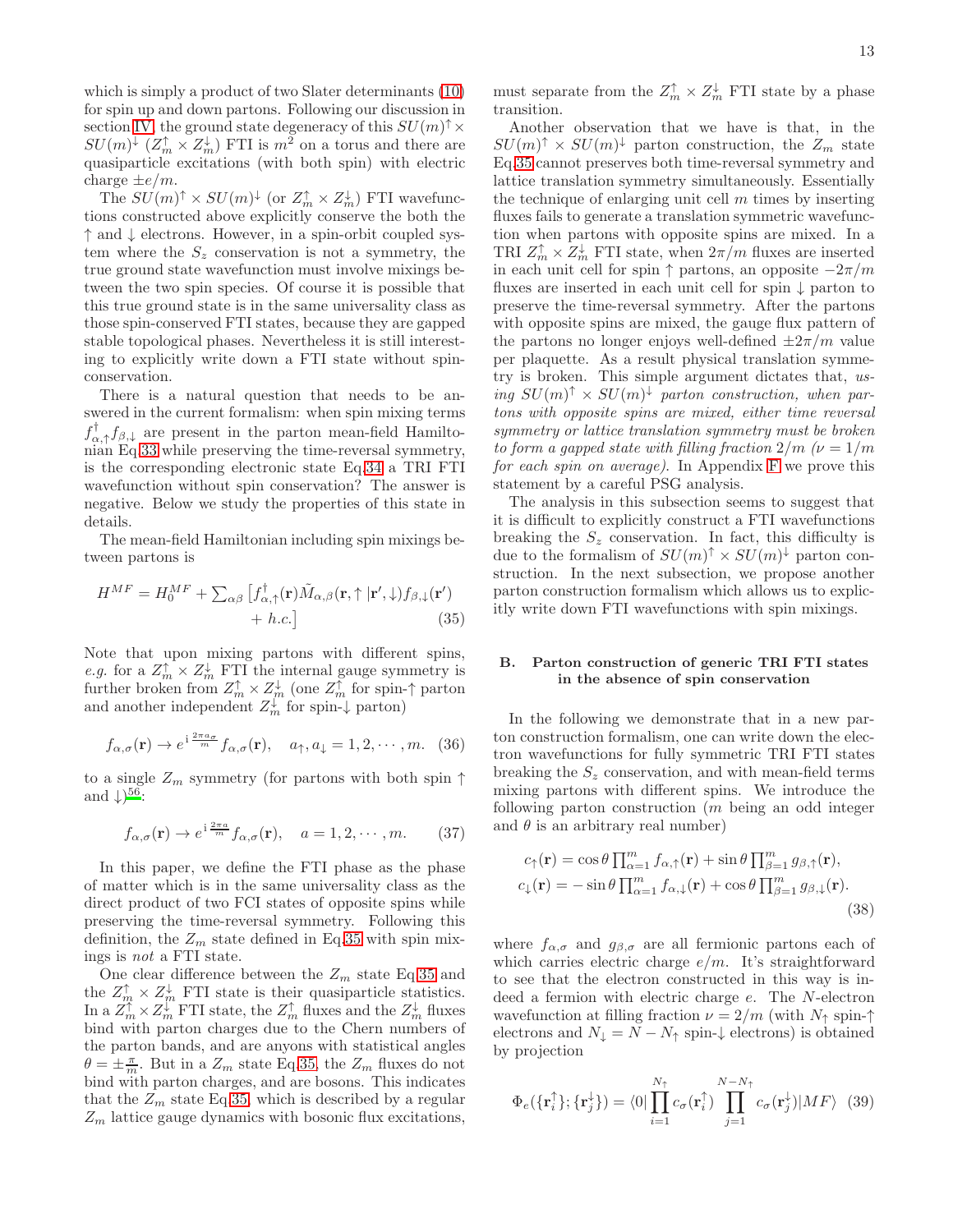where  $|MF\rangle$  is the parton mean-field ground state as will be described later.  $N_{\uparrow}$  can be any integer between 0 and total electron number N.

The mean-field ansatz can be written as

<span id="page-13-0"></span>
$$
H^{MF} = \sum_{\alpha,\alpha'=1}^{m} \sum_{\sigma,\sigma'=\uparrow,\downarrow} \sum_{\mathbf{r},\mathbf{r}'} \left( f_{\alpha,\sigma}^{\dagger}(\mathbf{r}) M_{\alpha,\alpha'}(\mathbf{r},\sigma|\mathbf{r}',\sigma') f_{\alpha',\sigma'}(\mathbf{r}') \right) + g_{\alpha,\sigma}^{\dagger}(\mathbf{r}) M_{\alpha,\alpha'}'(\mathbf{r},\sigma|\mathbf{r}',\sigma') g_{\alpha',\sigma'}(\mathbf{r}') \right)
$$
(40)

where Hamiltonian  $M'_{\alpha,\alpha'}(\mathbf{r},\sigma|\mathbf{r}',\sigma')$  is the time reversal conjugate of  $M_{\alpha,\alpha'}(\mathbf{r},\sigma|\mathbf{r}',\sigma')$ :

$$
M'_{\alpha,\alpha'}(\mathbf{r},\sigma|\mathbf{r}',\sigma') = \sigma\sigma'M^*_{\alpha,\alpha'}(\mathbf{r},-\sigma|\mathbf{r}',-\sigma') \qquad (41)
$$

We use spin index  $\sigma = \pm 1$  to denote spin  $\uparrow, \downarrow$ . In the simplest case when  $M_{\alpha,\alpha'}(\mathbf{r},\sigma|\mathbf{r}',\sigma') = \delta_{\alpha,\alpha'}M(\mathbf{r},\sigma|\mathbf{r}',\sigma'),$ the mean-field ansatz has  $SU(m)$  gauge symmetry or in other words  $IGG = SU(m)$ . As discussed earlier in section [II,](#page-2-0) in a generic case parton mixing terms  $f_{\alpha,\sigma}^{\dagger} f_{\beta,\sigma'}, \alpha \neq \beta$  could exist and the IGG of the parton mean-field Hamiltonian  $M_{\alpha,\alpha'}(\mathbf{r},\sigma|\mathbf{r}',\sigma')$  could be  $Z_m$ , which is the center of group  $SU(m)$ . Here  $M_{\alpha,\alpha'}(\mathbf{r},\sigma|\mathbf{r}',\sigma')$  can be any mean-field ansatz as a solution of the PSG constraints on the lattice, so that the N-electron wavefunction obtained by projection [\(39\)](#page-12-1) preserves all the lattice symmetries. More precisely, meanfield Hamiltonian  $M_{\alpha,\alpha'}(\mathbf{r},\sigma|\mathbf{r}',\sigma')$  should be invariant under a symmetry operation U followed by a  $SU(m)$ gauge rotation  $G_U(\mathbf{r}, \sigma)$  on f-partons.

For instance, the lattice symmetry groups are shown in Appendix [A](#page-14-0) for honeycomb lattice and in Appendix [C](#page-16-1) for checkerboard lattice for spin  $\uparrow/\downarrow$ . The constraints for  $G_U(\mathbf{r}, \sigma)$  will still be those in Appendix [B](#page-15-0) on honeycomb lattice and Appendix [D](#page-16-0) on checkerboard lattice in the case when  $IGG = Z_m$ . Namely  $G_U(\mathbf{r}, \uparrow)$  and  $G_U(\mathbf{r},\downarrow)$  can be any two solutions of PSG constraints: [\(B11\)](#page-15-1) on honeycomb lattice and [\(D13\)](#page-17-0) on checkerboard lattice when  $IGG = Z_m$ . The symmetry-allowed meanfield Hamiltonian  $M_{\alpha,\alpha'}(\mathbf{r},\sigma|\mathbf{r}',\sigma')$  can be obtained in the same way shown in Appendix [B](#page-15-0) and Appendix [D.](#page-16-0) It's easy to check that spin-mixing terms in mean-field Hamiltonian  $M_{\alpha,\alpha'}(\mathbf{r},\sigma|\mathbf{r}',\sigma')$  is in general allowed by these PSG constraints.

Meanwhile time reversal symmetry is also preserved since the anti-unitary time reversal operation  $T$  is realized by complex conjugation  $\mathcal C$  combined with the following operation

$$
f_{\alpha,\sigma}(\mathbf{r}) \leftrightarrow \sigma g_{\alpha,-\sigma}(\mathbf{r}) \tag{42}
$$

where spin index  $\sigma = \pm 1$  denotes spin  $\uparrow / \downarrow$ . One can easily check that under time reversal  $T$  the spin-1/2 electron operators indeed transform as  $c_{\sigma}(\mathbf{r}) \rightarrow \sigma c_{-\sigma}(\mathbf{r})$ . Apparently the above time reversal operation  $T$  leaves the mean-field ansatz [\(40\)](#page-13-0) invariant. At filling  $\nu = 2/m (1/m)$ filling for each spin on average) we still use the technique of inserting flux to enlarge the unit cell by  $m$  times. Note

that when  $2\pi/m$  flux is inserted into each unit cell for fpartons, an opposite  $-2\pi/m$  flux must be inserted in each unit cell for g-partons to keep the time reversal symmetry. Then we fill the lowest  $m$  bands for both  $f$ -partons and g-partons. Each filled band contains  $N/2$  f-partons (or g-partons) which correspond to a filling fraction of  $1/m$ . It's straightforward to demonstrate that the electron fill-ing fraction of state [\(39\)](#page-12-1) is indeed  $\nu = 2/m$ . There can be symmetry-allowed mixing terms between partons with different spins in ansatz  $M_{\alpha,\alpha'}(\mathbf{r},\sigma|\mathbf{r}',\sigma')$ . The meanfield state in  $(39)$  is a direct product of f-parton state and g-parton state:  $|MF\rangle = |MF\rangle \otimes |MF\rangle$ .

There is a real parameter  $\theta \in [0, \pi/4]$  which can be continuously tuned in our parton construction [\(38\)](#page-12-2). This parameter controls the many-body entanglement between spin-↑ and spin-↓ electrons in wavefunction [\(39\)](#page-12-1). It should be considered as a variational parameter in variational Monte Carlo studies of projected wavefunctions. When  $\theta = 0$  clearly there must be equal number of spin- $\uparrow$ and spin- $\downarrow$  electrons:  $N_{\uparrow} = N_{\downarrow} = N/2$  since other components of the many-body wavefunction with  $N_{\uparrow} \neq N_{\downarrow}$ all vanish in [\(39\)](#page-12-1). In this case the electron wavefunction [\(39\)](#page-12-1) is nothing but a direct product of spin-↑ wavefunction  $\Phi_{\uparrow}(\mathbf{r}_i^{\uparrow}) = \langle 0 | \prod_{i=1}^{N/2} \prod_{\alpha=1}^{m} f_{\alpha,\uparrow}(\mathbf{r}_i^{\uparrow}) | M F^f \rangle$  and spin- $\downarrow$  wavefunction  $\Phi_{\downarrow}(\mathbf{r}_{j}^{\downarrow}) = \langle 0 | \prod_{j=1}^{N/2} \prod_{\alpha=1}^{m} g_{\alpha,\downarrow}(\mathbf{r}_{j}^{\downarrow}) | M F^{g} \rangle.$ This corresponds to the spin-conserved limit when there is no entanglement between electrons with different spins.

When  $\theta$  is nonzero, many-body entanglement between electrons with different spins is encoded in electron wavefunction [\(39\)](#page-12-1) as long as the spin mixing terms are present in the mean-field Hamiltonian [\(40\)](#page-13-0). And in general the component of the many-body wavefunction with an arbitrary number of spin- $\uparrow$  electrons  $\forall$  0  $\leq$   $N_{\uparrow} \leq N$  should be nonzero. In a generic case with  $\theta \neq 0$  the many-body wavefunction [\(39\)](#page-12-1) is complicated and cannot be written as a Slater determinant. Now one can see the parton construction [\(38\)](#page-12-2) allows us to write down generic electron wavefunctions for TRI FTI states in the absence of spin conservation. The spin-conserved TRI FTI wavefunction  $(\theta = 0)$  can be deformed into a generic TRI FTI state in the absence of spin conservation ( $\theta \neq 0$ ) by continuously tuning parameter  $\theta$ , while keeping the mean-field Hamiltonian [\(40\)](#page-13-0) unchanged. In the process of tuning  $\theta$ continuously, we expect the low-energy effective theory and quasiparticles of such a TRI FTI state to remain the same.

In the end we comment on the low-energy effective theory of such a TRI FTI state. In the simplest case when  $M_{\alpha,\alpha'}(\mathbf{r},\sigma|\mathbf{r}',\sigma') = \delta_{\alpha,\alpha'}M(\mathbf{r},\sigma|\mathbf{r}',\sigma')$ , the mean-field ansatz [\(40\)](#page-13-0) has a  $SU(m) \times SU(m)$  gauge symmetry or in other words  $IGG = SU(m)^f \times SU(m)^g$ . Let's assume the filled lowest band of  $M(\mathbf{r}, \sigma | \mathbf{r}', \sigma')$  for  ${f_{\alpha,\uparrow/\downarrow}|\alpha=1,\cdots,m}$  partons has a Chern number k. Then due to time reversal symmetry the filled lowest band for  $\{g_{\alpha,\uparrow/\downarrow}|\alpha=1,\cdots,m\}$  partons will have a Chern number  $-k$ . And its low-energy effective theory is a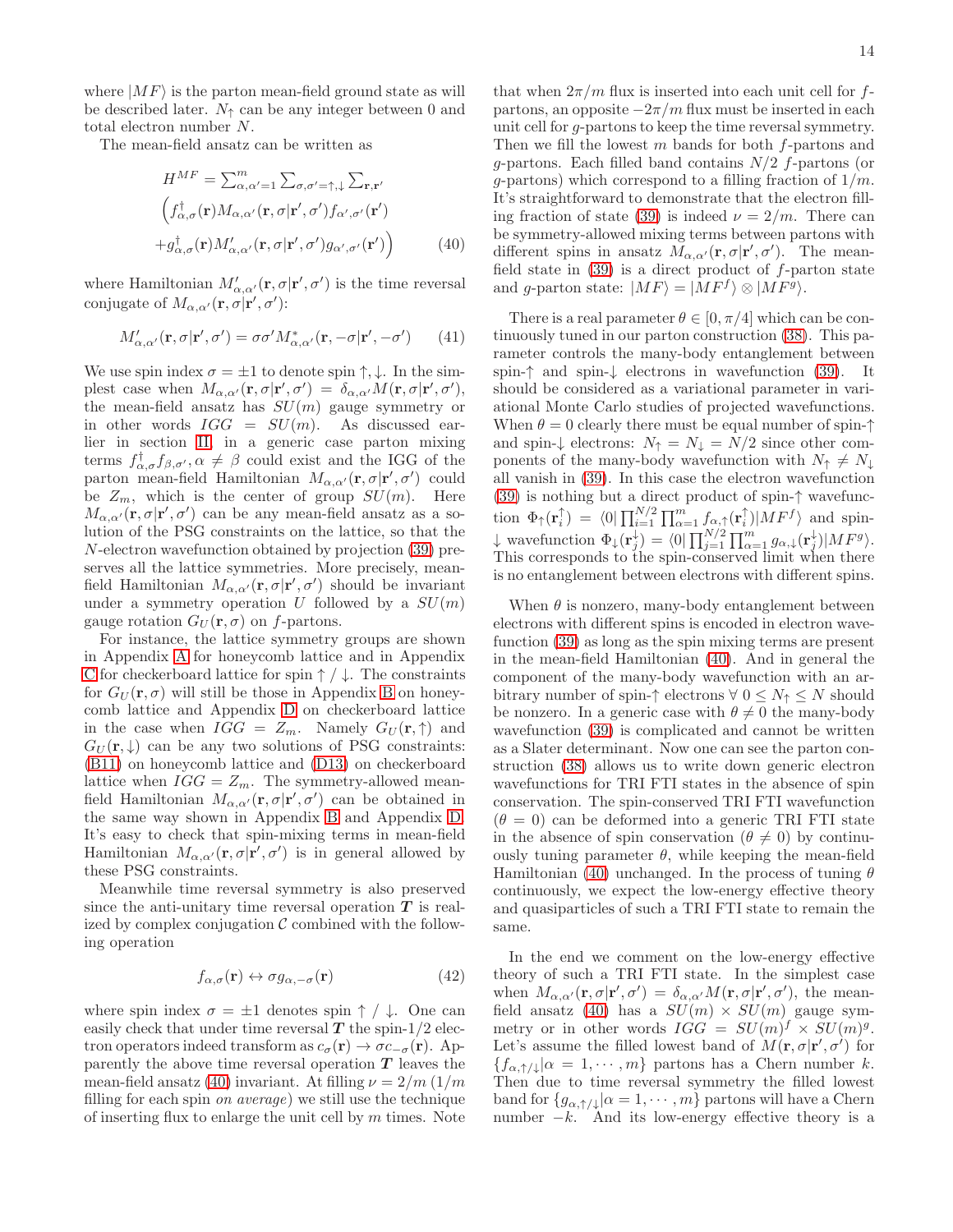$SU(m)_k \times SU(m)_{-k}$  Chern-Simons theory:

<span id="page-14-1"></span>
$$
\mathcal{L}_{eff} = \frac{k}{4\pi} \epsilon_{\mu\nu\lambda} \text{Tr} \left( a_{\mu} \partial_{\nu} a_{\lambda} + \frac{\mathrm{i}}{3} a_{\mu} a_{\nu} a_{\lambda} \right) -\frac{k}{4\pi} \epsilon_{\mu\nu\lambda} \text{Tr} \left( b_{\mu} \partial_{\nu} b_{\lambda} + \frac{\mathrm{i}}{3} b_{\mu} b_{\nu} b_{\lambda} \right)
$$
(43)

where  $a_{\mu}$  is the  $SU(m)$  gauge field coupled to f-partons and  $b_{\mu}$  is the  $SU(m)$  gauge field coupled to g-partons. Such a  $SU(m)^f \times SU(m)^g$  TRI FTI state will host non-Abelian quasiparticles if  $k > 1$ .

When  $k = 1$  this is an Abelian TRI FTI state with ground state degeneracy  $m^2$  on a torus and anyonic quasiparticles. When parton mixing terms  $f_{\alpha,\sigma}^{\dagger} f_{\beta,\sigma'}$ ,  $\alpha \neq$  $\beta$  are present, again the IGG is reduced from  $SU(m)^f \times$  $SU(m)^g$  to  $Z_m^f \times Z_m^g$  and the low-energy effective theory is described by Chern-Simons-Higgs theory, i.e. effective action [\(43\)](#page-14-1) with a periodic potential due to Bose condensation of Higgs fields. Such an Abelian  $Z_m^f \times Z_m^g$ TRI FTI has the same topological properties as an Abelian  $SU(m)^f \times SU(m)^g$  FTI, such as ground state degeneracy and quasiparticle charge/statistics. In the parton construction [\(38\)](#page-12-2), both  $SU(m)^f \times SU(m)^g$  and  $Z_m^f \times Z_m^g$  TRI FTI states are possible candidates for a symmetric TRI FTI state in the absence of spin conservation: which state is realized depends on the IGG of mean-field amplitudes  $M_{\alpha,\alpha'}(\mathbf{r}, \sigma | \mathbf{r}', \sigma')$  and should be determined by energetics of wavefunctions [\(39\)](#page-12-1) in variational studies.

In the end we comment on the robustness of such a symmetry-protected TRI FTI state against perturbations. As discussed in the previous subsection, in the presence of time reversal symmetry and lattice translation symmetry, no terms that mix  $f_{\uparrow/\downarrow}$  partons and  $g_{\uparrow/\downarrow}$ partons can be added to mean-field ansatz [\(40\)](#page-13-0). Since both f-partons and g-partons form a band insulator, such a TRI FTI is stable in the absence of mean-field terms mixing  $f$ - and  $g$ -partons. On the other hand, once time reversal symmetry or translation symmetry is broken one can always add a mixing term in the mean-field ansatz [\(40\)](#page-13-0), which will drive the system from a FTI state into a different phase. Therefore the stability of this TRI FTI state is protected by time reversal symmetry.

#### VI. CONCLUSION

To summarize, we show that a large class of Abelian (and non-Abelian) fractionalized topological phases can be constructed on a lattice using parton construction. These states preserve all the lattice symmetry and are featured by e.g. fractionalized excitations and topological ground state degeneracy. In the spin-polarized case, we construct fractional Chern insulator phases belong to distinct universality classes even at the same filling  $\nu = 1/m$ . Their differences are characterized by the projective symmetry group in the bulk and are protected by the lattice symmetry. The low energy gauge groups of these states are found to be either  $SU(m)$  or  $Z_m$ .

Their low-energy physics is described by  $SU(m)_1$  Chern-Simons theory and Chern-Simons-Higgs theory respectively, and they all have  $m$ -fold degenerate ground states on a torus. We explicitly construct the ground state wavefunctions and bulk quasiparticles on the lattice. We demonstrate our construction by several explicit examples, including non-Abelian FCIs which may be realized in a nearly flat band with Chern number  $C > 1$ . Furthermore, we show that when time reversal symmetry is present, classes of fractionalized topological insulator phases preserving both time reversal symmetry and lattice symmetries can be constructed. These TRI FTI states are characterized by  $SU(m) \times SU(m)$  or  $Z_m \times Z_m$ gauge groups. Their electron wavefunctions on the lattice, which are essentially products of spin-polarized FCI states for spin ↑ and its time reversal conjugate, are provided. These are stable topological phases even when  $S_z$ conservation is not a symmetry in the electronic system. In order to explicitly construct TRI FTI wavefunctions with entanglement between opposite spins, we propose a new parton construction formalism. It allows one to write down generic electron wavefunctions of TRI FTI states, which preserve both time reversal and lattice symmetries in the absence of spin conservation. Our work provides important insight for future numeric study using variational Monte Carlo method.

We thank Ashvin Vishwanath and Xiao-Gang Wen for helpful comments. YML is indebted to Yi Zhang for sharing some unpublished numerical results. YML is supported by DOE grant DE-FG02-99ER45747. YR is supported by start-up fund at Boston College.

After this manuscript was submitted, we note that an-other paper<sup>[50](#page-22-46)</sup> also discusses the technique of inserting  $2\pi/m$  fluxes in unit cells in order to construct translational invariant FCI wavefunctions by parton approach.

# <span id="page-14-0"></span>Appendix A: Symmetry group of the honeycomb lattice model

The symmetry group of Haldane's model is generated by the following symmetry operations as shown in FIG. [2\(](#page-6-1)a): (1) translations  $T_{1,2}$  by Bravais lattice vector  $\vec{a}_{1,2}$ ; (2)  $\pi/3$  rotation  $C_6$  along  $\hat{z}$ -axis around the honeycomb plaquette center; (3) mirror reflection w.r.t.  $\hat{x}$ -o- $\hat{z}$  plane combined with time-reversal operation, labeled as  $\sigma$ .

Note that  $\sigma$  is an anti-unitary symmetry since it includes time-reversal operation. It acts on the Hamiltonian through a combination of a unitary symmetry operation and complex conjugation  $C$ . Besides, the spatial  $C_6$  rotation should be accompanied with a corresponding spin rotation along  $S^z$ -axis in a generic electron Hamiltonian with spin-orbit coupling terms.

We label a lattice site by coordinates  $(x, y, s)$  where  $\vec{r} = x\vec{a}_1 + y\vec{a}_2 + \vec{r}_s$  is its position vector.  $\vec{a}_1 = a(\sqrt{3}, 0)$ and  $\vec{a}_2 = a(\sqrt{3}, 3)/2$  are two Bravais lattice vectors.  $s =$ 0, 1 is the sublattice index with  $\vec{r}_0 = -a(\sqrt{3}, 1)/2$  and  $\vec{r}_1 = a(-\sqrt{3}, 1)/2$ . Under the symmetry operations the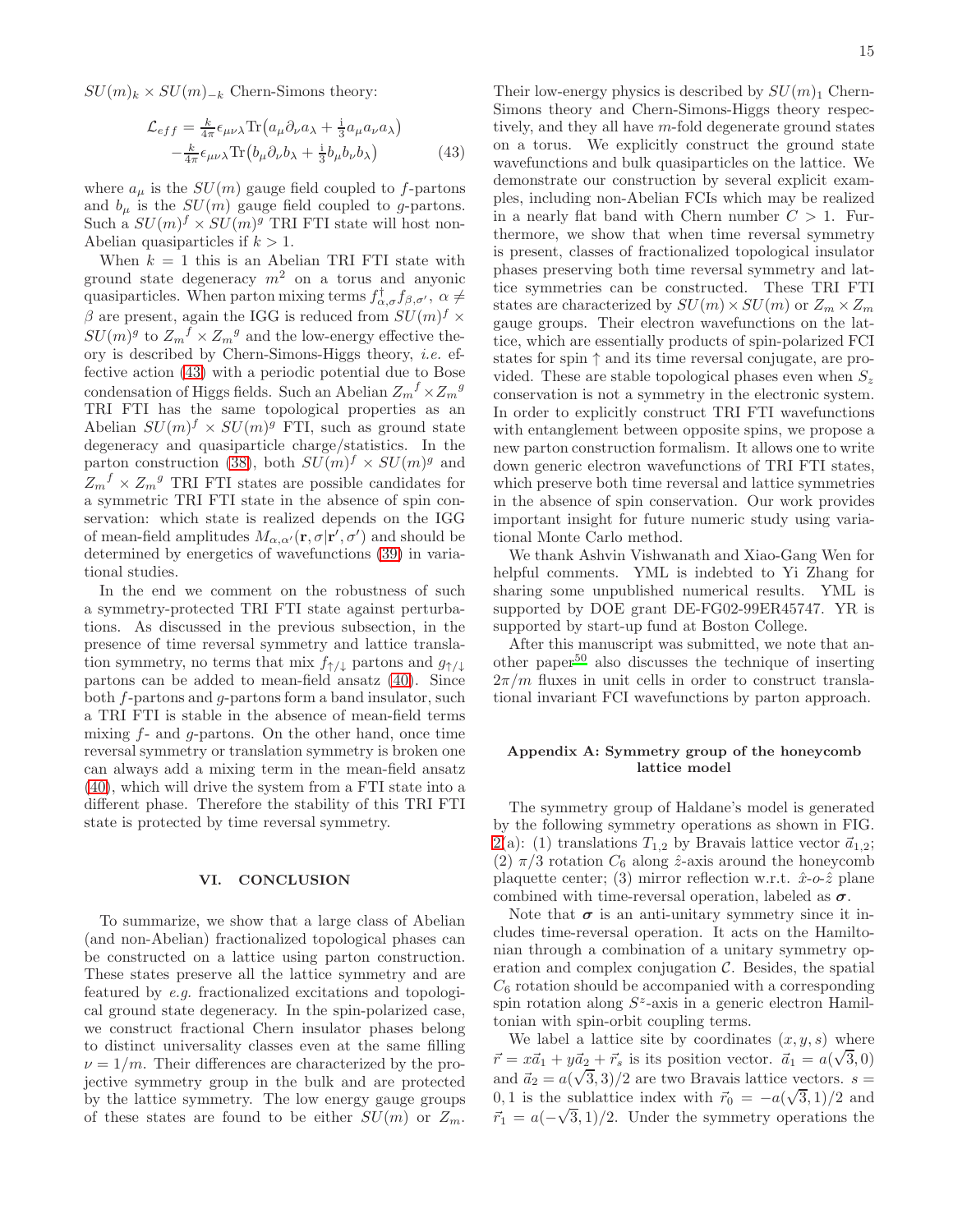$(x, y, s)$  coordinates transform as

<span id="page-15-3"></span>
$$
T_1: (x, y, s) \to (x + 1, y, s)
$$
\n
$$
T_2: (x, y, s) \to (x, y + 1, s)
$$
\n
$$
\sigma: (x, y, s) \to (x + y, -y, 1 - s)
$$
\n
$$
C_6: (x, y, s) \to (1 - s - y, x + y + s - 1, 1 - s)
$$

The multiplication rules of the above symmetry group are completely determined by the following algebraic relations:

<span id="page-15-2"></span>
$$
C_6{}^6 = \sigma^2 = e,
$$
\n
$$
T_1^{-1} T_2 T_1 T_2^{-1} = e,
$$
\n
$$
T_2^{-1} C_6 T_1 C_6^{-1} = e,
$$
\n
$$
T_1^{-1} C_6 T_1 T_2^{-1} C_6^{-1} = e,
$$
\n
$$
T_1^{-1} \sigma T_1 \sigma^{-1} = e,
$$
\n
$$
T_2^{-1} \sigma T_1 T_2^{-1} \sigma^{-1} = e,
$$
\n
$$
\sigma C_6 \sigma C_6 = e.
$$
\n(A2)

where  $e$  represents the identity element of the symmetry group.

## <span id="page-15-0"></span>Appendix B: Mean-field ansatz of spin-polarized  $Z_m$ FCI states on honeycomb lattice in  $SU(m)$  parton construction

# 1. Projective symmetry group (PSG) analysis of different  $Z_m$  mean-field states

Since the IGG of a spin-polarized  $Z_m$  state is

$$
G_e \in Z_m = \{ \eta \cdot I_{m \times m} | \eta = e^{i 2 \pi \frac{k}{m}}, \ \ k = 1, \cdots, m \} (B1)
$$

the algebraic relations [\(A2\)](#page-15-2) give us algebraic conditions on the gauge transformations  $G_U(x, y, s)$ :

$$
G_{\sigma}(\sigma(\mathbf{r}))G_{\sigma}^{*}(\mathbf{r}) = \eta_{\sigma}I_{m \times m},
$$
 (B2)

$$
G_{C_6}(C_6^{-1}(\mathbf{r}))G_{C_6}(C_6^{-2}(\mathbf{r}))G_{C_6}(C_6^3(\mathbf{r}))\qquad(B3)
$$

$$
G_{C_6}(C_6^2(\mathbf{r}))G_{C_6}(C_6(\mathbf{r}))G_{C_6}(\mathbf{r}) = \eta_{C_6}I_{m \times m}, \quad (B4)
$$

$$
G_{T_1}^{-1}(T_2^{-1}T_1(\mathbf{r}))G_{T_2}^{-1}(T_1(\mathbf{r}))
$$
  
\n
$$
G_{T_1}(T_1(\mathbf{r}))G_{T_2}(\mathbf{r}) = \eta_{12}I_{m \times m},
$$
  
\n
$$
G_{T_2}^{-1}(T_2(\mathbf{r}))G_{C_6}(T_2(\mathbf{r}))
$$
\n(B5)

$$
G_{T_1}(T_1 C_6^{-1}(\mathbf{r})) G_{C_6}^{-1}(\mathbf{r}) = \eta_{C_6 1} I_{m \times m}, \quad (B6)
$$

$$
G_{T_1}^{-1}\bigl(T_1(\mathbf{r})\bigr)G_{C_6}\bigl(T_1(\mathbf{r})\bigr)G_{T_1}\bigl(C_6^{-1}T_1(\mathbf{r})\bigr)
$$

$$
G_{T_2}^{-1}(C_6^{-1}(\mathbf{r}))G_{C_6}^{-1}(\mathbf{r}) = \eta_{C_62}I_{m \times m},
$$
(B7)  

$$
G_{T_1}^{-1}(T_1(\mathbf{r}))G_{\sigma}(T_1(\mathbf{r}))
$$

$$
G_{T_1}^*\big(T_1\sigma^{-1}(\mathbf{r})\big)G_{\sigma}^{-1}(\mathbf{r}) = \eta_{\sigma1}I_{m \times m},
$$
(B8)

$$
G_{T_2}^{-1}(T_2(\mathbf{r}))G_{\boldsymbol{\sigma}}(T_2(\mathbf{r}))G_{T_1}^*(\boldsymbol{\sigma}T_2(\mathbf{r}))
$$

$$
\begin{aligned} \left[ G_{T_2}^{-1}(\boldsymbol{\sigma}(\mathbf{r})) \right]^* G_{\boldsymbol{\sigma}}^{-1}(\mathbf{r}) &= \eta_{\boldsymbol{\sigma}2} I_{m \times m}, \qquad (B9) \\ G_{\boldsymbol{\sigma}}(\mathbf{r}) G_{C_6}^*(\boldsymbol{\sigma}(\mathbf{r})) \end{aligned}
$$

$$
\cdot G^*_{\boldsymbol{\sigma}}(\boldsymbol{\sigma} C_6(\mathbf{r})) G_{C_6}(C_6(\mathbf{r})) = \eta_{\boldsymbol{\sigma} C_6} I_{m \times m}, \quad \text{(B10)}
$$

where all the  $\eta$ 's are  $Z_m$  quantum numbers  $\{e^{i2\pi \frac{k}{m}}|k=$  $1, \dots, m$ . Note that  $\sigma$  is a anti-unitary symmetry so it's accompanied with complex conjugate  $\mathcal{C}$ . We can always choose a proper gauge so that  $G_{T_1}(x, y, s) =$  $G_{T_2}(0, y, s) = I_{m \times m}$ .  $\eta_{C_61} = \eta_{C_62} = 1$  can also be fixed by certain gauge choice. After solving the above algebraic conditions we have  $\eta_{\sigma 1} = \eta_{\sigma 2} = \eta_{12}^{-1}$  and  $\eta_{\sigma} = 1$ . There are only two independent  $Z_m$  quantum numbers left, *i.e.*  $\eta_{12}$  and  $\eta_{\sigma C_6}$ . In the end we have

<span id="page-15-1"></span>
$$
G_{T_1}(x, y, s) = I_{m \times m}, \quad G_{T_2}(x, y, s) = \eta_{12}^x I_{m \times m}(\text{B11})
$$

$$
G_{\sigma}(x, y, s) = \eta_{12}^{-x - y(y+1)/2} g_{\sigma}(s),
$$

$$
G_{C_6}(x, y, s) = \eta_{12}^{xy + x(x-1)/2} g_{C_6}(s),
$$

$$
[g_{C_6}(0)g_{C_6}(1)]^3 = \eta_{12}\eta_{C_6}, \quad g_{\sigma}(1)g_{\sigma}^*(0) = 1,
$$

$$
g_{C_6}(s)g_{\sigma}(1 - s)g_{C_6}^*(s)g_{\sigma}^*(1 - s) = \eta_{\sigma C_6}.
$$

where  $g_{\sigma}(s)$  and  $g_{C_6}(s)$  are all  $SU(m)$  matrices.

Different  $Z_m$  mean-field states are given by gaugeinequivalent solutions of equations [\(B11\)](#page-15-1).

#### 2. Symmetry conditions on  $Z_m$  mean-field states

To choose a representative of all mean-field amplitudes  $M(\mathbf{r}|\mathbf{r}')$ , we choose  $\mathbf{r}' = (0,0,0)$  and label independent mean-field bonds as

$$
[x, y, s] \equiv M(x, y, s | 0, 0, 0)
$$
 (B12)

All other symmetry-related mean-field amplitudes can be generated by  $[x, y, s]$ : e.g. all 1st nearest neighbor  $(n.n.)$  mean-field amplitudes can be generated by  $[0, 0, 1]$ through symmetry operations; all 2nd n.n. amplitudes can be generated by  $[0, 1, 0]$ .

Using symmetry operations [\(A1\)](#page-15-3) it's straightforward to verify the following relations

$$
T_2^{-1}\sigma C_6: [-2x, x, 0] \rightarrow [-2x, x, 0]
$$
  
\n
$$
T_2^{x-1}\sigma C_6: [0, x, 0] \rightarrow [0, x, 0]^{\dagger}
$$
  
\n
$$
T_1^{-1}\sigma C_6^3: [x, -2x, 0] \rightarrow [x, -2x, 0]
$$
  
\n
$$
T_1^{x-1}\sigma C_6^3: [x, 0, 0] \rightarrow [x, 0, 0]^{\dagger}
$$
  
\n
$$
\sigma C_6^{-1}: [x, x, 0] \rightarrow [x, x, 0]
$$
  
\n
$$
T_1^xT_2^{-x}\sigma C_6^{-1}: [x, -x, 0] \rightarrow [x, -x, 0]^{\dagger}
$$

for mean-field amplitudes  $[x, y, 0] = M(x, y, 0|0, 0, 0)$  between sites

within the same sublattice and

$$
T_1^x T_2^{-2x} \sigma : [x, -2x, 1] \rightarrow [x, -2x, B]^{\dagger}
$$

$$
\sigma C_6^{-1} : [x + 1, x, 1] \rightarrow [x + 1, x, B]
$$

$$
T_1^{-2x-2} T_2^{x+1} \sigma C_6^{-2} : [-2x - 1, x, 1] \rightarrow [-2x - 1, x, 1]^{\dagger}
$$

$$
T_1^{x-1} T_2^y C_6^3 : [x, y, 1] \rightarrow [x, y, 1]^{\dagger}
$$

for mean-field amplitudes  $[x, y, 1] = M(x, y, 1|0, 0, 0)$  between sites from different sublattices. The symmetry condition [\(12\)](#page-5-3) now becomes constraints on the mean-field amplitudes  $[x, y, s]$ .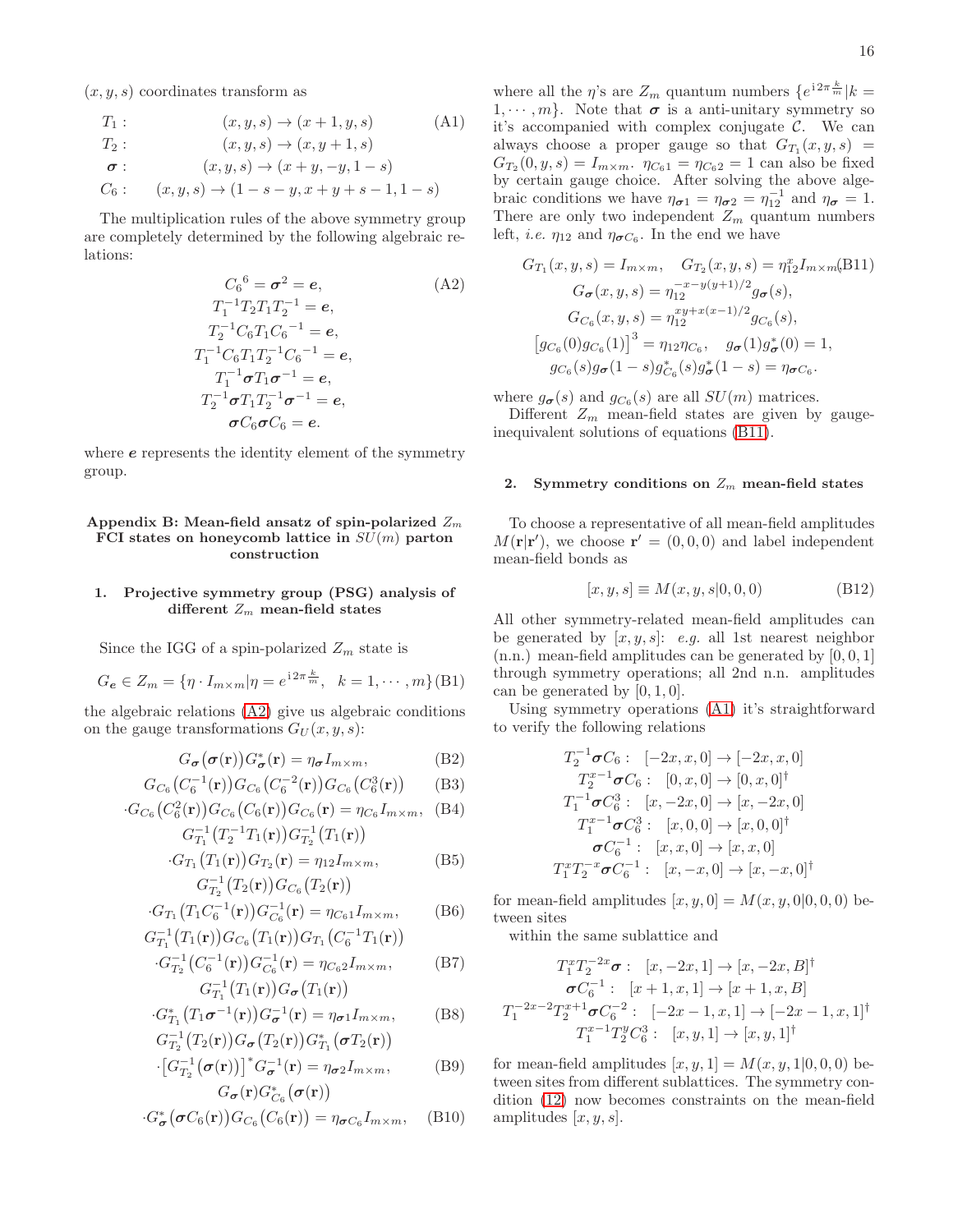In the following we list the symmetry conditions on mean-field amplitudes for 1st n.n.  $u_{\alpha} \equiv [0, 0, 1]$ 

$$
g_{\sigma}(1)u_{\alpha}^{*}g_{\sigma}^{\dagger}(0) = u_{\alpha}^{\dagger},
$$
  

$$
g_{C_{6}}(0)g_{C_{6}}(1)g_{C_{6}}(0)u_{\alpha}g_{C_{6}}^{\dagger}(1)g_{C_{6}}^{\dagger}(0)g_{C_{6}}^{\dagger}(1) = u_{\alpha}^{\dagger}.
$$

and 2nd n.n.  $u_{\beta} \equiv [0, 1, 0]$ 

$$
g_{\boldsymbol{\sigma}}(0)g_{C_6}^*(1)u_{\beta}^*g_{C_6}^T(1)g_{\boldsymbol{\sigma}}^{\dagger}(0)=u_{\beta}^{\dagger}.
$$

#### <span id="page-16-1"></span>Appendix C: Symmetry group of the checkerboard lattice model

The symmetry group of checkerboard lattice model is generated by the following symmetry operations as shown in FIG. [2\(](#page-6-1)b): (1) translations  $T_{1,2}$  by Bravais lattice vector  $\vec{a}'_{1,2}$ ; (2) mirror reflection w.r.t.  $\hat{x}$ -o- $\hat{z}$  plane combined with time-reversal operation, labeled as  $P_x$ . (3) mirror reflection w.r.t.  $\hat{y}$ -o- $\hat{z}$  plane combined with timereversal operation, labeled as  $P_y$ . (4) mirror reflection along  $(\hat{x} + \hat{y})$ -o- $\hat{z}$  plane combined with time-reversal operation, labeled as  $P_{xy}$ .

Again here  $P_x$ ,  $P_y$  and  $P_{xy}$  are all anti-unitary symmetries. They act on the Hamiltonian through a combination of unitary symmetry operations and complex conjugation  $\mathcal{C}$ .

Here we also label each lattice site by coordinates  $(x, y, s)$  where  $\vec{r} = x\vec{a}_1 + y\vec{a}_2 + \vec{r}_s$  corresponds to its position vector.  $\vec{a}_1 = a(1,0)$  and  $\vec{a}_2 = a(0,1)$  are two Bravais lattice vectors and a is the lattice constant. Again  $s = 0, 1$  is the sublattice index with  $\vec{r}_0 = -a(1/2, 0)$  and  $\vec{r}_1 = -a(0, 1/2)$ . Under the symmetry operations the  $(x, y, s)$  coordinates transform as

<span id="page-16-3"></span>
$$
T_1: (x, y, s) \to (x + 1, y, s)
$$
 (C1)  
\n
$$
T_2: (x, y, s) \to (x, y + 1, s)
$$
  
\n
$$
P_x: (x, y, s) \to (x, s - y, s)
$$
  
\n
$$
P_y: (x, y, s) \to (1 - s - x, y, s)
$$
  
\n
$$
P_{xy}: (x, y, s) \to (y, x, 1 - s)
$$

The multiplication rules of the symmetry group are completely determined by the following algebraic relations:

<span id="page-16-2"></span>
$$
P_x^2 = P_y^2 = P_{xy}^2 = e,
$$
\n
$$
T_1^{-1}T_2T_1T_2^{-1} = e,
$$
\n
$$
T_1^{-1}P_xT_1P_x^{-1} = e,
$$
\n
$$
T_2^{-1}P_xT_2^{-1}P_x^{-1} = e,
$$
\n
$$
T_1^{-1}P_yT_1^{-1}P_y^{-1} = e,
$$
\n
$$
T_2^{-1}P_yT_2P_y^{-1} = e,
$$
\n
$$
T_1^{-1}P_{xy}T_2P_{xy}^{-1} = e,
$$
\n
$$
T_2^{-1}P_{xy}T_1P_{xy}^{-1} = e,
$$
\n
$$
P_xP_yP_xP_y = e,
$$
\n
$$
P_{xy}P_xP_{xy}P_y = e.
$$

where  $e$  represents the identity element of the symmetry group.

#### <span id="page-16-0"></span>Appendix D: Mean-field ansatz of spin-polarized  $Z_m$ FCI states on checkerboard lattice in  $SU(m)$  parton construction

# 1. Projective symmetry group (PSG) analysis of different  $Z_m$  mean-field states

From algebraic relations [\(C2\)](#page-16-2) we have algebraic conditions on the gauge transformations  $G_U(x, y, s)$ :

$$
G_{T_1}^{-1}(x+1, y-1, s)G_{T_2}^{-1}(x+1, y, s)
$$
  
\n
$$
G_{T_1}(x+1, y, s)G_{T_2}(x, y, s) = \eta_{12}I_{m \times m},
$$
 (D1)  
\n
$$
G_{T_1}^{-1}(x, y, s)G_{P_x}(x, y, s)G_{T_1}^*(x, s-y, s)
$$
  
\n
$$
G_{P_x}^{-1}(x-1, y, s) = \eta_{x1}I_{m \times m},
$$
 (D2)

$$
G_{T_2}^{-1}(x, y, s)G_{P_x}(x, y, s)\left[G_{T_2}^{-1}(x, 1+s-y, s)\right]^*
$$
  

$$
G_{P_x}^{-1}(x, y-1, s) = \eta_{x2}I_{m \times m},
$$
 (D3)

$$
G_{T_1}^{-1}(x, y, s)G_{P_y}(x, y, s)\left[G_{T_1}^{-1}(2 - s - x, y, s)\right]^*
$$
  

$$
G_{P_y}^{-1}(x - 1, y, s) = \eta_{y1}I_{m \times m},
$$
 (D4)

$$
G_{T_2}^{-1}(x, y, s)G_{T_2}(x, y, s)G_{T_2}^{*}(1 - s - x, y, s)
$$
  

$$
G_{T_2}^{-1}(x, y, s)G_{T_2}(x, y, s)G_{T_2}^{*}(1 - s - x, y, s)
$$
  

$$
G_{P_y}^{-1}(x, y - 1, s) = \eta_{y2}I_{m \times m},
$$
 (D5)

$$
G_{T_1}^{-1}(x, y, s)G_{P_{xy}}(x, y, s)G_{T_2}^*(y, x, 1 - s)
$$

$$
\cdot G_{P_{xy}}^{-1}(x - 1, y, s) = \eta_{xy1}I_{m \times m},
$$
 (D6)

$$
G_{T_2}^{-1}(x, y, s)G_{P_{xy}}(x, y, s)G_{T_1}^*(y, x, 1 - s)
$$
  
.
$$
G^{-1}(x, y, -1, s) = x, J
$$
 (D7)

$$
G_{P_{xy}}^{-1}(x, y-1, s) = \eta_{xy2} I_{m \times m},
$$
 (D7)

$$
G_{P_x}(x, y, s) G_{P_x}^*(x, s - y, s) = \eta_x I_{m \times m},
$$
 (D8)  
\n
$$
G_{P_y}(x, y, s) G_{P_y}^*(1 - s - x, y, s) = \eta_x I_{m \times m},
$$
 (D9)

$$
G_{P_{xy}}(x, y, s)G_{P_{xy}}^{*}(y, x, 1 - s) = \eta_{xy}I_{m \times m}, \quad (D10)
$$

$$
G_{P_x}(x, y, s) G_{P_y}^*(x, s - y, s) G_{P_x}(1 - s - x, s - y, s)
$$

$$
G_{P_y}^*(1 - s - x, y, s) = \eta_{P_x P_y} I_{m \times m}, \qquad (D11)
$$

$$
G_{P_{xy}}(x, y, s) G_{P_x}^*(y, x, 1 - s) G_{P_{xy}}(y, 1 - s - x, 1 - s)
$$

$$
G_{P_y}^*(1 - s - x, y, s) = \eta_{P_{xy}P_x} I_{m \times m}.
$$
 (D12)

where again all  $\eta$ 's are  $Z_m$  quantum numbers  $\{e^{i2\pi \frac{k}{m}}|k=$  $1, \dots, m$ . Note that  $P_x$ ,  $P_y$ ,  $P_{xy}$  are all a anti-unitary symmetries and they are accompanied with complex conjugate  $\mathcal{C}$ . We can always choose a proper gauge so that  $G_{T_2}(x, y, s) = G_{T_1}(x, 0, s) = I_{m \times m}$ .  $\eta_{xy1} = 1$  can also be fixed by certain gauge choice. After solving the above algebraic conditions one can see  $\eta_{y1} = \eta_{x2} = \eta_x = \eta_y =$  $\eta_{xy} = 1, \ \eta_{xy2} = \eta_{xy1} = 1, \ \eta_{y2} = \eta_{x1}^{-1}.$  It turns out  $\eta_{12}, \eta_{x1}, \eta_{P_xP_y}, \eta_{P_{xy}P_x}$  are the only four independent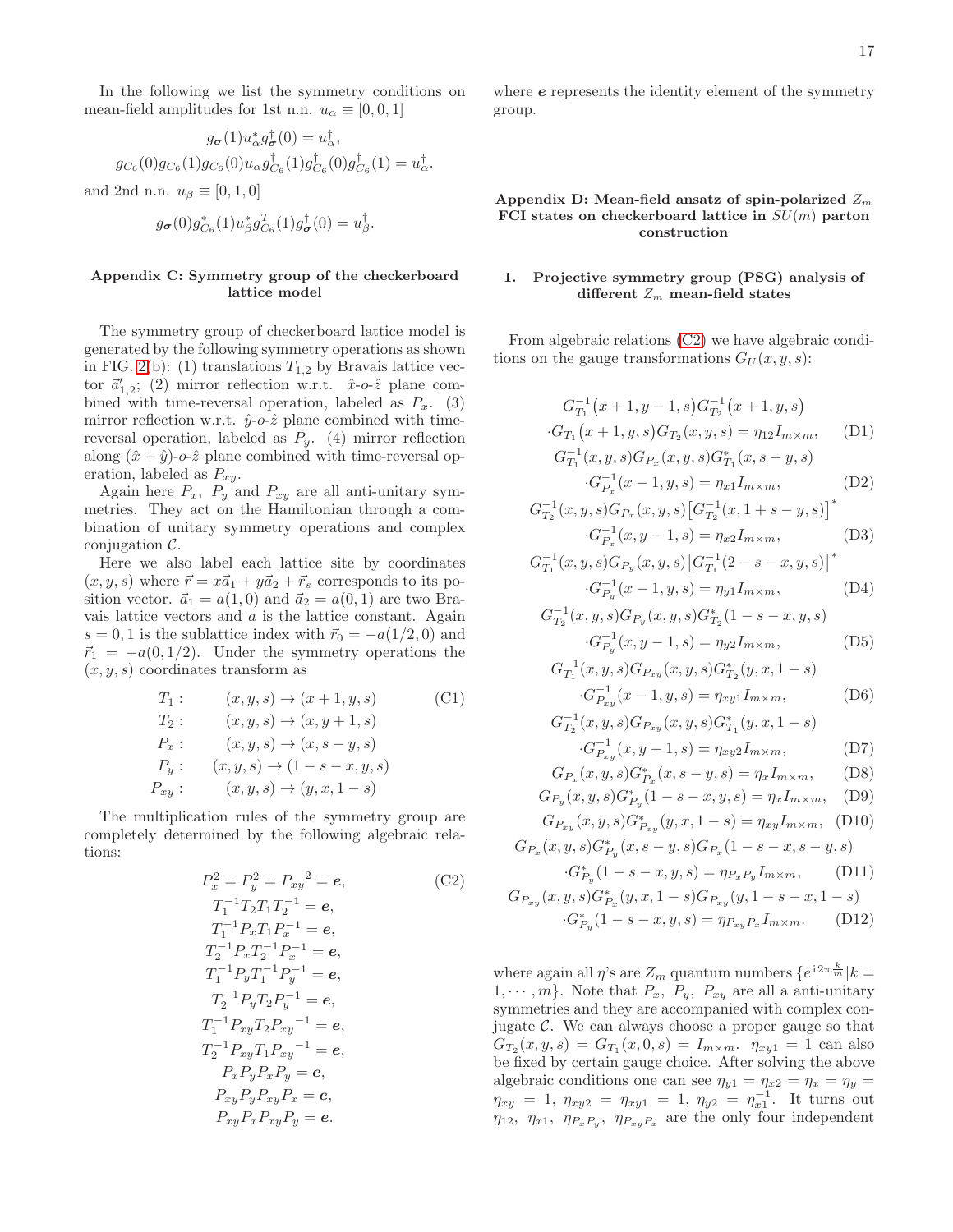$Z_m$  quantum numbers. In the end we have

<span id="page-17-0"></span>
$$
G_{T_2}(x, y, s) = I_{m \times m}, \quad G_{T_1}(x, y, s) = \eta_{12}^y I_{m \times m}(\text{D13})
$$

$$
G_{P_x}(x, y, s) = \eta_{12}^{s_x} \eta_{x1}^x g_x(s),
$$

$$
G_{P_y}(x, y, s) = \eta_{x1}^{-y} g_y(s), \quad G_{P_{xy}}(x, y, s) = \eta_{12}^{xy} g_{xy}(s),
$$

$$
g_x(s)g_x^*(s) = g_y(s)g_y^*(s) = g_{xy}(s)g_{xy}^*(1 - s) = 1,
$$

$$
[g_x(s)g_y^*(s)]^2 = \eta_{x1}^{-1} \eta_{P_xP_y},
$$

$$
g_{xy}(s)g_y^*(1 - s)g_{xy}(1 - s)g_x^*(s) = \eta_{P_{xy}P_x}.
$$

where  $g_x(s)$ ,  $g_y(s)$  and  $g_{xy}(s)$  are all  $SU(m)$  matrices.

Different  $Z_m$  mean-field states are given by gaugeinequivalent solutions of equations [\(D13\)](#page-17-0).

## 2. Symmetry conditions on  $Z_m$  mean-field states

A representative of all mean-field amplitudes  $M(\mathbf{r}|\mathbf{r}')$ is given by  $\mathbf{r}' = (0, 0, 0)$  and we label independent meanfield amplitudes as

$$
[x, y, s] \equiv M(x, y, s | 0, 0, 0)
$$
 (D14)

All other symmetry-related mean-field amplitudes can be generated by  $[x, y, s]$ : e.g. all 1st nearest neighbor  $(n.n.)$  mean-field amplitudes can be generated by  $[0, 0, 1]$ through symmetry operations; all 2nd n.n. amplitudes can be generated by  $[0, 1, 0]$  and  $[1, 0, 0]$  etc...

Using symmetry operations [\(C1\)](#page-16-3) it's straightforward to verify the following relations

$$
T_1^{x-1}T_2^y P_x P_y: [x, y, 0] \rightarrow [x, y, 0]^{\dagger}
$$
  
\n
$$
T_2^x P_x: [0, x, 0] \rightarrow [0, x, 0]^{\dagger}
$$
  
\n
$$
T_1^{-1} P_y: [0, x, 0] \rightarrow [0, x, 0]
$$
  
\n
$$
T_1^{x-1} P_y: [x, 0, 0] \rightarrow [x, 0, 0]^{\dagger}
$$
  
\n
$$
P_x: [x, 0, 0] \rightarrow [x, 0, 0]
$$

for mean-field amplitudes  $[x, y, 0] = M(x, y, 0|0, 0, 0)$  between sites within the same sublattice and

$$
T_1^x T_2^{-x} P_{xy} : [x, -x, 1] \to [x, -x, 1]^{\dagger}
$$
  

$$
T_1^x T_2^x P_x P_y P_{xy} : [x, x+1, 1] \to [x, x+1, 1]^{\dagger}
$$

for mean-field amplitudes  $[x, y, 1] = M(x, y, 1|0, 0, 0)$  between sites from different sublattices. The symmetry condition [\(12\)](#page-5-3) now gives us constraints on the mean-field amplitudes  $[x, y, s]$ .

In the following we list the symmetry conditions on mean-field amplitudes up to 3rd nearest neighbor. For 1st n.n.  $u_{\alpha} \equiv [0, 0, 1]$ 

$$
g_{P_{xy}}(0)u_{\alpha}^*g_{P_{xy}}^{\dagger}(1) = u_{\alpha}^{\dagger}.
$$

for 2nd n.n.  $u_{\beta x} \equiv [1, 0, 0]$ 

$$
\eta_{x1}g_x(0)u_{\beta x}^*g_x^{\dagger}(0) = u_{\beta x}, g_y(0)u_{\beta x}^*g_y^{\dagger}(0) = u_{\beta x}^{\dagger}.
$$

for 2nd n.n.  $u_{\beta y} \equiv [0, 1, 0]$ 

$$
\eta_{x1}^{-1} \eta_{12}^{-1} g_y(0) u_{\beta y}^* g_y^{\dagger}(0) = u_{\beta y},
$$
  

$$
g_x(0) u_{\beta y}^* g_x^{\dagger}(0) = u_{\beta y}^{\dagger}.
$$

for 3rd n.n.  $u_{\gamma} \equiv [1, 1, 0]$ 

$$
u_{\gamma}^{\dagger} = g_y(0)g_x^*(0)u_{\gamma}g_x^T(o)g_y^{\dagger}(0)
$$
 (D15)

#### <span id="page-17-1"></span>Appendix E: Ground state degeneracy of  $SU(m)_1$ Chern-Simons theory on a torus

In this section we calculate the ground state degeneracy of a  $SU(m)_1$  Chern-Simons theory

<span id="page-17-3"></span>
$$
\mathcal{L}_{SU(m)_1} = \frac{1}{4\pi} \epsilon_{\mu\nu\lambda} \text{Tr} \left( a_{\mu} \partial_{\nu} a_{\lambda} + \frac{1}{3} a_{\mu} a_{\nu} a_{\lambda} \right), \quad a_{\mu} \in SU(m) \tag{E1}
$$

on a torus with m being an odd integer. In Ref. [45](#page-22-38) the ground state degeneracy of  $SU(3)<sub>q</sub>$  parton states on a torus is calculated. We follow their strategy<sup>[44](#page-22-37)</sup> and generalize it to the case of  $SU(m)_1$ .

After choosing a gauge  $a_0 \equiv 0$ , the classical configuration of gauge fields  $a_{\mu}$  are constrained by the following condition  $b = \epsilon_{ij}\partial_i a_j = 0$ . The gauge field configuration is fully determined by Wilson loop operators  $U_{1,2} = \mathcal{P}\left[e^{i \oint_{c_{1,2}} a_{\mu} dx_{\mu}}\right]$  for the two non-contractible loops  $c_{1,2}$  along  $x_1$  and  $x_2$  directions on the torus. These two loop operators commute with each other since  $U_1U_2U_1^{\dagger}U_2^{\dagger} = 1$  is the Wilson loop operator for a contractible loop. Therefore by a global  $SU(m)$  transformation, we can see  $U_{1,2}$  lie in the maximal Abelian subgroup of  $SU(m)$ , which is generated by the Cartan subalgebra of Lie algebra  $su(m)$ . We choose the generator of its Cartan subalgebra to be  $m \times m$  matrices

<span id="page-17-2"></span>
$$
g^{1} = \text{Diag}(1, -1, 0, \cdots, 0),
$$
(E2)  
\n
$$
g^{2} = \text{Diag}(1, 1, -2, 0, \cdots, 0),
$$
  
\n
$$
g^{3} = \text{Diag}(1, 1, 1, -3, 0, \cdots, 0),
$$
  
\n
$$
g^{m-1} = \text{Diag}(1, \cdots, 1, -m-1).
$$

Therefore the gauge field configuration is given by

$$
a_0 = 0
$$
,  $a_j = \sum_{I=1}^{m-1} a_j^I g^I$ .

Plugging this into [\(E1\)](#page-17-3) we have

$$
\mathcal{L}_{SU(m)_1} = \frac{1}{4\pi} \epsilon_{\mu\nu\lambda} \left( \sum_{I=1}^{m-1} I(I+1) a^I_{\mu} \partial_{\nu} a^I_{\lambda} \right)
$$

In this way the original Chern-Simons theory of non-Abelian  $SU(m)$  gauge fields is reduced to  $(m-1)$  different Chern-Simons theory of  $U(1)$  gauge fields  $a_{\mu}^{I}$ ,  $I =$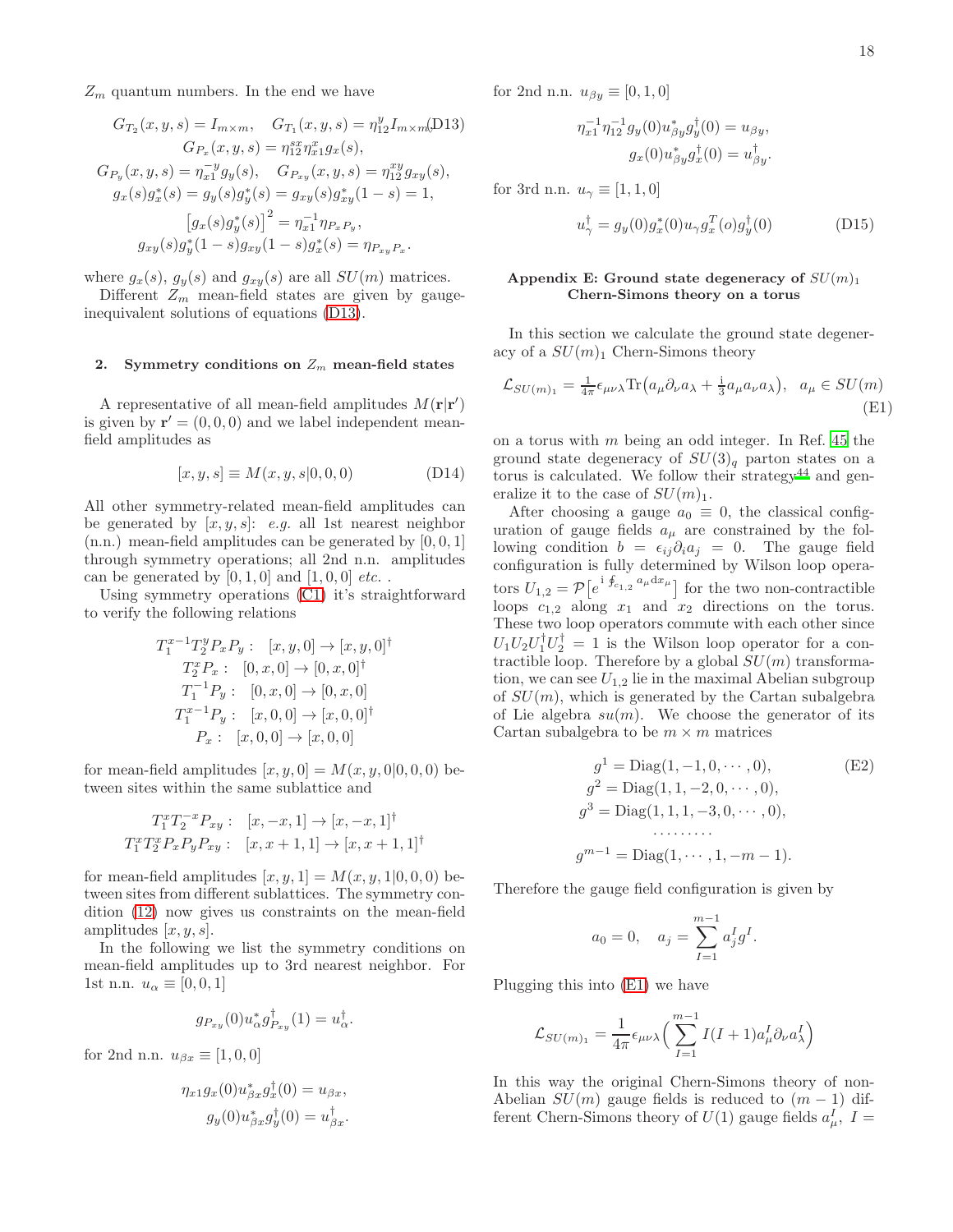$1, \dots, m-1$ . In addition to these Abelian  $U(1)$  gauge structures, there are discrete  $SU(m)$  gauge transformations generated by  $W_i \in SU(m)$  which leaves this maximial Abelian subgroup invariant. The low-energy de-grees of freedom are described<sup>[51](#page-22-47)[,52](#page-22-48)</sup> by vectors  $\vec{u}(t)$  and  $\vec{v}(t)$  with

$$
a_1^I(x_1, x_2, t) = \frac{2\pi}{L_1} u_I(t), \quad a_2^I(x_1, x_2, t) = \frac{2\pi}{L_2} v_I(t).
$$
 (E3)

on a  $L_1 \times L_2$  torus. The effective action becomes

$$
\mathcal{L} = 2\pi \sum_{I=1}^{m-1} I(I+1)v_I \dot{u}_I
$$
 (E4)

This immediately leads to the following canonical commutation relations

$$
[u_I, v_J] = \frac{1}{2\pi} \cdot \frac{1}{I(I+1)} \delta_{I,J}
$$
 (E5)

In other words, the conjugate momenta of coordinate  $u_I$ is  $2\pi I(I+1)v_I$ . Due to uncertainty principle, they cannot be fixed simultaneous in a quantum state.

There are large gauge transformations  $\{U_i^I\}$  =  $\exp(i2\pi x_i g^I/L_i), i = 1, 2$  acting on the partons, which leaves both the electron operators and the physical electron states invariant. The conjugate variables transform in the following way under the large gauge transformations

$$
u_I \sim u_I + 1, \quad v_I \sim v_I + 1.
$$

therefore they live on a torus of size  $1 \times 1$ . As a result the wavefunctions can be written as

$$
\psi(\vec{u}) = \sum_{\vec{n}} c_{\vec{n}} e^{2\pi i \vec{n} \cdot \vec{u}}
$$
 (E6)

where  $\vec{n}$  is a  $(m-1)$ -dimensional vector of integers. Since the conjugate momentum of  $u_I$  is  $2\pi I(I + 1)v_I$  we have

$$
\psi(\vec{u}) \sim \sum_{\vec{n}} c_{\vec{n}} \prod_{I=1}^{m-1} \delta_{I(I+1)v_I, n_I}
$$
(E7)

The large gauge transformation  $v_I \sim v_I + 1$  enforces the periodic condition  $c_{\vec{n}} = c_{\vec{n}+\delta\vec{n}}$  where  $\delta \vec{n}_I = I(I +$  $1)Z_I, Z_I \in \mathbb{Z}$ .

Aside from the large gauge transformations  $U_i^I$ , there are other large gauge transformations under which

<span id="page-18-0"></span>
$$
\vec{u} \equiv \begin{pmatrix} u_1 \\ u_2 \\ \dots \\ u_{m-1} \end{pmatrix} \sim \qquad (E8)
$$

$$
\vec{u} + \begin{bmatrix} -1 & 1 & 1 & \cdots & 1 \\ 0 & -2 & 1 & \cdots & 1 \\ 0 & 0 & -3 & \cdots & 1 \\ \cdots & \cdots & \cdots & \cdots & \cdots \\ 0 & 0 & 0 & \cdots & -m-1 \end{bmatrix}^{-1} \begin{pmatrix} d_2 \\ d_3 \\ \cdots \\ d_m \end{pmatrix}
$$

and similar relations hold for  $\vec{v}$ . Here  $\{d_I, I = 2, \dots, m\}$ are arbitrary integers and  $d_1 = -\sum_{I=2}^{m} d_I$ . The partons transform as  $f_{\alpha}(x_1, x_2) \rightarrow \exp(i2\pi x_1 d_{\alpha}/L_1) f_{\alpha}(x_1, x_2)$ . As mentioned earlier, in addition to the large gauge transformations, there are discrete  $SU(m)$  gauge transformations essentially generated by permutation between the  $m$  species of partons. For example, the permutation  $P_{12}$  transforms the partons as  $f_1 \leftrightarrow f_2$  and thus we have

$$
P_{12}: \quad \vec{u} = (u_1, u_2, \cdots)^T \sim (-u_1, u_2, \cdots)^T \vec{v} = (v_1, v_2, \cdots)^T \sim (-v_1, v_2, \cdots)^T
$$

There are in total  $m(m-1)/2$  permutations  $\{P_{\alpha\beta} | \alpha < \beta\}$ that leaves the maximal Abelian subgroup of  $SU(m)$  invariant. All these gauge transformations give us further equivalence conditions on  $\vec{u}, \vec{v}$ , and thus on coefficients  $c_{\vec{n}}$ . In the end, the number of independent coefficients  $c_{\vec{n}}$ equals the ground state degeneracy of  $SU(m)$  Chern-Simons theory on a torus. With the help of computer programming it's easy to check the ground state degeneracy of  $SU(m)$  Chern-Simons theory on a torus is m, and they correspond to the following (gauge-inequivalent) gauge field configurations

$$
v_I = 0, (I = 1, 2, \cdots, m - 2);
$$
  
\n
$$
v_{m-1} = \frac{k}{m}, \quad k = 1, 2, \cdots, m.
$$
 (E9)

Physically they correspond to inserting  $2\pi k/m$  flux through the hole along  $x_1$  direction. An explicit example of  $SU(3)<sub>1</sub>$  Chern-Simons theory is given in Ref. [45.](#page-22-38)

# <span id="page-18-1"></span>Appendix F: Symmetry analysis of time-reversal-invariant FTI states

In this section we use projected symmetry group (PSG) to analyze symmetric mean-field ansatz realized in a time-reversal invariant lattice model in  $SU(m)$  parton construction. We require the corresponding electron state to preserve both time reversal symmetry T and all lattice symmetries.

In the following we use the time-reversal-invariant checkerboard lattice model<sup>[11](#page-22-30)[,16](#page-22-49)</sup> as an example. The discussion is completely general and can be applied to any lattice model. The symmetry group is generated by lattice symmetry [\(C1\)](#page-16-3) together with time reversal symmetry:

$$
T: (x, y, s, \sigma) \to (x, y, s, 1 - \sigma)
$$
 (F1)

where  $\sigma = 0/1$  represent the electron spin  $\uparrow / \downarrow$ . Note that here  $P_x, P_y$  and  $P_{xy}$  are the combination of spatial  $\pi$  rotations (along  $\hat{x}$ ,  $\hat{y}$  and  $\hat{x} + \hat{y}$ -axis) and spin rotations. So all these three generators flip spin:  $\sigma \to 1 - \sigma$ . They are not accompanied with time-reversal operation anymore and they are now unitary symmetries. Time reversal itself is still an anti-unitary symmetry realized by complex conjugation operation  $C$ . The algebra structure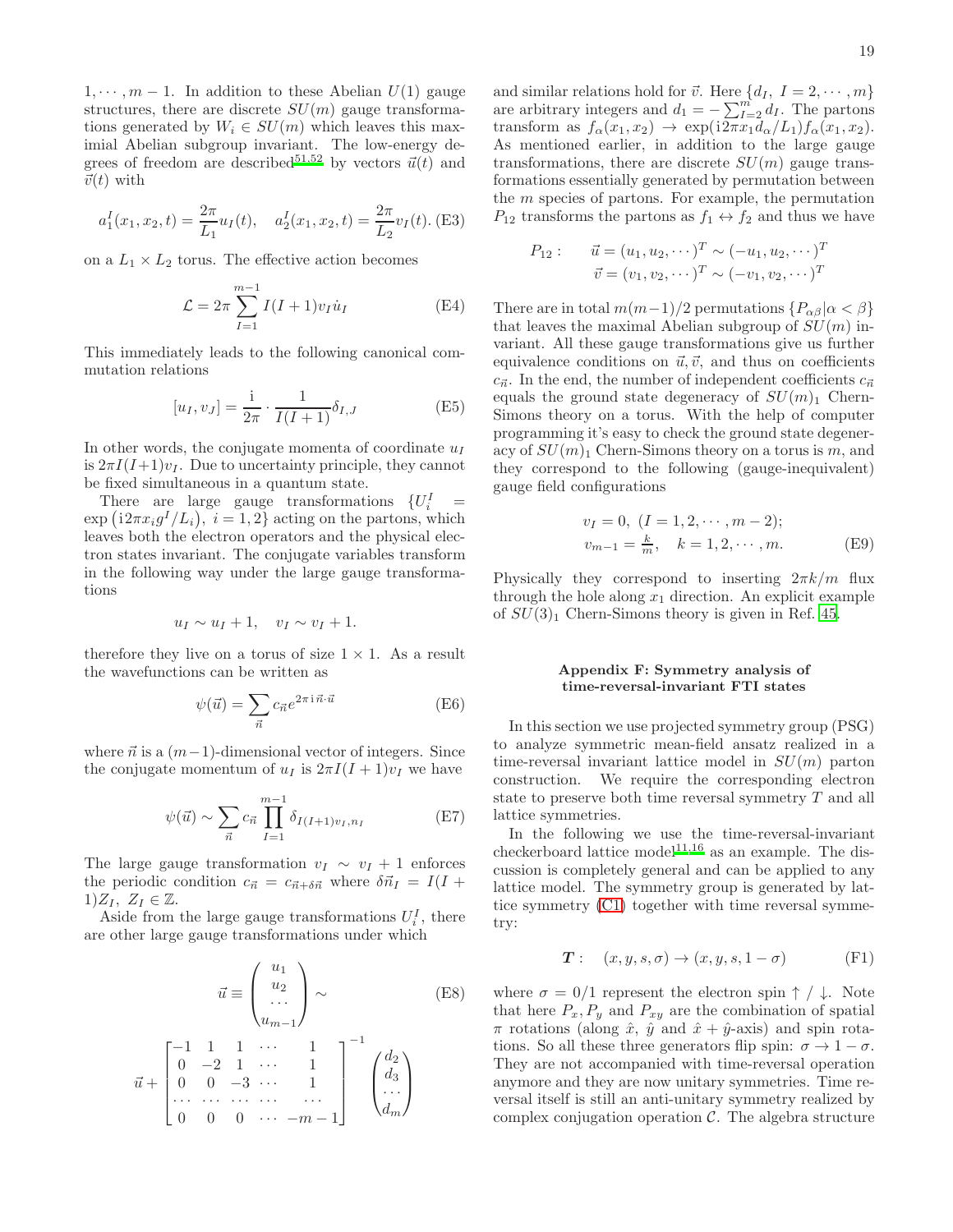of this symmetry group is determined by [\(C2\)](#page-16-2) together with

$$
T^{2} = e;
$$
 (F2)  
\n
$$
g^{-1}T^{-1}gT = e,
$$
  
\n
$$
g = T_{1,2}, \ P_{x}, \ P_{y}, \ P_{xy}.
$$

Consider a  $IGG = Z_m^{\uparrow} \times Z_m^{\downarrow}$  mean-field ansatz and we have the following algebraic conditions for the gauge transformations  $G_U(x, y, s, \sigma)$  associated with  $U =$  $\bm{T}, T_{1,2}$ 

<span id="page-19-1"></span>
$$
G_{T_1}^{-1}(x, y, s, \sigma)G_T(x, y, s, \sigma)G_{T_1}^*(x, y, s, 1 - \sigma)
$$
  
\n
$$
G_T^{-1}(x - 1, y, s, \sigma) = \eta_{T_1},
$$
\n(F3)  
\n
$$
G_{T_2}^{-1}(x, y, s, \sigma)G_T(x, y, s, \sigma)G_{T_2}^*(x, y, s, 1 - \sigma)
$$

$$
G_T^{-1}(x, y-1, s, \sigma) = \eta_{T2}.\tag{F4}
$$

since  $T_{1,2}^{-1}TT_{1,2}T^{-1} = e$ . Here  $\eta_{T1}$ ,  $\eta_{T2}$  are all  $Z_m$  quantum numbers  $\{e^{i\frac{2\pi a}{m}}|a=1,\cdots,m\}$ . As shown in Appendix [D,](#page-16-0) one can always choose a certain gauge so that

$$
G_{T_2}(x, y, s, \sigma) = I_{m \times m}, \quad G_{T_1}(x, y, s, \sigma) = \eta_{12}(\sigma) I_{m \times m}.
$$

where  $\eta_{12}(\sigma)$ ,  $\sigma = 0/1$  are also  $Z_3$  quantum numbers. From [\(F3\)](#page-19-1) and [\(F4\)](#page-19-1) one can solve out

<span id="page-19-2"></span>
$$
G_{\mathbf{T}}(x, y, s, \sigma) = \eta_{\mathbf{T}1}^x \eta_{\mathbf{T}2}^y g_{\mathbf{T}}(s, \sigma),
$$

$$
\eta_{12}(\uparrow)\eta_{12}(\downarrow) = 1.
$$
 (F5)

Therefore when  $IGG = Z_m^{\uparrow} \times Z_m^{\downarrow}$  for the parton meanfield state, we can simply choose  $\eta_{12}(\downarrow) = \eta_{12}^{-1}(\uparrow)$  to preserve the time-reversal symmetry. However, when there are spin mixing terms in the mean-field parton Hamiltonian, the gauge symmetry is broken further down to  $IGG = Z_m$  and we must have  $\eta_{12}(\uparrow) = \eta_{12}(\downarrow)$ . From [\(F5\)](#page-19-2) we know in order to preserve time-reversal symmetry, we must have  $\eta_{12}(\uparrow) = \eta_{12}(\downarrow) = 1$  in the case  $IGG = Z_m$ . As a result there is no way to insert  $2\pi/m$ flux into each unit cell in the parton mean-field ansatz if we require time-reversal symmetry and lattice translation symmetry. Therefore the technique of enlarging unit cell by  $m$  times in order to construct a gapped state with filling fraction  $\nu = 1/m$  failed. This suggests that a gapped FTI state with gauge structure  $IGG = Z_m$  at filling fraction  $1/m$  would break either time reversal or lattice symmetries.

### <span id="page-19-0"></span>Appendix G: The honeycomb lattice model: four different examples of spin-polarized FCI states at  $\nu = 1/3$

Haldane's model on honeycomb lattice<sup>[9](#page-22-8)</sup> has been shown to support nearly flat bands with non-Zero Chern numbers<sup>[12](#page-22-11)</sup>. Its symmetry group is shown in [A](#page-14-0)ppendix A and FIG. [2.](#page-6-1) We label a lattice site by coordinate  $(x, y, s)$ as explained in Appendix [A.](#page-14-0) By  $SU(3)$  parton construction, we use PSG to classify different spin-polarized  $Z_3$ 



<span id="page-19-3"></span>FIG. 9: (color online) Mean-field ansatz of the parent  $SU(3)$ parton states associated with FCI states HC1 and HC3 on honeycomb lattice. The solid line for NN bonds represents real hopping amplitude  $\alpha$ . NNN bonds represents complex hopping amplitude  $\beta$  along direction of the arrow. The triple arrow means the original hopping amplitude along its direction should be multiplied by a phase factor  $\eta_{12}$ . Note in the mean-field ansatz the lattice translation along  $\vec{a}_2$  direction is explicitly broken by flux insertion and the unit cell is tripled. However the lattice translation symmetry is preserved in the corresponding electron states after projection [\(8\)](#page-4-2).

mean-field ansatz as shown in Appendix [B.](#page-15-0) In the following we show two mean-field states belonging to different universality classes. They correspond to two gaugeinequivalent solutions to  $(B11)$ . Their two  $SU(3)$  parent states also have different PSGs and thus distinct. We show mean-field amplitudes up to NNN in FIG. [9.](#page-19-3)

#### FCI state HC1 with  $\sigma_{xy} = 1/3$ : the  $Z_3$  state and its parent  $SU(3)$  state

In spin-polarized  $Z_3$  FCI state HC1 the gauge transformations  $G_U(x, y, s)$  associated with lattice symmetry U are listed below:

$$
G_{T_1}(x, y, s) = I_{3 \times 3}, \quad G_{T_2}(x, y, s) = \eta_{12}^x I_{3 \times 3},
$$

$$
G_{\sigma}(x, y, s) = \eta_{12}^{-x - y(y+1)/2} I_{3 \times 3},
$$

$$
G_{C_6}(x, y, s) = \eta_{12}^{xy + x(x-1)/2} I_{3 \times 3}
$$

where  $\eta_{12} = \exp(i2\pi/3)$ . As shown in Appendix [B](#page-15-0) the symmetry allowed mean-field amplitudes are:

(I) For nearest neighbor (NN) amplitude  $u_{\alpha} \equiv$  $M(0, 0, 1|0, 0, 0)$ 

$$
u_{\alpha} = u_{\alpha}^T = u_{\alpha}^* \tag{G1}
$$

in other words  $u_{\alpha}$  can be any real symmetric  $3\times 3$  matrix. All other NN amplitudes can be generated from  $u_{\alpha}$  by symmetry operations through  $(12)$ .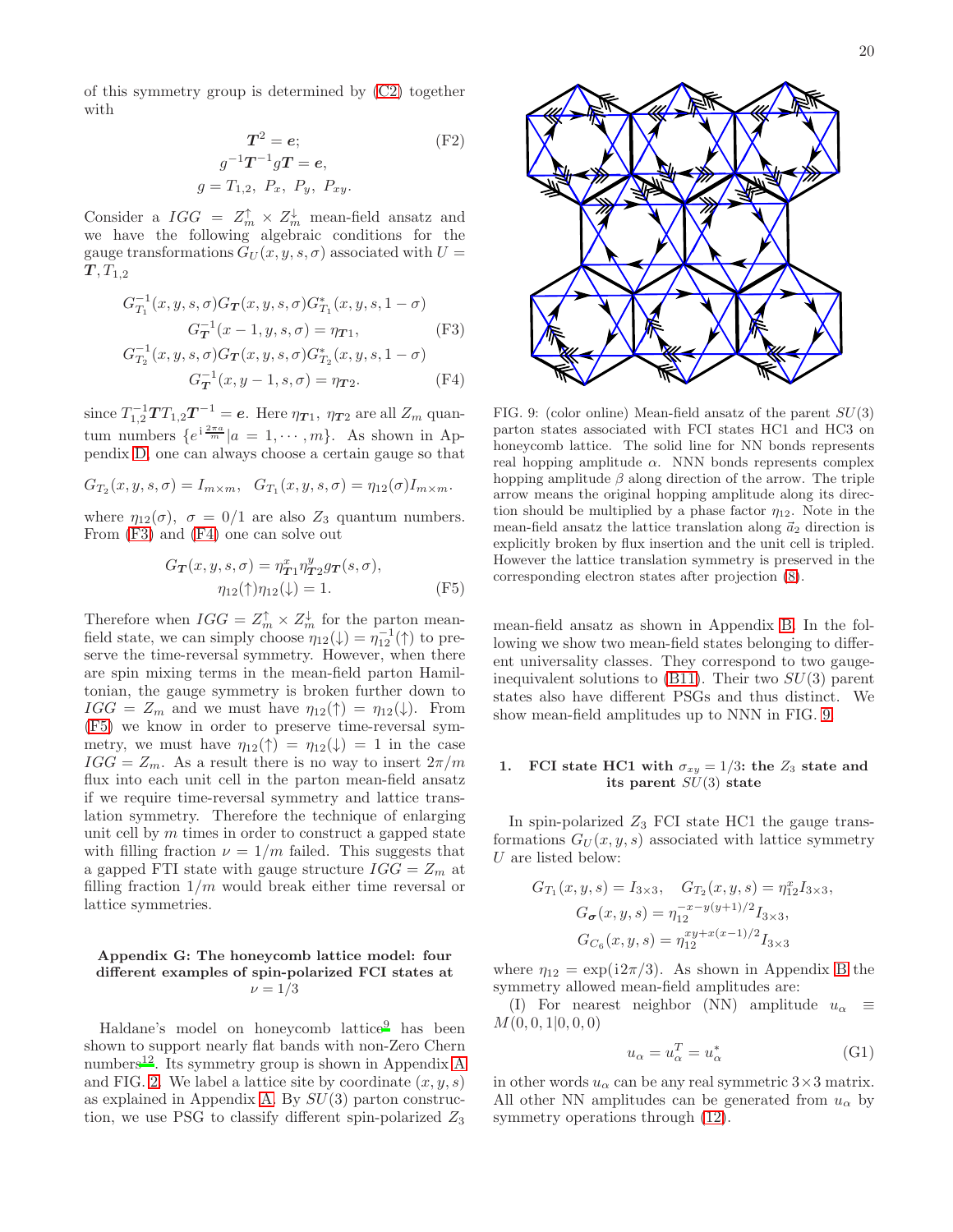

<span id="page-20-0"></span>FIG. 10: (color online) The parton band structure of the parent  $SU(3)$  ansatz  $(25)$  of HC1 state. Each band is 3fold degenerate, corresponding to 3 parton flavors  $f_{1,2,3}$ . We plot the dispersion along  $\Gamma \to K \to M \to \Gamma$  as shown in FIG. [3\(](#page-6-2)a). Hopping parameters are chosen as  $\alpha = -1$  for NN,  $\beta = -0.22 \exp[0.2i]$  for NNN. The Chern numbers of the 6 bands are  $\{1, -2, -2, 1, 1, 1\}$  in a bottom-up order.

(II) For next nearest neighbor (NNN) amplitude  $u_\beta \equiv$  $M(0, 1, 0|0, 0, 0)$ 

$$
u_{\beta} = u_{\beta}^T \tag{G2}
$$

*i.e.*  $u_{\beta}$  can be any symmetric  $3 \times 3$  matrix. All other NNN mean-field amplitudes can be generated from  $u_0$ by symmetry operations through [\(12\)](#page-5-3).

Its parent  $SU(3)$  mean-field state includes both NN and NNN hopping terms  $u_{\alpha} = \alpha I_{3 \times 3}$ ,  $u_{\beta} = \beta I_{3 \times 3}$ , as shown in FIG. [9.](#page-19-3) With hopping parameters chosen as  $\alpha = -1, \beta = -0.22 \exp[0.2i]$ , the parton band structure is shown in FIG. [10.](#page-20-0) In the bottom-up order the Chern numbers are  $\{1, -2, -2, 1, 1, 1\}$  for the six bands (each is 3-fold degenerate) and these band structures persist in a large parameter range. As we add small terms mixing different species of partons to break the gauge symmetry down to  $Z_3$ , we have 18 non-degenerate parton bands and the Chern number for the lowest three bands are all  $+1$ . And the lowest three parton bands are well separated from the other 15 bands by a large gap. As a result the  $Z_3$  FCI state we obtained by filling the lowest three bands has a Hall conductance  $3 \cdot (1/3)^2 = 1/3$  in the unit of  $e^2/h$  since each parton carries electric charge  $e/3$ .

### 2. FCI state HC2 with  $\sigma_{xy} = 1/3$ : the  $Z_3$  state and its parent  $SU(3)$  state

In  $Z_3$  FCI state HC2 the gauge transformations  $G_U(x, y, s)$  associated with lattice symmetry U are listed



<span id="page-20-1"></span>FIG. 11: (color online) The parton band structure of a  $Z_3$ mean-field ansatz: HC2 state. There are 18 non-degenerate parton bands. We plot the dispersion along  $\Gamma \to K \to M \to \Gamma$ as shown in FIG. [3\(](#page-6-2)a). The Chern numbers of the lowest 6 bands are  $\{1, 1, 1, -2, -2, -2\}$  in a bottom-up order.

below:

$$
G_{T_1}(x, y, s) = I_{3 \times 3}, \quad G_{T_2}(x, y, s) = \eta_{12}^x I_{3 \times 3},
$$

$$
G_{\sigma}(x, y, s) = \eta_{12}^{-x - y(y+1)/2} I_{3 \times 3},
$$

$$
G_{C_6}(x, y, 0) = \eta_{12}^{xy + x(x-1)/2} I_{3 \times 3},
$$

$$
G_{C_6}(x, y, 1) = \eta_{12}^{xy + x(x-1)/2} \text{Diag}\{e^{i2\pi/9}, e^{i2\pi/9}, e^{-i4\pi/9}\}.
$$

where  $\eta_{12} = \exp(i2\pi/3)$ .

As shown in Appendix [B](#page-15-0) the symmetry allowed meanfield amplitudes are:

(I) For nearest neighbor (NN) amplitude  $u_{\alpha} \equiv$  $M(0, 0, 1|0, 0, 0)$ 

$$
u_{\alpha} = \begin{bmatrix} e^{i\pi/9}\alpha_{11} & e^{i\pi/9}\alpha_{12} & e^{-i\pi/18}\alpha_{13} \\ e^{i\pi/9}\alpha_{12} & e^{i\pi/9}\alpha_{22} & e^{-i\pi/18}\alpha_{23} \\ e^{-i\pi/18}\alpha_{13} & e^{-i\pi/18}\alpha_{23} & e^{-i2\pi/9}\alpha_{33} \end{bmatrix}
$$
 (G3)

where all  $\alpha_{ij}$  are real parameters. All other NN amplitudes can be generated from  $u_\beta$  by symmetry operations through [\(12\)](#page-5-3).

(II) For next nearest neighbor (NNN) amplitude  $u_\beta \equiv$  $M(0, 1, 0|0, 0, 0)$ 

$$
u_{\beta} = \begin{bmatrix} \beta_{11} & \beta_{12} & \beta_{13}e^{i\pi/3} \\ \beta_{12} & \beta_{22} & \beta_{23}e^{i\pi/3} \\ \beta_{13}e^{-i\pi/3} & \beta_{23}e^{-i\pi/3} & \beta_{33} \end{bmatrix}
$$
 (G4)

where all  $\beta_{ij}$  are complex parameters. All other NNN mean-field amplitudes can be generated from  $u_\beta$  by symmetry operations through [\(12\)](#page-5-3).

Its parent  $SU(3)$  mean-field state include only NNN hopping terms, *i.e.*  $u_{\alpha} = 0$  and  $u_{\beta} = \beta I_{3 \times 3}$ . It is demonstrated by the NNN bonds shown in FIG. [9.](#page-19-3) Apparently this mean-field ansatz is very different from HC1 state since its parent  $SU(3)$  state doesn't allow NN hopping terms. We choose the following hopping parameters:  $\alpha_{11} = \alpha_{22} = \alpha_{33} = 2, \ \alpha_{12} = 0.07, \ \alpha_{13} = 0.04, \ \alpha_{23} =$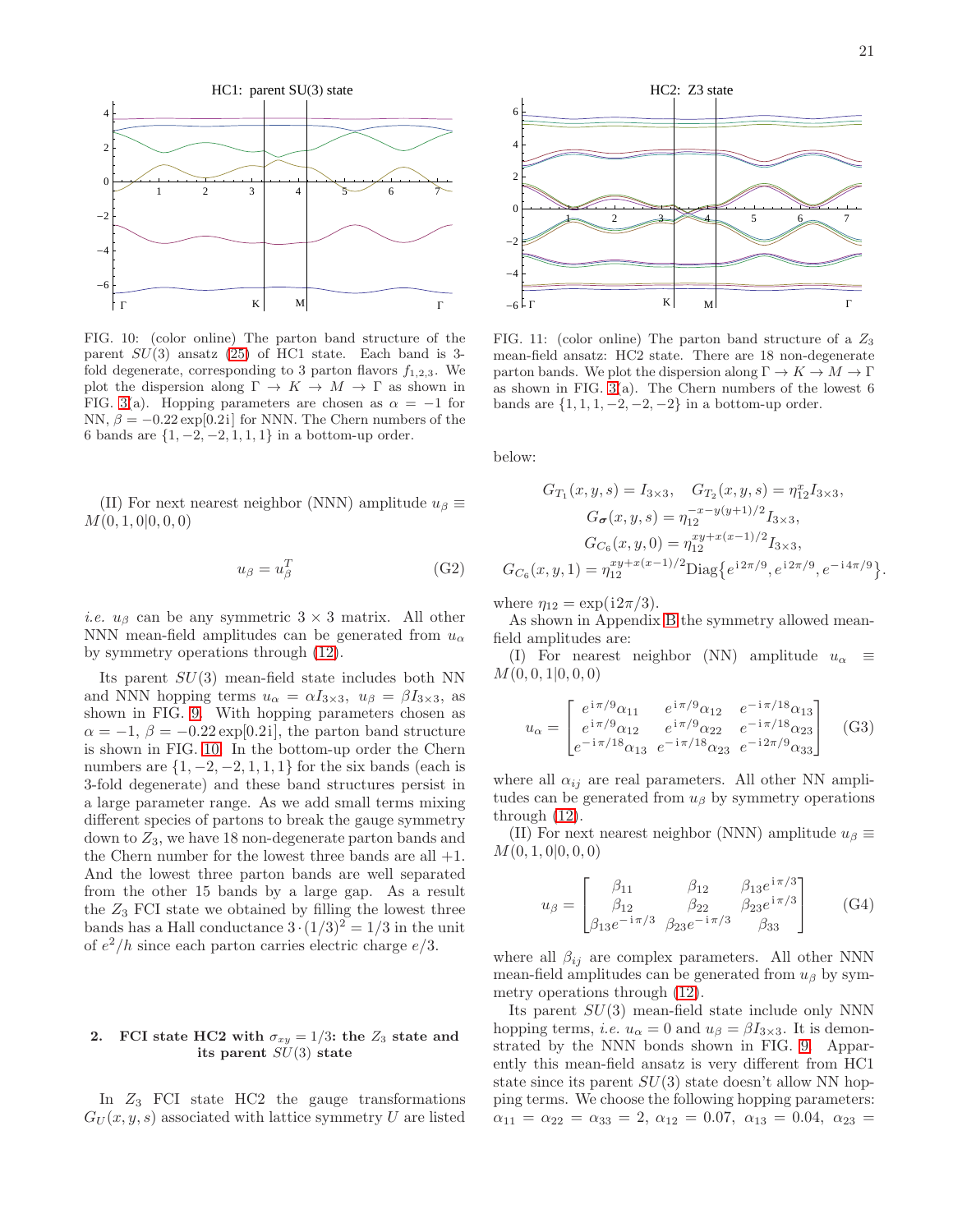

<span id="page-21-1"></span>FIG. 12: (color online) The parton band structure of HC3 state, a non-Abelian  $SU(3)$  FCI state on honeycomb lattice. Each band is 3-fold degenerate, corresponding to 3 parton flavors  $f_{1,2,3}$ . We plot the dispersion along  $\Gamma \to K \to M \to \Gamma$ as shown in FIG. [3\(](#page-6-2)a). Its mean-field ansatz are shown in FIG. [9](#page-19-3) with  $\eta_{12} = \exp(-i2\pi/3)$ . Hopping parameters are chosen as  $\alpha = -1$  for NN and  $\beta = -0.22 \exp[0.2i]$  for NNN. The Chern numbers of the 6 bands are  $\{2, 2, -1, -4, 2, -1\}$  in a bottom-up order.

0.05 and  $\beta_{11} = \beta_{22} = \beta_{33} = 0.1 \exp[0.2i], \ \beta_{12} =$ 0.03 exp[i0.7],  $\beta_{13} = 0.07 \exp[i0.2], \ \beta_{23} = 0.06 \exp[i1.9].$ We find that in a very large parameter range the Chern number of the lowest three parton bands remains to be +1 and they are separated from the other bands by a large gap, as shown in FIG. [11.](#page-20-1) By filling these 3 lowest bands we obtain the  $Z_3$  FCI state HC2 which also has Hall conductivity  $1/3$  in the unit of  $e^2/h$ .

### <span id="page-21-0"></span>Appendix H: Two examples of non-Abelian spin-polarized  $SU(3)$  FCI states

As discussed in section [IV,](#page-9-0) by partially filling a topological flat band with Chern number  $C > 1$ , it might be possible to realize non-Abelian FCI states. Here we show two examples of spin-polarized  $SU(3)$  FCI states with  $\nu = 1/3$ , one (labeled as HC3) on honeycomb lattice and the other (labeled as CB3) on checkerboard lattice. In particular these states are likely to be non-Abelian FCI states associated with  $SU(3)_2$  Chern-Simons theory<sup>[45](#page-22-38)</sup> since the each parton species fills a lowest band with Chern number +2. Their Hall conductance is  $\sigma_{xy} = \frac{2}{3}$ in the unit of  $e^2/h$ . By braiding non-Abelian quasiparticles in these FCIs one can carry out universal quantum computations<sup>[29](#page-22-20)[,39](#page-22-33)</sup>.

# 1. Honeycomb lattice:  $SU(3)$  FCI state HC3 with  $\sigma_{xy} = 2/3$  and  $\nu = 1/3$

The  $SU(3)$  FCI state HC3 is an example of non-Abelian states on the honeycomb lattice. It includes both NN and NNN hopping terms  $u_{\alpha} = \alpha I_{3 \times 3}$ ,  $u_{\beta} = \beta I_{3 \times 3}$ 



<span id="page-21-2"></span>FIG. 13: (color online) The parton band structure of CB3 state, a non-Abelian SU(3) FCI state on checkerboard lattice. Each band is 3-fold degenerate, corresponding to 3 parton flavors  $f_{1,2,3}$ . We plot the dispersion along  $\Gamma \to K \to M \to$ Γ as shown in FIG. [3\(](#page-6-2)b). Its mean-field ansatz are shown in FIG. [7](#page-8-1) with  $\eta_{12} = \exp(i2\pi/3)$ . Hopping parameters are chosen as  $\alpha = e^{i\pi/12}$  for NN,  $\beta_x = 0.6 = \beta_y$  for NNN and  $\gamma = 0.5$  for NNNN. The Chern numbers of the 6 bands are  $\{2, 2, -1, -4, 2, -1\}$  in a bottom-up order.

in its mean-field ansatz, as shown in FIG. [9](#page-19-3) with  $\eta_{12} =$  $\exp(-i2\pi/3)$ . It is different from the parent  $SU(3)$  state of HC1, since in HC1 we insert  $-2\pi/3$  flux per unit cell and here we insert  $2\pi/3$  flux in HC3 state to enlarge the unit cell. With hopping parameters chosen as  $\alpha = 1$ ,  $\beta = 0.35 \exp[0.2i]$ , its parton band structure is shown in FIG. [12.](#page-21-1) In the bottom-up order the Chern numbers are  $\{2, 2, -1, -4, 2, -1\}$  for the six bands (each is 3-fold degenerate) and these band structures persist in a large parameter range. And the lowest parton band is separated from the other 5 bands by a sizable gap. As a result the  $SU(3)$  FCI state HC3 we obtained by filling the lowest 3-fold-degenerate band has a Hall conductance  $\sigma_{xy} = 3 \cdot 2 \cdot (1/3)^2 = 2/3$  in the unit of  $e^2/h$ , since each parton carries electric charge e/3.

# 2. Checkerboard lattice:  $SU(3)$  FCI state CB3 with  $\sigma_{xy} = 2/3$  and  $\nu = 1/3$

The  $SU(3)$  FCI state CB3 is an example of non-Abelian FCI states on checkerboard lattice. It includes NN hopping  $u_{\alpha} = \alpha I_{3\times 3}$ , NNN hopping  $u_{\alpha x} =$  $e^{-i\pi/3}\beta_xI_{3\times3}$ ,  $u_{\alpha y} = \beta_yI_{3\times3}$  and NNNN hopping  $u_{\gamma} =$  $\gamma I_{3\times 3}$  in its mean-field ansatz, as shown in FIG. [7](#page-8-1) with  $\eta_{12} = \exp(i2\pi/3)$ . It is different from the parent  $SU(3)$ state of CB2, since in CB2  $2\pi/3$  flux are inserted into each unit cell while here we insert  $-2\pi/3$  flux for CB3. Choosing parameters  $\alpha = e^{i\pi/12}$ ,  $\beta_x = 0.6 = \beta_y$  and  $\gamma = 0.5$  we have the Chern numbers of the 6 bands for each parton species as  $\{2, 2, -1, -4, 2, -1\}$  and the lowest band is well separated from other bands, as shown in FIG. [13.](#page-21-2) This qualitative band structure persists for a large parameter range. Each band of a  $SU(3)$  parton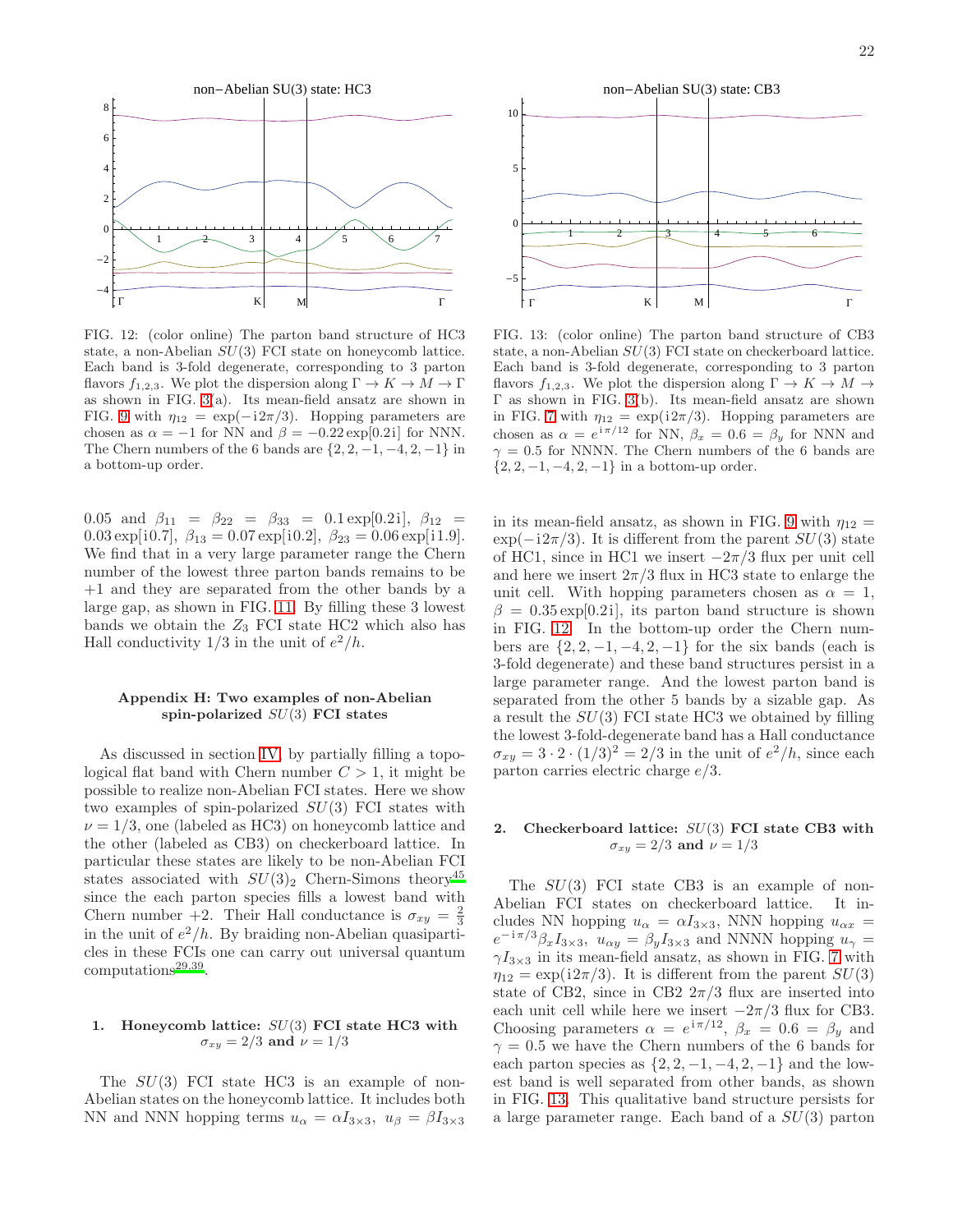- state CB3 whose Hall conductivity is  $\sigma_{xy} = 2/3$  in the unit of  $e^2/h$ .
- <span id="page-22-0"></span> $1$  L. D. Landau, Phys. Z. Sowietunion 11, 26 (1937).
- <span id="page-22-1"></span> $2$  L. D. Landau, Phys. Z. Sowjetunion 11, 545 (1937).
- <span id="page-22-2"></span><sup>3</sup> K. v. Klitzing, G. Dorda, and M. Pepper, Phys. Rev. Lett. 45, 494 (1980).
- <span id="page-22-3"></span><sup>4</sup> D. C. Tsui, H. L. Stormer, and A. C. Gossard, Phys. Rev. Lett. 48, 1559 (1982).
- <span id="page-22-4"></span><sup>5</sup> R. B. Laughlin, Phys. Rev. Lett. 50, 1395 (1983).
- <span id="page-22-5"></span><sup>6</sup> D. Arovas, J. R. Schrieffer, and F. Wilczek, Phys. Rev. Lett. 53, 722 (1984).
- <span id="page-22-6"></span><sup>7</sup> X.-G. Wen, Advances in Physics  $44$ ,  $405$  (1995).
- <span id="page-22-7"></span><sup>8</sup> X.-G. Wen, Phys. Rev. B 44, 5708 (1991).
- <span id="page-22-8"></span> $9$  F. D. M. Haldane, Phys. Rev. Lett.  $61$ , 2015 (1988).
- <span id="page-22-9"></span> $10$  E. Tang, J.-W. Mei, and X.-G. Wen, Phys. Rev. Lett.  $106$ , 236802 (2011).
- <span id="page-22-30"></span> $^{11}\,$  K. Sun, Z. Gu, H. Katsura, and S. Das Sarma, Phys. Rev. Lett. 106, 236803 (2011).
- <span id="page-22-11"></span> $^{12}$  T. Neupert, L. Santos, C. Chamon, and C. Mudry, Phys. Rev. Lett. 106, 236804 (2011).
- <span id="page-22-31"></span><sup>13</sup> D. Sheng, Z.-C. Gu, K. Sun, and L. Sheng, Nat Commun 2, 389 (2011).
- <sup>14</sup> Y. F. Wang, Z. Gu, C. Gong, and S. D.N., arXiv:1103.1686v1 (2011).
- <span id="page-22-32"></span><sup>15</sup> N. Regnault and B. A. Bernevig, arXiv:1105.4867v1  $(2011).$
- <span id="page-22-49"></span><sup>16</sup> T. Neupert, L. Santos, S. Ryu, C. Chamon, and C. Mudry, arXiv:1106.3989v1 (2011).
- <span id="page-22-12"></span><sup>17</sup> D. Xiao, W. Zhu, Y. Ran, N. Nagaosa, and S. Okamoto, arXiv:1106.4296v1 (2011).
- <span id="page-22-10"></span><sup>18</sup> X. Hu, M. Kargarian, and G. A. Fiete, arXiv:1105.4381v2  $(2011).$
- <span id="page-22-13"></span><sup>19</sup> D. J. Thouless, M. Kohmoto, M. P. Nightingale, and M. den Nijs, Phys. Rev. Lett. 49, 405 (1982).
- <span id="page-22-14"></span> $20\,$  X.-L. Qi and S.-C. Zhang, Phys. Today 63, 33 (2010).
- $21$  M. Z. Hasan and C. L. Kane, Rev. Mod. Phys. 82, 3045  $(2010).$
- <span id="page-22-15"></span> $22$  J. E. Moore, Nature 464, 194 (2010).
- <span id="page-22-16"></span><sup>23</sup> M. Konig, S. Wiedmann, C. Brune, A. Roth, H. Buhmann, L. W. Molenkamp, X.-L. Qi, and S.-C. Zhang, Science 318, 766 (2007).
- <span id="page-22-17"></span><sup>24</sup> B. A. Bernevig and S.-C. Zhang, Phys. Rev. Lett. 96, 106802 (2006).
- <span id="page-22-19"></span><sup>25</sup> M. Levin and A. Stern, Phys. Rev. Lett. 103, 196803  $(2009).$
- $26\,$  J. Maciejko, X.-L. Qi, A. Karch, and S.-C. Zhang, Phys. Rev. Lett. 105, 246809 (2010).
- <sup>27</sup> A. Vaezi, arXiv:1105.0406v1 (2011).
- <span id="page-22-18"></span><sup>28</sup> B. Swingle, M. Barkeshli, J. McGreevy, and T. Senthil, Phys. Rev. B 83, 195139 (2011).
- <span id="page-22-20"></span><sup>29</sup> C. Nayak, S. H. Simon, A. Stern, M. Freedman, and S. Das Sarma, Rev. Mod. Phys. 80, 1083 (2008).
- <span id="page-22-21"></span> $^{30}\,$  F. D. M. Haldane and E. H. Rezayi, Phys. Rev. B  $\bf 31,\,2529$ (1985).
- <span id="page-22-22"></span> $31\,$  X. G. Wen and Q. Niu, Phys. Rev. B 41, 9377 (1990).
- <span id="page-22-23"></span><sup>32</sup> S. M. Girvin and A. H. MacDonald, Phys. Rev. Lett. 58, 1252 (1987).
- <sup>33</sup> S. C. Zhang, T. H. Hansson, and S. Kivelson, Phys. Rev.

Lett. 62, 82 (1989).

- <span id="page-22-24"></span> $^{34}$  N. Read, Phys. Rev. Lett. **62**, 86 (1989).
- <span id="page-22-25"></span> $\frac{35}{36}$  X.-L. Qi, arXiv:1105.4298v1 (2011).
- <span id="page-22-27"></span> $\frac{36}{37}$  X.-G. Wen, Phys. Rev. B 65, 165113 (2002).
- <span id="page-22-28"></span><sup>37</sup> X. Chen, Z. Gu, Z.-X. Liu, and X. G. Wen, arXiv:1106.4772v1 (2011).
- <span id="page-22-29"></span> $\frac{38}{39}$  J. K. Jain, Phys. Rev. B  $\frac{40}{39}$ , 8079 (1989).
- <span id="page-22-33"></span><sup>39</sup> M. H. Freedman, M. Larsen, and Z. Wang, Communications in Mathematical Physics 227, 605 (2002), 10.1007/s002200200645.
- <span id="page-22-34"></span> $40$  F. D. M. Haldane and E. H. Rezayi, Phys. Rev. Lett.  $54$ , 237 (1985).
- <span id="page-22-35"></span> $41$  F. D. M. Haldane, Phys. Rev. Lett. **51**, 605 (1983).
- <sup>42</sup> B. I. Halperin, Phys. Rev. Lett. 52, 1583 (1984).
- <span id="page-22-36"></span><sup>43</sup> J. K. Jain, Phys. Rev. Lett. **63**, 199 (1989).<br><sup>44</sup> Y. G. Wan, Phys. Rev. B. 60, 8897 (1000).
- <span id="page-22-37"></span><sup>44</sup> X.-G. Wen, Phys. Rev. B **60**, 8827 (1999).
- <span id="page-22-38"></span> $^{45}$  X.-G. Wen and A. Zee, Phys. Rev. B 58, 15717 (1998).<br> $^{46}$  M. Ochilenna and T. Sonthill Phys. Rev. Lett. **06**, 0606
- <span id="page-22-39"></span><sup>46</sup> M. Oshikawa and T. Senthil, Phys. Rev. Lett. 96, 060601 (2006).
- <span id="page-22-42"></span><sup>47</sup> X. G. Wen, Phys. Rev. Lett. **66**, 802 (1991).
- <span id="page-22-43"></span><sup>48</sup> E. Witten, Comm. Math. Phys. **121**, 351 (1989).
- <span id="page-22-44"></span><sup>49</sup> G. V. Dunne, arXiv:hep-th/9902115 (1999).<br> $^{50}$  J. McCroow: B. Swingle, and K. A. Tran ar
- <span id="page-22-46"></span><sup>50</sup> J. McGreevy, B. Swingle, and K. A. Tran, arXiv:1109.1569 (2011).
- <span id="page-22-47"></span><sup>51</sup> S. Elitzur, G. Moore, A. Schwimmer, and N. Seiberg, Nuclear Physics B 326, 108 (1989).
- <span id="page-22-48"></span><sup>52</sup> A. P. Polychronakos, Physics Letters B **241**, 37 (1990).<br><sup>53</sup> Peasure the wavefunction constructed in Bef <sup>35</sup> is because
- <span id="page-22-26"></span>Because the wavefunction constructed in Ref[.](#page-22-25) $35$  is based on one-dimensional Wannier function which explicitly select a special direction of the lattice, the constructed wavefunctions do not obviously respect the lattice point group symmetry.
- <span id="page-22-40"></span> $54$  When there are parton mixing terms which breaks the gauge symmetry from  $SU(m)$  down to  $Z_m$ , one can construct a gapped state with filling  $\nu = 1/m$  by just filling the lowest parton band, since there is on average one parton (including all flavors) in each unit cell. However, the Hall conductance of such a state is  $\sigma_{xy} = \frac{C}{m^2} \frac{e^2}{h}$  where C is the Chern number of lowest parton band. Unless this lowest parton band has Chern number  $C = m$  (which is unlikely), this gapped state at filling  $\nu = 1/m$  will have a Hall conductance different from  $\sigma_{xy} = e^2/(mh)$  and is not a good candidate for the FCI states realized in recent numerical studies.
- <span id="page-22-41"></span><sup>55</sup> In principle the IGG of a mean-field ansatz can be any subgroup of the internal gauge group, *i.e.*  $SU(m)$  here. For example when  $m = 3$  by adding  $f_1^{\dagger} f_2$  terms to a  $SU(3)$ mean-field ansatz, the corresponding IGG becomes  $U(1)$ . Here we focus on the cases with  $IGG = SU(m)$  or  $IGG =$  $Z_m$ .
- <span id="page-22-45"></span><sup>56</sup> For a  $SU(m)^{\dagger} \times SU(m)^{\dagger}$  FTI, the internal gauge symmetry is further broken down to an overall  $SU(m)$  by mixing of partons with different spins but the same flavor. The unbroken  $SU(m)$  gauge field does not have a Chern-Simons term. Consequently, this state suffers from the well-known confinement problem of the dynamical  $SU(m)$  gauge field